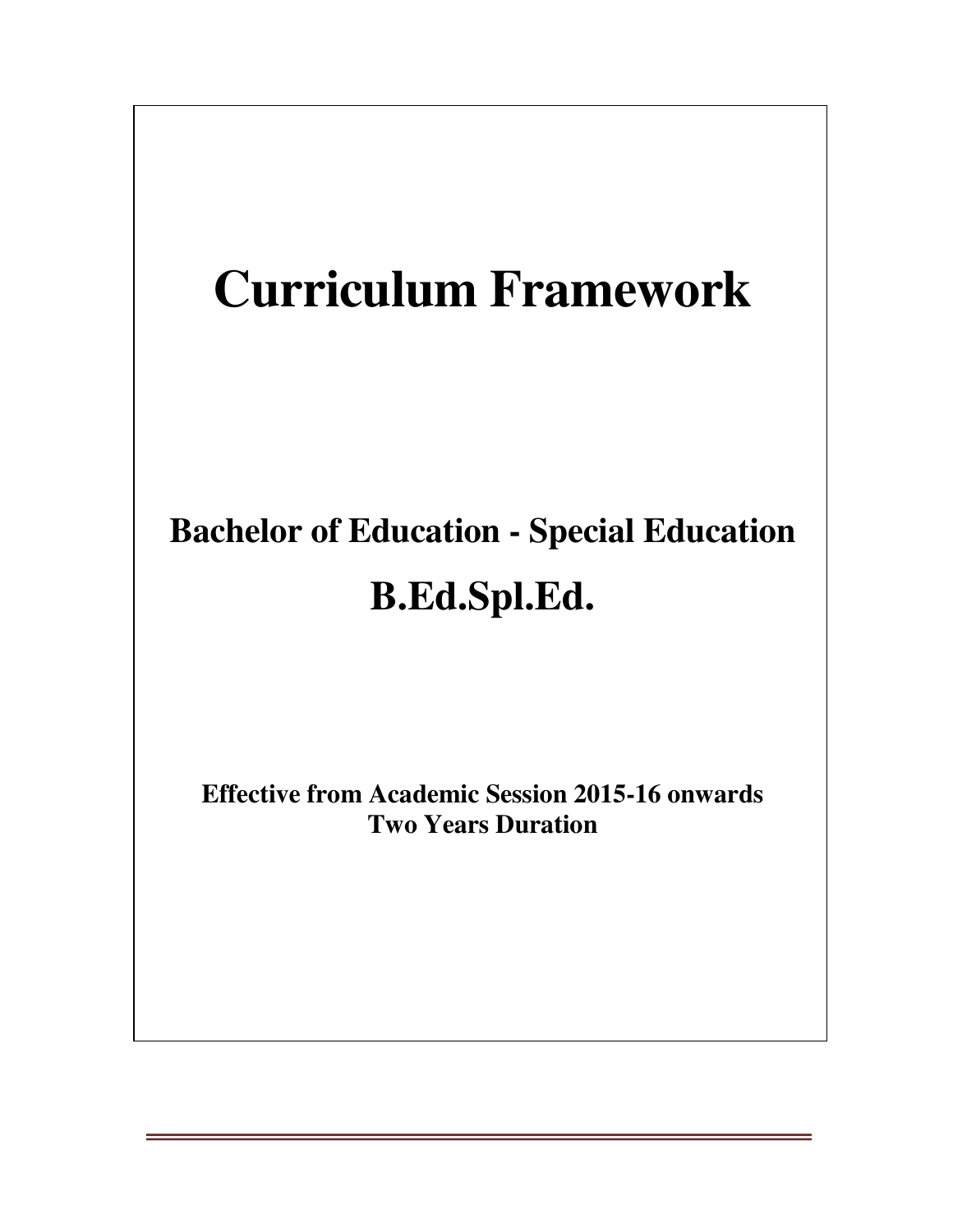# **HUMAN GROWTH & DEVELOPMENT**

#### **Course Code:BEDSE100101** Credit: 04<br> **Contact Hours: 60** Marks: 100 **Contact Hours: 60**

#### **Unit 1: Approaches to Human Development**

- 1.1 Human development as a discipline from infancy to adulthood
- 1.2 Concepts and Principles of development
- 1.3 Developing Human- Stages (Prenatal development, Infancy, Childhood, Adolescence, Adulthood)
- 1.4 Nature vs Nurture
- 1.5 Domains (Physical, Sensory- perceptual, Cognitive, Socio-emotional, Language & communication, Social relationship)

#### **Unit 2: Theoretical Approaches to Development**

- 2.1 Cognitive & Social- cognitive theories (Piaget, Vygotsky, Bruner, Bandura)
- 2.2 Psychosocial Theory (Erikson)
- 2.3 Psychoanalytic Theory (Freud)
- 2.4 Ecological Theory (Bronfrenbrenner)
- 2.5 Holistic Theory of Development (Steiner)

#### **Unit 3: The Early Years (Birth to Eight Years)**

- 3.1 Prenatal development: Conception, stages and influences on prenatal development
- 3.2 Birth and Neonatal development: Screening the newborn APGAR Score, Reflexes
- 3.3. Milestones and variations in Development
- 3.4 Environmental factors influencing early childhood development
- 3.5 Role of play in enhancing development

#### **Unit 4: Early Adolescence (From nine years to eighteen years)**

- 4.1 Emerging capabilities across domains of physical and social emotional
- 4.2 Emerging capabilities across domains related to cognition metacognition, creativity, ethics
- 4.3 Issues related to puberty
- 4.4 Gender and development
- 4.5 Influence of the environment (social, cultural, political) on the growing child

#### **Unit 5: Transitions into Adulthood**

- 5.1 Psychological well-being
- 5.2 Formation of identity and self-concept
- 5.3 Emerging roles and responsibilities 5.4
- Life Skills and independent living 5.5 Career
- Choices

#### **Engagement with the field as part of course as indicated below**

Hands on Experience

- Observe children in various settings and identify milestones achieved.
- Seminar on human development
- Writing Journal for reflection and case study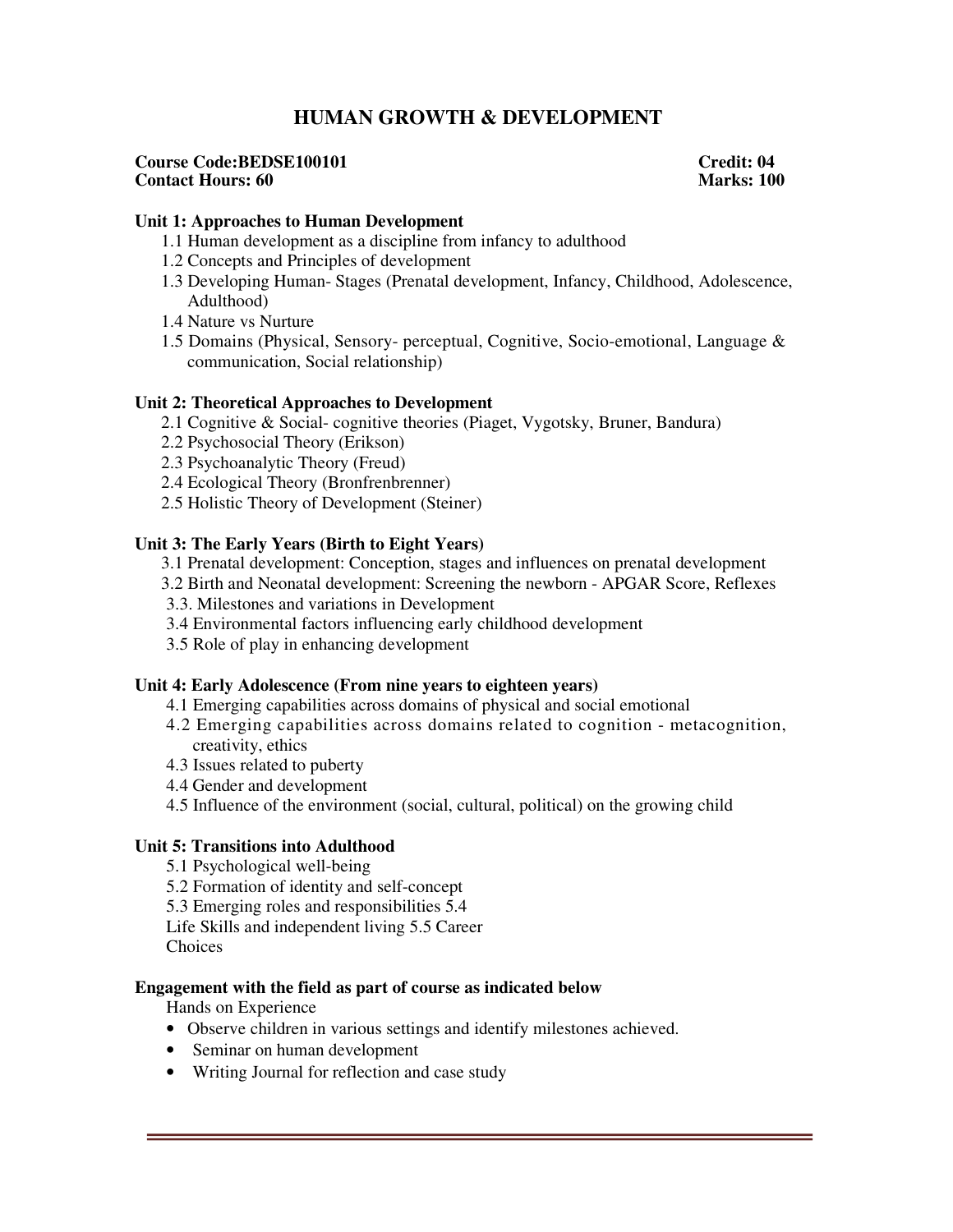# **CONTEMPORARY INDIA AND EDUCATION**

#### **Course Code: BEDSE100103 Credit: 04**

#### **Contact Hours: 60** Marks: 100

### **Unit 1: Philosophical Foundations of Education**

- 1.1 Education: Concept, definition and scope
- 1.2 Agencies of Education: School, family, community and media
- 1.3 Philosophies of Education: idealism, naturalism, pragmatism, existentialism, humanism, constructivism and connectionism
- 1.4 Classical Indian Perspective (Budhism, Jainism, Vedanta Darshan, Sankya Darshan)
- 1.5 Indian Philosophers (Aurobindo, Gandhi, Tagore, Krishna Murthy)

#### **Unit 2: Understanding Diversity**

- 2.1 Concept of Diversity
- 2.2 Types of Diversity: Gender, linguistic, cultural, socio-economic and disability
- 2.3 Diversity in learning and play
- 2.4 Addressing diverse learning needs
- 2.5 Diversity: Global Perspective

# **Unit 3: Contemporary Issues and Concerns**

- 3.1 Universalisation of School Education, Right to Education and Universal Access
- 3.2 Issues of a) Universal enrolment b) Universal retention c) Universal learning
- 3.3 Issues of quality and equity: Physical, economic, social, cultural and linguistic, particularly w.r.t girl child, weaker sections and disabled
- 3.4 Equal Educational Opportunity: (i) Meaning of equality and constitutional provisions (ii) Prevailing nature and forms of inequality, including dominant and minority groups and related issues
- 3.5 Inequality in Schooling: Public-private schools, rural-urban schools, single teacher schools and other forms of inequalities such as regular and distance education system

#### **Unit 4: Education Commissions and Policy (School Education)**

- 4.1 Constitutional provisions on education that reflect National Ideals: Equality, liberty, secularism, and social justice
- 4.2 National Commissions and Policies: Education Commission (1964), NPE and POA (1986, 1992), National Policy for Persons with Disabilities (2006)
- 4.3 National Acts: RCI Act, 1992, PWD Act, 1995, NT Act, 1999, RTE Act (2009 & 2012).
- 4.4 Programmes and Schemes: IEDC (1974, 1983), SSA (2000, 2011), RMSA, 2009, IEDSS, 2009
- 4.5 International Conventions and Policies: Salamanca Declaration and Framework, 1994; UNCRPD, 2006; MDG, 2015; INCHEON strategies

## **Unit 5: Issues and Trends in Education**

- 5.1 Challenges of education from preschool to senior secondary
- 5.2 Inclusive education as a rights based model
- 5.3 Complementarity of inclusive and special schools
- 5.4 Language issues in education
- 5.5 Community participation and community based education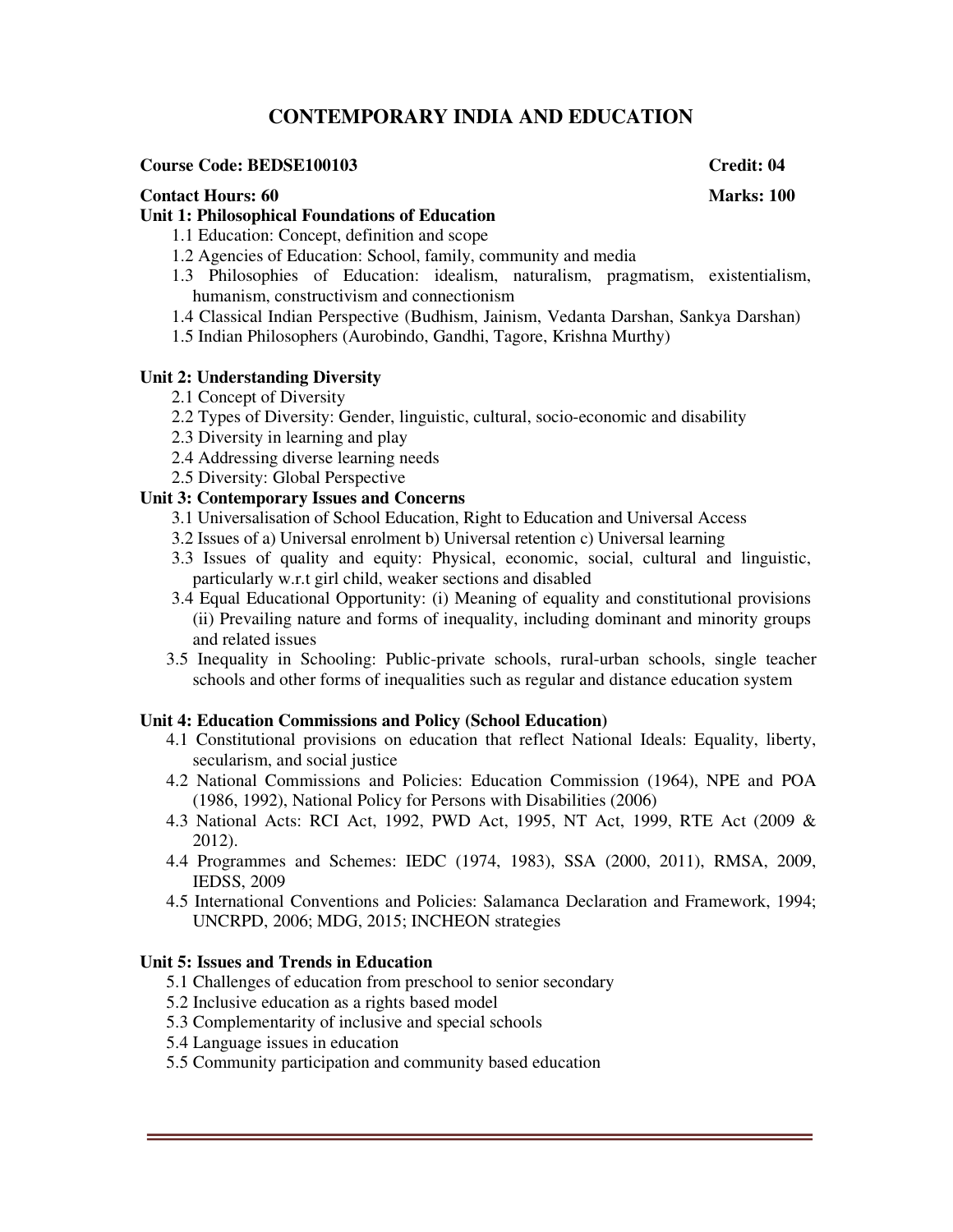# **LEARNING, TEACHING AND ASSESSMENT**

### **Course Code: BEDSE100102 Credits: 04 Contact Hours: 60** Marks: 100

## **Unit 1: Human Learning and Intelligence**

- 1.1 Human learning: Meaning, definition and concept formation
- 1.2 Learning theories:
	- Behaviourism: Pavlov, Thorndike, Skinner
	- Cognitivism: Piaget, Bruner
	- Social Constructism: Vygotsky, Bandura
- 1.3 Intelligence:
	- Concept and definition
	- Theories: Two-factor, Multifactor, Triarchic Theory (Robert Steinberg)
- 1.4 Creativity: Concept, Definition and Characteristics
- 1.5 Implications for Classroom Teaching and Learning

# **Unit 2: Learning Process and Motivation**

- 2.1 Sensation: Definition and Sensory Process
- 2.2 Attention: Definition and Affecting Factors
- 2.3 Perception: Definition and Types
- 2.4 Memory, Thinking, and Problem Solving
- 2.5 Motivation: Nature, Definition and Maslow's Theory

## **Unit 3: Teaching Learning Process**

- 3.1 Maxims of Teaching
- 3.2 Stages of Teaching: Plan, Implement, Evaluate, Reflect
- 3.3 Stages of Learning: Acquisition, Maintenance, Generalization
- 3.4 Learning Environment: Psychological and Physical
- 3.5 Leadership Role of Teacher in Classroom, School and Community

# **Unit 4: Overview of Assessment and School System**

- 4.1 Assessment: Conventional meaning and constructivist perspective
- 4.2 'Assessment of Learning' and 'Assessment for Learning': Meaning and difference
- 4.3 Comparing and contrasting assessment, evaluation, measurement, test and examination
- 4.4 Formative and summative evaluation, Curriculum Based Measurement
- 4.5 Revisiting key concepts in school evaluation: filtering learners, marks, credit, grading, choice, alternate certifications, transparency, internal-external proportion, improvement option

#### **Unit 5: Assessment: Strategies and Practices**

- 5.1 Strategies: (Oral, written, portfolio, observation, project, presentation, group discussion, open book test, surprise test, untimed test, team test, records of learning landmark, cloze set/open set and other innovative measures) Meaning and procedure
- 5.2 Typology and levels of assessment items: Multiole choice, open ended and close ended; direct, indirect, inferential level
- 5.3 Analysis, reporting, interpretation, documentation, feedback and pedagogic decisions 5.4 Assessment of diverse learners: Exemptions, concessions, adaptations and accommodations;
- 5.5 School examinations: Critical review of current examination practices and their assumptions about learning and development; Efforts for exam reforms: Comprehensive and Continuous Evaluation (CCE), NCF (2005) and RTE (2009)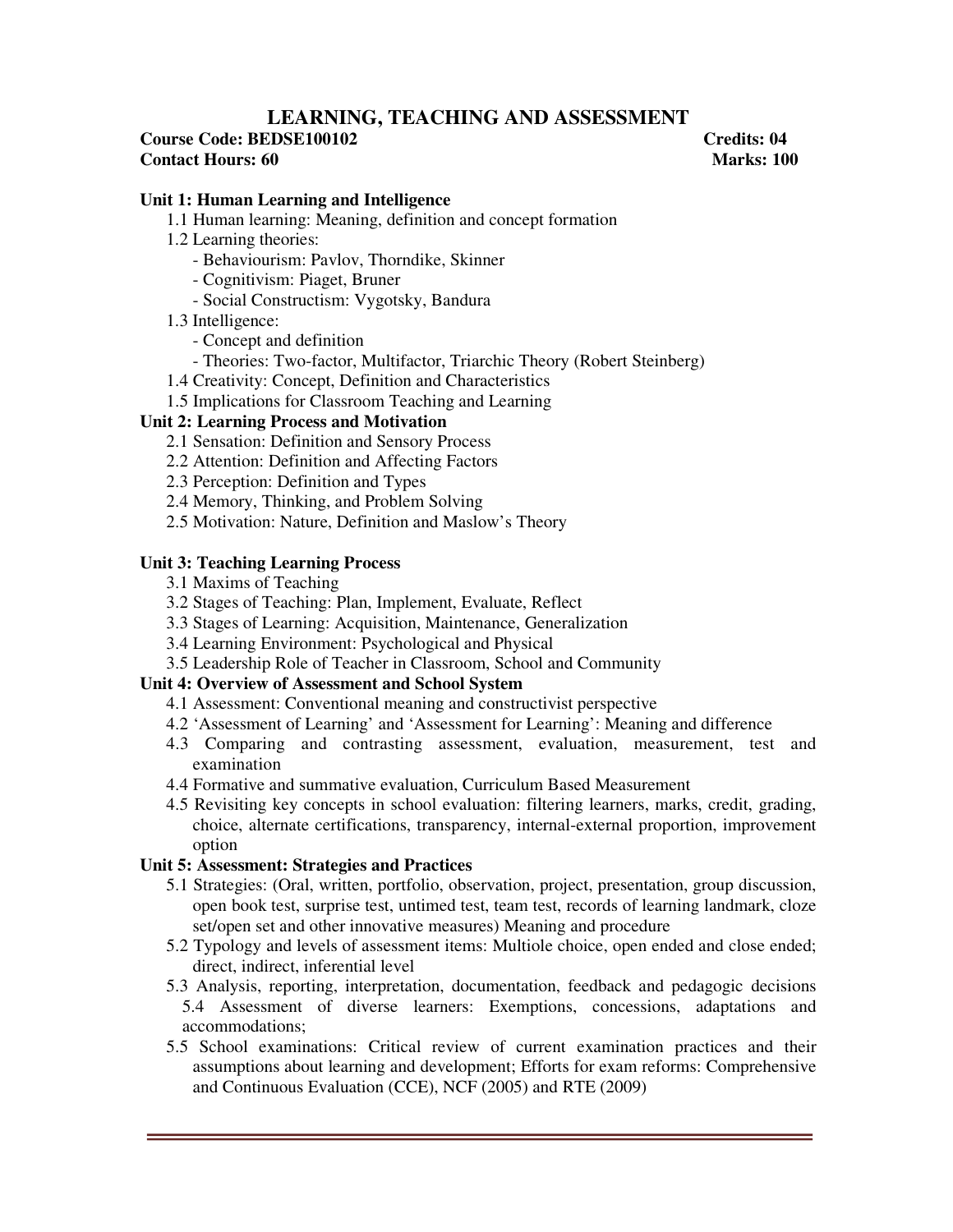# **PEDAGOGY OF TEACHING SCIENCE**

## **Course Code: BEDSE100106 Credits: 04**

#### **Contact Hours: 60** Marks: 100

#### **Unit 1: Nature and Significance of Science**

- 1.1 Nature, Scope, Importance and Value of Science
- 1.2 Science As An Integrated Area of Study
- 1.3 Science and Modern Indian Society: Relationship of Science and Society
- 1.4 Impact of Science with Special Reference to Issues related with Environment, Industrialization and Disarmament
- 1.5 Role of Science for Sustainable Development

# **Unit 2: Planning for Instruction**

- 2.1 Aims and Objectives of Teaching Science in Elementary and Secondary School
- 2.2 Bloom's Taxonomy of Educational Objectives and Writing Objectives in Behavioural Terms
- 2.3 Lesson Planning Importance and Basic Steps. Planning Lesson for an Explanation, Demonstration, and Numerical Problem in Teaching of Sciences
- 2.4 Unit Planning Format of A Unit Plan
- 2.5 Pedagogical Analysis: Meaning and Need. Guidelines for Conducting Pedagogical Analysis

#### **Unit 3: Approaches and Methods of Teaching Sciences**

- 3.1 Process Approach, Direct Experience Approach, Inductive-Deductive Approach
- 3.2 Lecture, Demonstration, Discussion, Problem-solving, Concept-mapping, Programmed Instruction, Team Teaching, Seminar, Computer Assisted Learning (CAL)
- 3.3 Project Method and Heuristic Method
- 3.4 Creating Different Situations of Learning Engagement: Group Learning, Individual Learning, Small Group, Cooperative (Peer-Tutoring, Jigsaw, etc.), Situated/Contextual Learning with reference to Children with Disabilities
- 3.5 Constructivist Approach and its Use in Teaching Science

# **Unit 4: Learning Resources with reference to Children with Disabilities for Teaching Science**

- 4.1 Teaching Learning Aids Need, Importance, Selection, Use and Classification of Aids Based on Type of Experience, Audio Visual Aids, Multimedia, Charts, and Models (Tactile and Visual)
- 4.2 Importance of Co-Curricular Activities-Science Club, Science Exhibition, Science Text Books-Characteristics and Significance with reference to Children with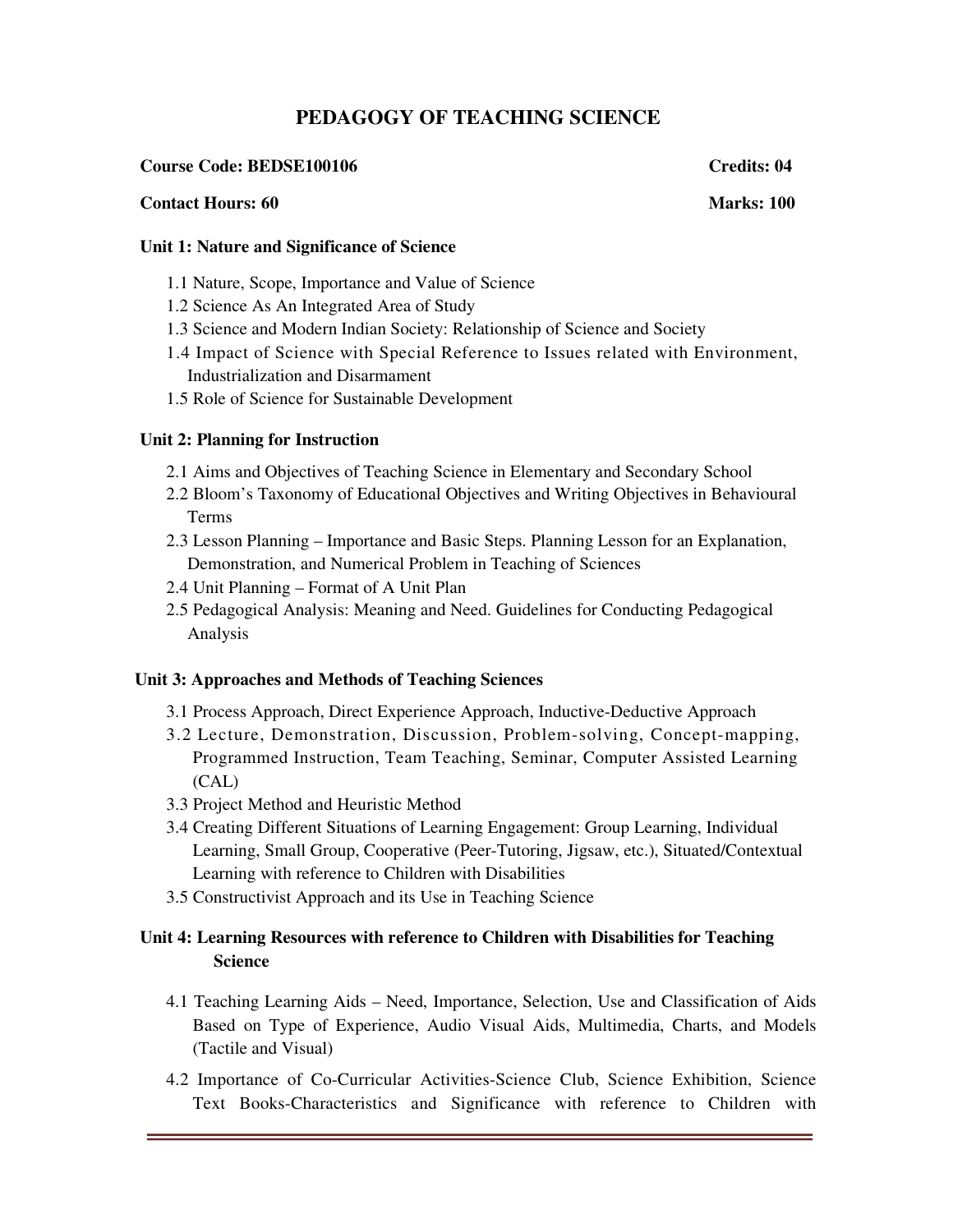**Disabilities** 

- 4.3 The Science Laboratory-Planning Organization of Lab, Storage, Record Keeping and Safety of Scientific Equipments with reference to Children with Disabilities
- 4.4 Aquarium, Vivarium Role in Teaching with Setting & Maintaining
- 4.5 Museum, Botanical And Zoological Garden: Role In Teaching

# **Unit 5: Evaluation**

- 5.1 Evaluation- Concept, Nature and Need
- 5.2 Norm Referenced & Criterion Referenced Evaluation, Comprehensive and Continuous Evaluation: Concept and Significance, Scholastic and Co-Scholastic Assessment
- 5.3 Tools and Techniques for Formative and Summative Assessments
- 5.4 Preparation of Diagnostic Test and Achievement Test
- 5.5 Adaptations of Evaluation Procedure With Reference To Children With Disabilities

# **Practical/ Field Engagement/Project Work**

# **Any one of the following**

- I. Pedagogical analysis of a unit from Science content.
- II. Preparation of a multimedia presentation on a topic from Science content keeping students with disabilities in view.
- III. Developing an Action Research Plan on a problem related to teaching and learning of Sciences to students with disabilities to students with disabilities.
- IV. Construction of a diagnostic test for unit along with a remedial plan.
- V. Comparative analysis of prescribed syllabus and textbooks of different Boards Curricular innovations in respective subject areas
- VI. Curricular adaptations for teaching Sciences to students with disabilities.

VII.

- Merril Publishing Company.
- Tripathi, S. (2004). Teaching of Physical Science, Delhi: Dominant Publications.
- UNESCO (1966). Source Book for Science Teaching, Paris: UNESCO.
- Vaidya, N. (2003). Science Teaching in Schools, New Delhi: Deep & Deep Publishers.
- Vanaja, M. (2006). Teaching of Physical Science, Hyderabad: Neelkamal Publications.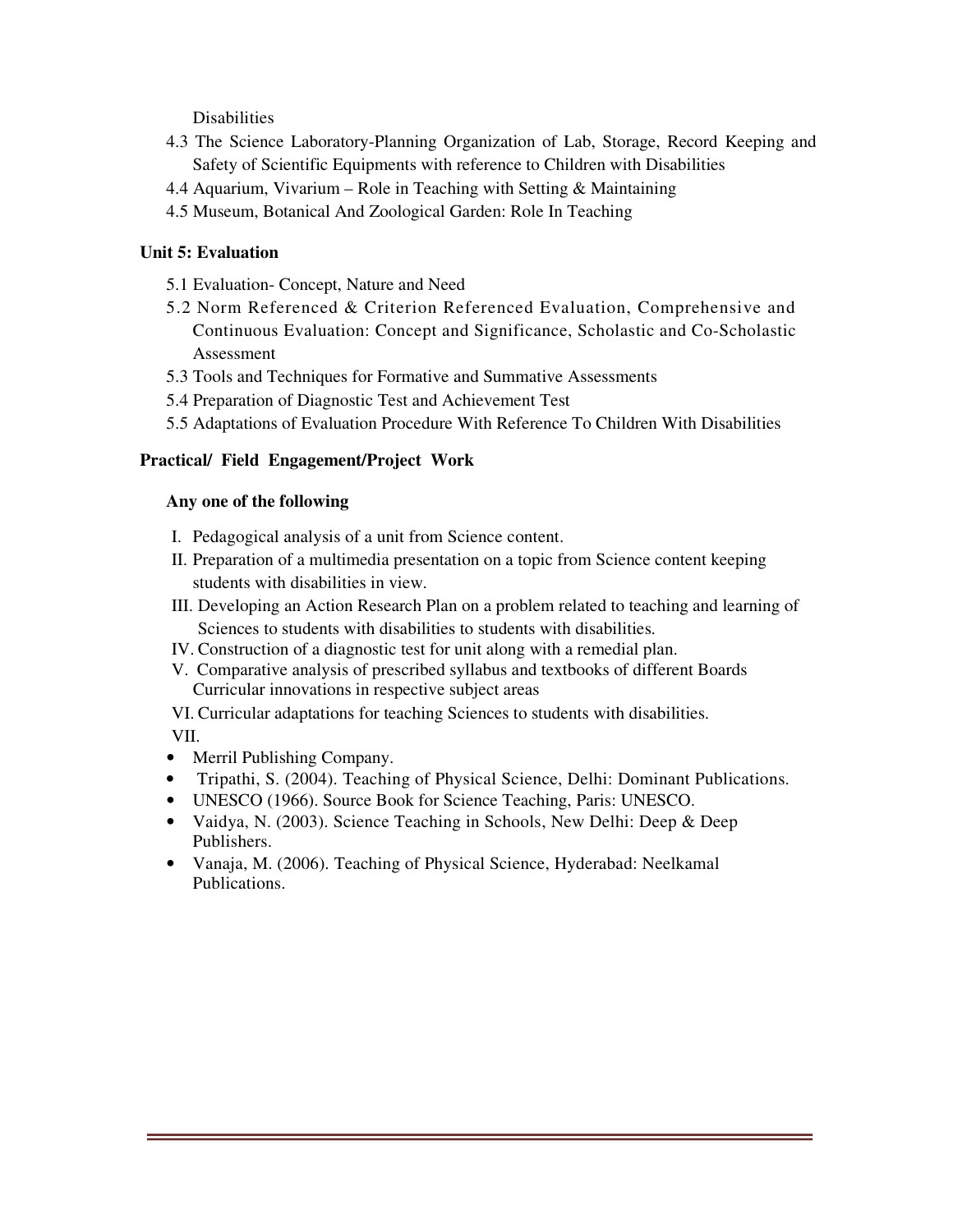# **PEDAGOGY OF TEACHING MATHEMATICS**

## **Course Code: BEDSE100104 Credits: 04 Credits: 04**

#### **Contact Hours: 60** Marks: 100

### **Unit 1: Nature of Mathematics**

- 1.1 Meaning, Nature, Importance and Value of Mathematics
- 1.2 Axioms, Postulates, Assumptions and Hypothesis in Mathematics
- 1.3 Historical Development of Notations and Number Systems
- 1.4 Contribution of Mathematicians (Ramanujam, Aryabhatta, Bhaskaracharya, Euclid, Pythagoras)
- 1.5 Perspectives on Psychology of Teaching and Learning of Mathematics-Constructivism, Enactivism, Vygotskyian Perspectives, and Zone of Proximal Development

## **Unit 2: Objectives and Instructional Planning in Mathematics**

- 2.1 Aims and Objectives of Teaching Mathematics in Elementary and Secondary Schools 2.2 Bloom's Taxonomy of Educational Objectives and Writing Objectives in Behavioural Terms
- 2.3 Lesson Planning– Importance and Basic Steps. Planning Lesson of Arithmetic, Algebra and Geometry
- 2.4 Unit Planning Format of A Unit Plan
- 2.5 Pedagogical Analysis: Meaning and Need and Procedure for Conducting Pedagogical Analysis. Classification of Content, Objective, Evaluation, etc

# **Unit 3: Strategies for Learning and Teaching Mathematics**

- 3.1 Concept Formation and Concept Attainment: Concept Attainment Model for Learning and Teaching of Concepts
- 3.2 Learning By Exposition: Advanced Organizer Model
- 3.3 Methods of Teaching- Lecture, Discussion, Demonstration, Inductive-Deductive, Analytic-Synthetic, Problem-Solving, And Project
- 3.4 Techniques of Teaching Mathematics: Oral Work, Written Work, Drill-Work, Brain-Storming and Computer Assisted Instruction (CAI)
- 3.5 Creating Different Situations of Learning Engagement: Group Learning, Individual Learning, Small-Group, Cooperative (Peer-Tutoring, Jigsaw, etc.), and Situational/ Contextual Learning

#### **Unit 4: Teaching-Learning Resources in Mathematics for Students with Disabilities**

- 4.1Mathematics Laboratory- Concept, Need, and Equipment for Setting Up a Mathematics Laboratory
- 4.2 Utilization of Learning Resources in Mathematics: Charts and Pictures, Weighing and Measuring Instruments, Drawing Instruments, Models, Concrete Materials, Surveying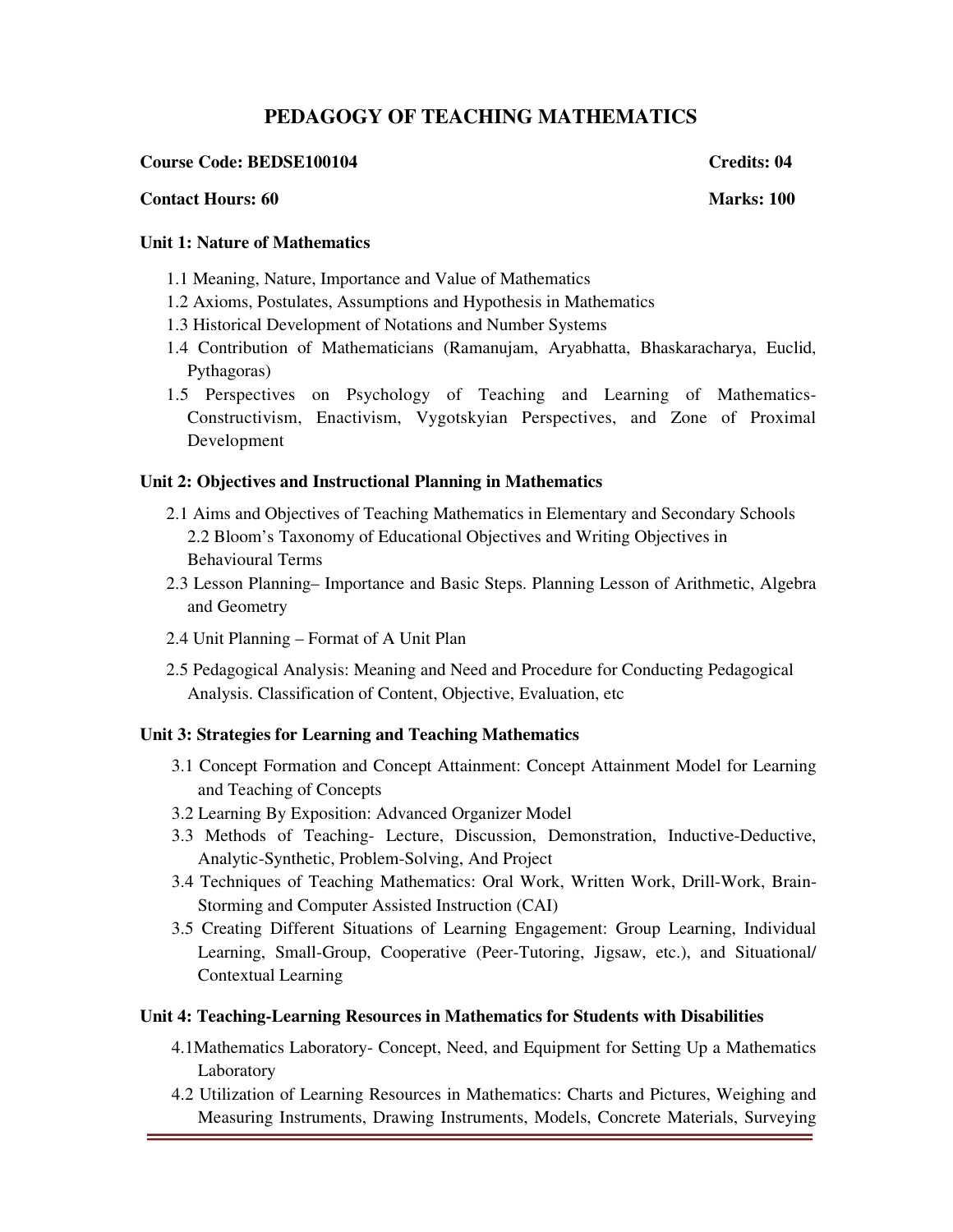Instruments With Reference To Children With Disabilities

- 4.3 Bulletin Boards and Mathematics Club
- 4.4 Abacus, Cussionaire Rods, Fractional Discs, Napier Strips
- 4.5 Calculators, Computers, Smart Boards, Multimedia Presentations, and Special Aids and Appliances For Children With Disabilities

## **Unit 5: Assessment and Evaluation for Mathematics Learning**

- 5.1 Assessment and Evaluation- Concept, Importance and Purpose
- 5.2 Error Analysis, Diagnostic Tests, Identification of Hard Spots and Remedial Measures

5.3 Tools and Techniques for Formative and Summative Assessments of Learner

chievement in Mathematics, Comprehensive and Continuous Evaluation in Mathematics

5.4 Preparation of Diagnostic and Achievement Test

5.5 Adaptations in Evaluation Procedure for Students With Disabilities

#### **Practical/ Field Engagement/ Project Work**

### **Any one of the following**

- I. Pedagogical analysis of a unit of content from secondary school Mathematics Syllabus
- II. Preparation of a multimedia presentation on a topic with special reference to students with disabilities
- III. Construction of a question paper based on current CBSE format/concerned State Board of education, preparing its Scoring key, and marking scheme
- IV. Analyzing errors committed by school children in Mathematics and preparing a remedial plan
- V. Developing an Action Research proposal for a problem related to teaching and learning of Mathematics with reference to students with disabilities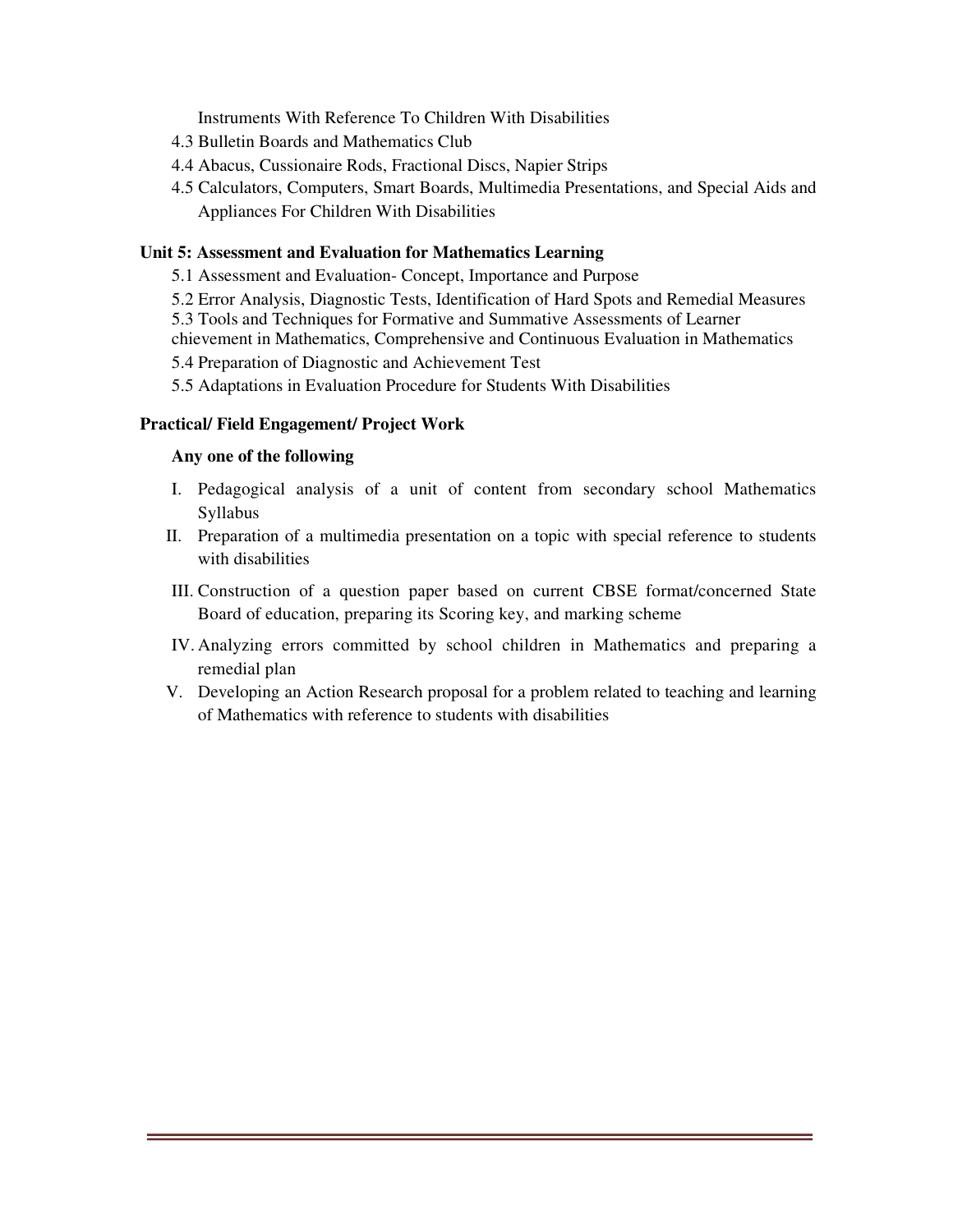# **PEDAGOGY OF TEACHING SOCIAL SCIENCE**

## **Course Code:BEDSE100108** Credits: 04 **Contact Hours: 60 Marks: 100**

# **Unit I: Nature of Social Sciences**

- 1.1 Concept, scope and nature of social science
- 1.2 Difference between social sciences and social studies
- 1.3 Aims and objectives of teaching social science at school level
- 1.4 Significance of social science as a core subject
- 1.5 Role of social science teacher for an egalitarian society

#### **Unit II: Curriculum and Instructional Planning**

- 2.1 Organization of social science curriculum at school level
- 2.2 Instructional Planning: Concept, need and importance
- 2.3 Unit plan and Lesson plan: need and importance
- 2.4 Procedure of Unit and Lesson Planning
- 2.5 Adaptation of unit and lesson plans for children with disabilities

#### **Unit III: Approaches to teaching of Social Science**

3.1 Curricular approaches: a) Coordination, b) Correlational, c) Concentric, d) Spiral, e) Integrated, f) Regressive

3.2 Methods of teaching social science: Lecture, discussion, socialized recitation, source and project method

3.2.1. Devices and techniques of teaching social studies – Narration, description, illustration, questioning, assignment, field trip, story telling, Role play, Group and self study, programmed learning, inductive thinking, Concept mapping, expository teaching and problem solving

3.3 Accommodations required in approaches for teaching children with disabilities

3.4 Instructional material for teaching of social science: Time-lines & Genealogical charts, Maps & Globes, Use of different types of Boards(Smart boards, Chalk Board, Flannel Board), Taperecords, Radio, Television, Films & Filmstrips, Overhead Projector, Social science games and Power Point Presentation

3.5 Adaptations of material for teaching children with disabilities

#### **Unit IV: Evaluation of Learning in Social Science**

4.1 Purpose of evaluation in social science

4.2 Techniques of evaluating learner achievement in social Science: Written and Oral tests, Observation Tools, Work Samples, Portfolio

4.3 Assessment: tools and techniques of Continuous and Comprehensive Evaluation (CCE) for curricular and co-curricular subjects

4.4 Construction of teacher made test

4.5 Diagnostic testing and enrichment techniques for children with disabilities

#### **Unit V: Social Science Teacher as a Reflective Practitioner**

5.1 Being a reflective practitioner- use of action research

5.2 Developing an Action Research Plan for solving a problem in teaching-learning of Social science

5.3 Case study- Need and Importance for a School Teacher

5.4 Development of a Professional Portfolio/ Teaching Journal

5.5 Competencies for teaching Social science to children with disabilities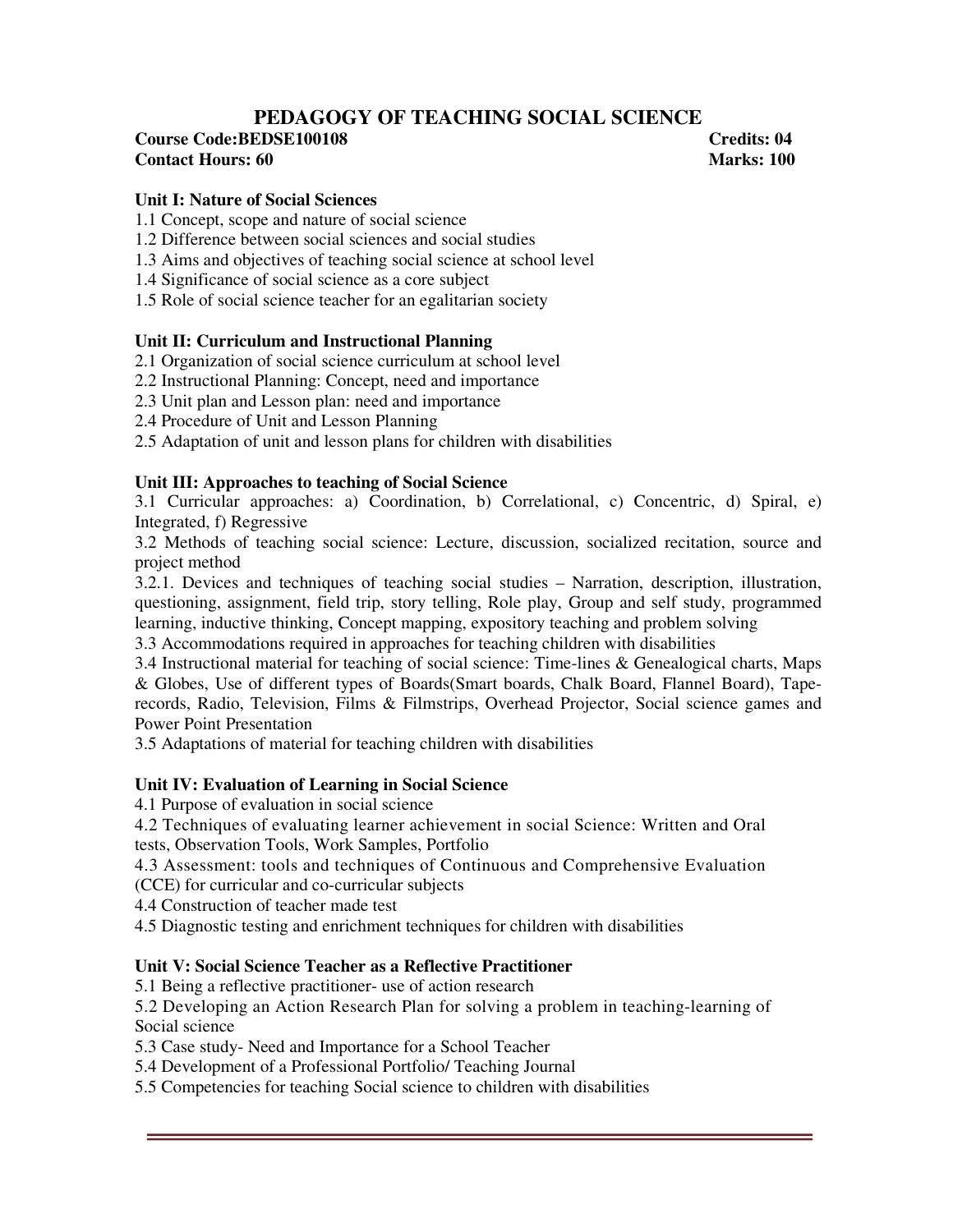# **PEDAGOGY OF TEACHING ENGLISH**

#### **Course Code: BEDSE100110 Credits: 04 Credits: 04 Contact Hours: 60** Marks: 100

#### **Unit I: Nature of English Language & Literature**

- 1.1 Principles of Language Teaching
- 1.2 Language Proficiency: Basic Interpersonal Communication Skills (BICS) and Cognitive Academic Language Proficiency( CALP)
- 1.3 English Language in the school context: An Evolutionary Perspective
- 1.4 Current Trends in Modern English Literature in Indian context
- 1.5 Teaching as second language in Indian context.

## **Unit II: Instructional Planning**

- 2.1 Aims and objectives of Teaching English at different stages of schooling
- 2.2 Instructional Planning: Need and Importance
- 2.3 Unit and lesson plan: Need and Importance
- 2.4 Procedure of Unit and Lesson Planning
- 2.5 Planning and adapting units and lessons for children with disabilities

## **Unit III: Approaches and Methods of Teaching English**

- 3.1 Difference between an approach and a method
- 3.2 Task based approach, co-operative learning, language across curriculum,
- communicative language teaching, Bilingual, Eclectic and Constructive approach
- 3.3 Method Teaching of Prose, Poetry, Drama, Grammar and Vocabulary- i) Translation method. ii) Structural – Situational method. iii) Direct method
- 3.4 Development of four basic language skills: Listening, Speaking, Reading, and Writing
- 3.5 Accommodation in approaches and techniques in teaching children with disabilities

# **Unit IV: Instructional Materials**

- 4.1 Importance of instructional material and their effective use
- 4.2 The use of the instructional aids for effective teaching of English: Smart boards, Chalk Board, Flannel Board, Pictures/ Picture-cut-outs, Charts, Tape-records, Radio, Television, Films & Filmstrips, Overhead Projector, Language Laboratory, Language games, reading cards, Worksheets, Handouts, and Power Point Presentation
- 4.3 Construction of a teacher made test for English proficiency
- 4.4 Teaching portfolio
- 4.5 Adaptations of teaching material for children with disabilities

#### **Unit V: Evaluation**

- 5.1 Evaluation Concept and Need
- 5.2 Testing Language skills and Language elements (Vocabulary, Grammar and Phonology)
- 5.3 Adaptation of Evaluation Tools for Children with Disabilities
- 5.4 Individualized assessment for Children with Disabilities
- 5.5 Error analysis, Diagnostic tests and Enrichment measures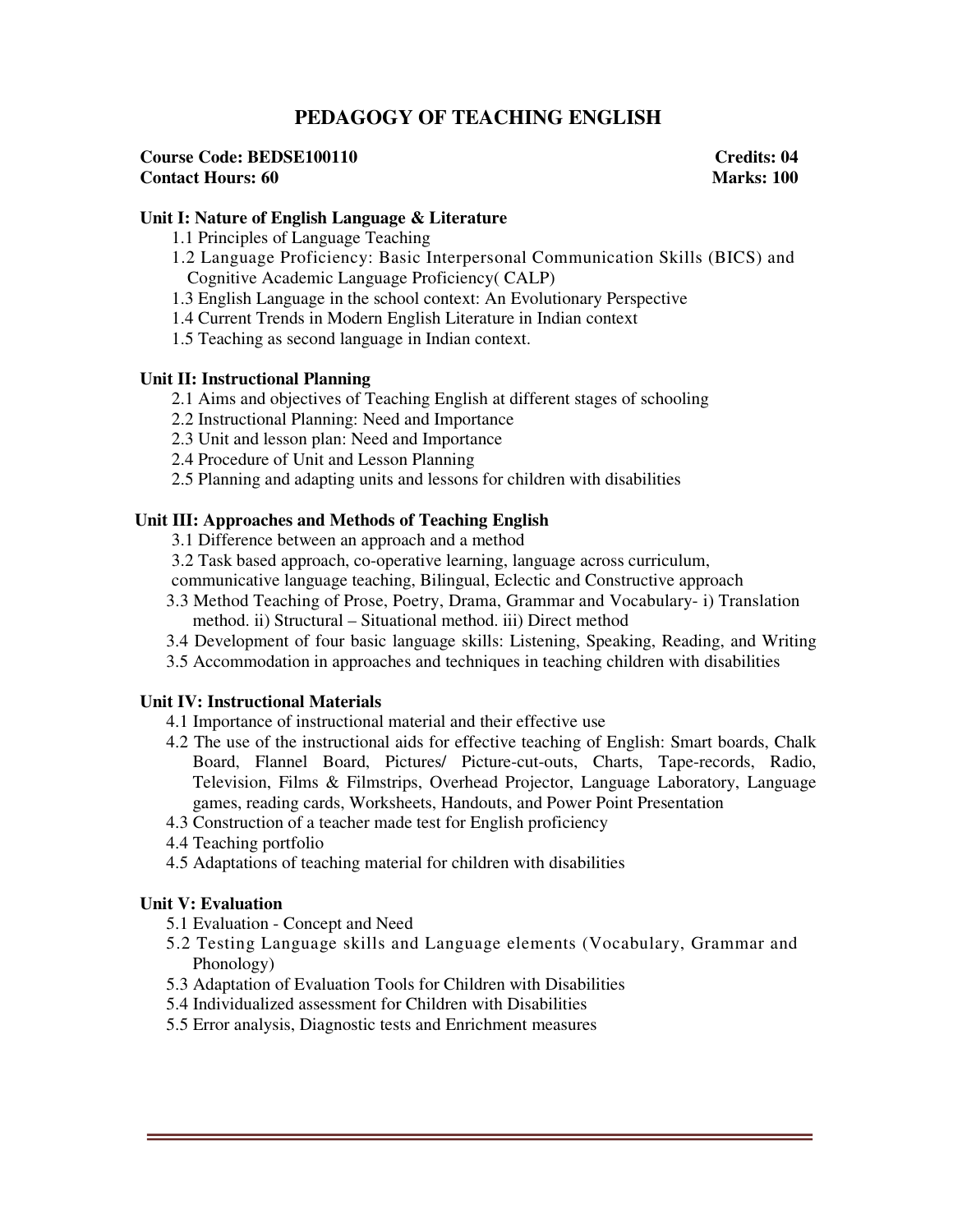# PEDAGOGY OF TEACHING HINDI

#### Course Code: **BEDSE100112**

Contact Hours: 60 (६०घंटे)

पाठ्यक्रम के उद्देश्य - प्रस्तुत पाठ्यक्रम द्वारा विद्यार्थियों इस योग्य होंगे कि -

- व्यक्ति तथा समाज के जीवन और विकास में भाषा के योगदान से परिचित होंगे।
- मुलभत भाषा कौशलों और भाषा अधिगम में उनकी भूमिका का अनुभव करेंगे।
- इकाई नियोजन और पाठ योजना की प्रक्रिया में कुशल होंगे।
- हिन्दी शिक्षण के विशिष्ट व्यावहारिक उदुदेश्यों के निर्धारण और लेखन में सक्षम होंगे।
- हिन्दी शिक्षण के अधिगम लक्ष्यों की प्राप्ति के लिए प्रयोज्य शिक्षण विधियों का प्रयोग करेंगे।
- हिन्दी शिक्षण के उद्देश्यों की सहज प्राप्ति के लिए सहायक उपकरणों के निर्माण और उपयोग में टक्ष होंगे।
- भाषा अधिगम में सतत एवं व्यापक मूल्यांकन प्रविधि के उपयोग कुशलतार्पूवक करेंगे।
- भाषा अधिगम में विद्यार्थियों की कठिनाइयों के निराकरण के लिए क्रियात्मक अनुसन्धान का प्रयोग करेंगे।
- चिन्तन टैनन्टिनी और पोंटफोलियो निर्माण की प्रविधि का उपयोग करेंगे।

#### पाठ्यवस्तु

# इकाई १ - भाषा, हिन्दी भाग की प्रकृति और प्रयोज्यता।

१.१ भाषा का प्रत्यय और उपयोगिता।

- १.२ बोली, विभाषा और मानक भाषा का प्रत्यय।
- १.३ शिक्षा, समाज, व्यापार, राजनीति, शोध एवं विकास में भाषा का योगदान।
- १.४ हिन्दी भाषा का नामकरण, संस्कृत से हिन्दी के उदभव की प्रक्रिया।
- १.५ विश्वभा ॥ और भवि य भा ॥ के रूप में हिन्दी का विकास का आकलन।
- १.६ मूल-भूत भा ॥ कौशलों श्रवण, वाचन, पठन और लेखन का परिचय।

# इकाई २ - पाठ्यवस्तु संवर्धन

- २.१ हिन्दी साहित्य का सामान्य परिचय।
- २.२ हिन्दी गद्य साहित्य की परम्परागत विधाएँ कहानी, नाटक और महाकाव्य।
- २.३ हिन्दी गद्य साहित्य की आधुनिक विधाएँ उपन्यास, यात्रा विवरण, जीवनी, आत्मकथा और संस्मरण।
- २.४ हिन्दी व्याकरण में उर्दू, अंग्रेज़ी और संस्कृत से समाविश्ट प्रत्यय।
- २.५ माध्यमिक स्तर पर हिन्दी पाठ्यक्रम में हुए परिवर्तनों का आकलन।

#### इकाई ३ – भाषा अधिगम की प्रकृति और पाठ नियोजन

३.१ माध्यमिक स्तर पर हिन्दी शिक्षण के लक्ष्य और उद्देश्य।

Credits: 04 **Marks: 100**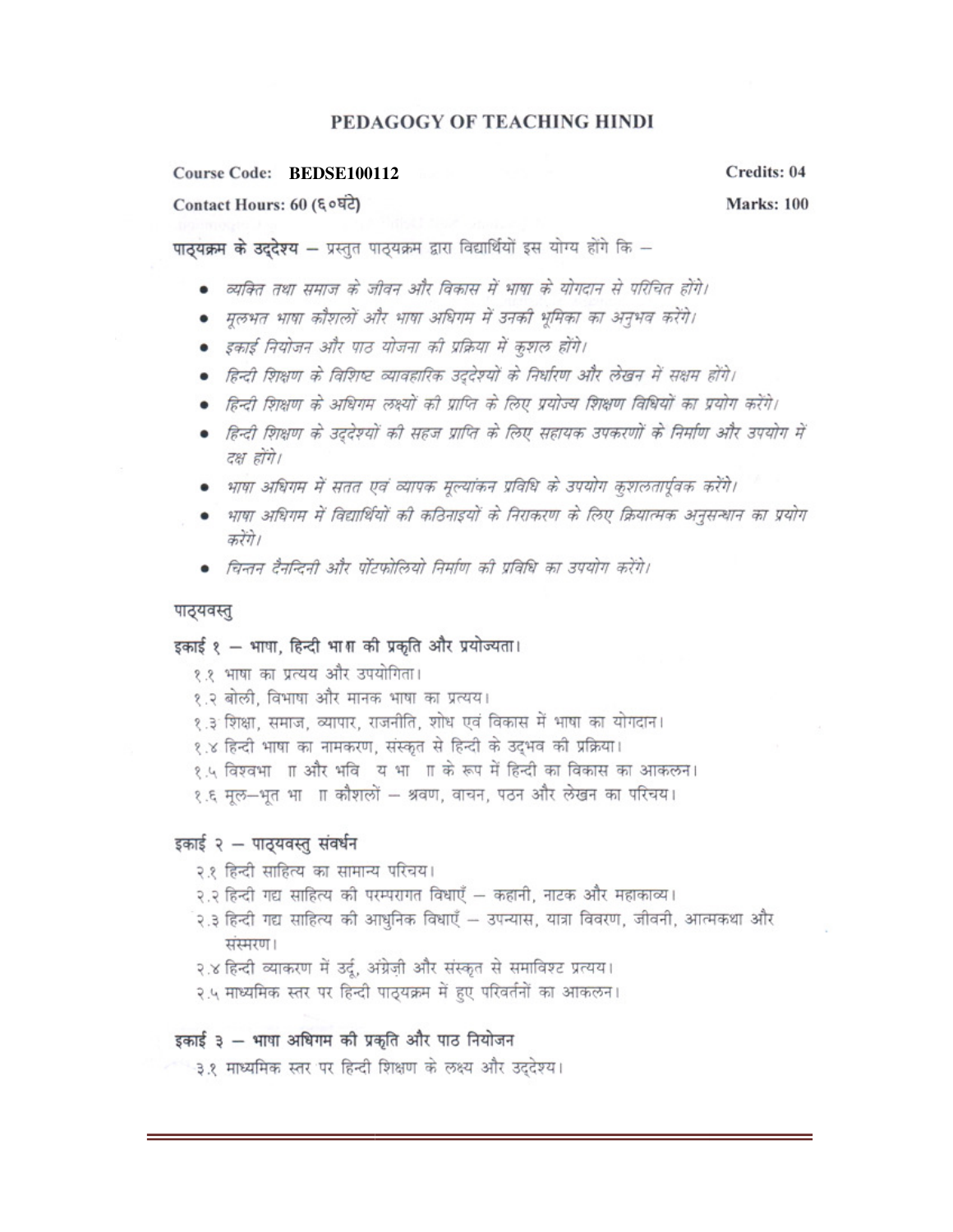- ३.२ इकाई नियोजन का प्रत्यय, इसका महत्त्व और निर्माणविधि।
- ३.३ पाठयोजना का परिचय, उपयोग और महत्त्व।
- ३.४ पाठयोजना के चरण और उनका क्रियान्वयन।
- ३.५ हिन्दी शिक्षण के ज्ञानात्मक, बोधात्मक, कौशलात्मक और रूचिगत उद्देश्यों का निर्धारण।
- ३.६ विशिष्ट उददेश्यों का व्यावहारिक शब्दावली में लेखन।
- ३.७ पाठ योजना के संरचनात्मक उपागम का परिचय और अभ्यास।

#### इकाई ४ – हिन्दी की विविध विधाओं के शिक्षण की विधियों का परिचय और उपयोग

- ४.१ माध्यमिक कक्षाओं में गद्य शिक्षण की उपयोगिता।
- ४.२ गद्य शिक्षण की अर्थबोध, व्याख्या, विश्लेषण और संयुक्त विधि का परिचय और इनकी समीक्षा।
- ४.३ माध्यमिक कक्षाओं के पाठयक्रम में पद्य के समावेश को उपयोगिता।
- ४.४ पद्य शिक्षण की शब्दार्थ कथन, खण्डान्वय, व्यास और समीक्षा विधि का परिचय और इनकी उपयुक्तता का आकलन।
- ४.५ माध्यमिक स्तर पर व्याकरण शिक्षण की आवश्यकता और उपयोगिता।
- ४.६ व्याकरण शिक्षण की निगमन, आगमन, भाषासंसर्ग और पाठ्य—पुस्तक विधियों का मूल्यांकन।

#### इकाई ५ – भाषा अधिगम-शिक्षण में सहायक सामग्रियों का प्रयोग

- ५.१ शिक्षण उपकरणों का सन्दर्भ, महत्त्व और लाभ।
- ५.२ अधिगम–शिक्षण के दृश्य उपकरणों के प्रकार।
- ५.३ दृश्य उपकरणों श्यामपट्ट, चार्ट, नक्शा, मानचित्र, प्रतिरूप, कार्यशील प्रतिरूप और फ्लैश कार्ड को प्रयोग विधि।
- ५.४ श्रव्य उपकरणों कॉम्पैक्ट डिस्क व कैसेट्स् के प्रयोग की विधि और अभ्यास।
- ५.५ मुद्रित श्रव्य उपकरणों –अखबार, पत्रिकाओं और पुस्तकों का सहायक उपकरणों के रूप में प्रयोग
- ५.६ वैद्युदण्विक उपकरणों टेलीविजन, कम्प्यूटर और विश्वजाल के सहायक उपकरणों के रूप में प्रयागे की विधि और उपयोगिता।
- ५.७ भाषा अधिगम में भाषा प्रयोगशाला के प्रयोग की विधि और समीक्षा।

#### इकाई ६ – भाषा अधिगम के मूल्यांकन की प्रविधि

- ६.१ मृल्यांकन की संकल्पना, उद्देश्य और महत्त्व।
- ६.२ सतत एवं व्यापक मूल्यांकन का सन्दर्भ।
- ६.३ लेखन, पठन, श्रुतलेख, सुलेख, तीव्रलेखन, त्रुटिमुक्त लेखन, आशुभा) ाण और काव्यपाठ का सतत एवं व्यापक मूल्यांकन प्रविधि द्वारा मूल्यांकन।
- ६.४ कक्षागत पाठ्यसहगामी गतिविधियों गीत, अभिनय, संवाद, क्रियाकलाप और नेतृत्व के गुणों का सतत एवं व्यापक मूल्यांकन प्रविधि द्वारा मूल्यांकन।
- ६.५ विद्यार्थियों के भाषा अधिगम का संचयीवृत्त बनाना।

#### इकाई ७ – चिन्तनशील साधक के रूप में शिक्षक

- ७.१ अनुवर्ती चिन्तन को आवश्यकता और महत्त्व।
- ७.२ चिन्तन दैनन्दिनी और पोर्टफोलियो बनाना।
- ७.३ विद्यार्थियों की अधिगम समस्याओं के निदान और समाधान के लिए क्रियात्मक अनुसन्धान का प्रयोग।
- ७.४ पाठ्यक्रम, सहायक सामग्री और पाठ्यविधियों का आलोचनात्मक विवेचन।
- ७.५ पाठ्यक्रम, सहायक सामग्री और पाठ्यविधियों पर विद्यार्थियों और अभिभावकों की प्रतिक्रियाओं का संग्रह।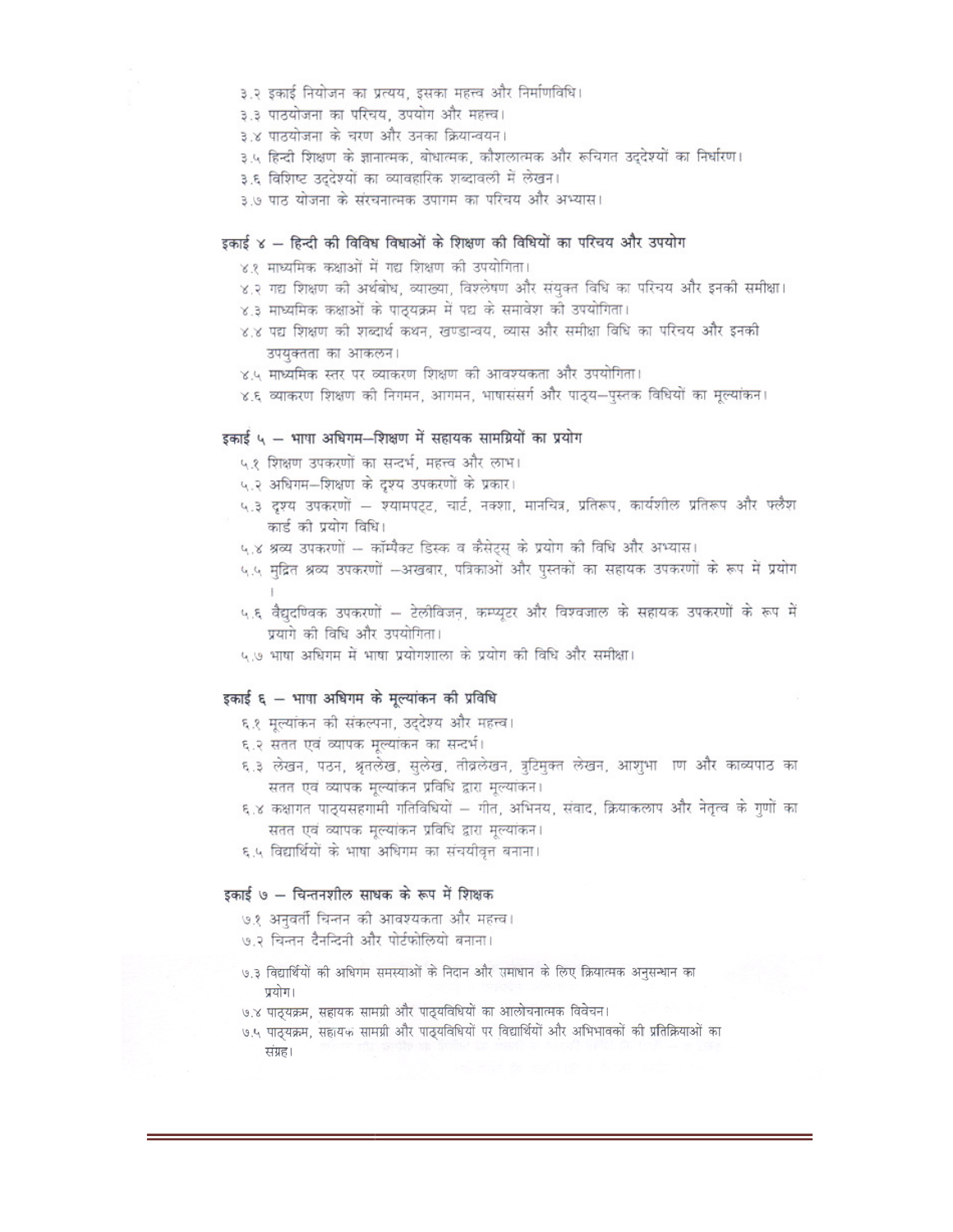# **INCLUSIVE EDUCATION**

# **Course Code: BEDSE100114** Course Code: BEDSE100114 Credits: 02<br>
Contact Hours: 30 Marks: 100 **Contact Hours: 30**

#### **Unit 1: Introduction to Inclusive Education**

- 1.1 Marginalisation vs. Inclusion: Meaning & Definitions
- 1.2 Changing Practices in Education of Children with Disabilities: Segregation, Integration & Inclusion
- 1.3 Diversity in Classrooms: Learning Styles, Linguistic & Socio-Cultural Multiplicity
- 1.4 Principles of Inclusive Education: Access, Equity, Relevance, Participation & Empowerment
- 1.5 Barriers to Inclusive Education: Attitudinal, Physical & Instructional

#### **Unit 2: Polices & Frameworks Facilitating Inclusive Education**

- 2.1 International Declarations: Universal Declaration of Human Rights (1948), World Declaration for Education for All (1990)
- 2.2 International Conventions: Convention against Discrimination (1960), Convention on Rights of a Child (1989), United Nations Convention of Rights of Persons with Disabilities (UNCRPD) (2006)
- 2.3 International Frameworks: Salamanca Framework (1994), Biwako Millennium Framework of Action (2002)
- 2.4 National Commissions & Policies: Kothari Commission (1964), National Education Policy (1968), National Policy on Education (1986), Revised National Policy of
- Education (1992), National Curricular Framework (2005), National Policy For Persons With Disabilities (2006)
- 2.5 National Acts & Programs: IEDC (1974), RCI Act (1992), PWD Act (1995), National Trust Act (1999), SSA (2000), RTE (2006), RMSA (2009), IEDSS (2013)

#### **Unit 3: Adaptations Accommodations and Modifications**

- 3.1 Meaning, Difference, Need & Steps
- 3.2 Specifics for Children with Sensory Disabilities
- 3.3 Specifics for Children with Neuro-Developmental Disabilities
- 3.4 Specifics for Children with Loco Motor & Multiple Disabilities
- 3.5 Engaging Gifted Children

#### **Unit 4: Inclusive Academic Instructions**

- 4.1 Universal Design for Learning: Multiple Means of Access, Expression, Engagement & Assessment
- 4.2 Co-Teaching Methods: One Teach One Assist, Station-Teaching, Parallel Teaching, Alternate Teaching & Team Teaching
- 4.3 Differentiated Instructions: Content, Process & Product
- 4.4 Peer Mediated Instructions: Class Wide Peer Tutoring, Peer Assisted Learning Strategies
- 4.5 ICT for Instructions

#### **Unit 5: Supports and Collaborations for Inclusive Education**

- 5.1 Stakeholders of Inclusive Education & Their Responsibilities
- 5.2 Advocacy & Leadership for Inclusion in Education
- 5.3 Family Support & Involvement for Inclusion
- 5.4 Community Involvement for Inclusion
- 5.5 Resource Mobilisation for Inclusive Education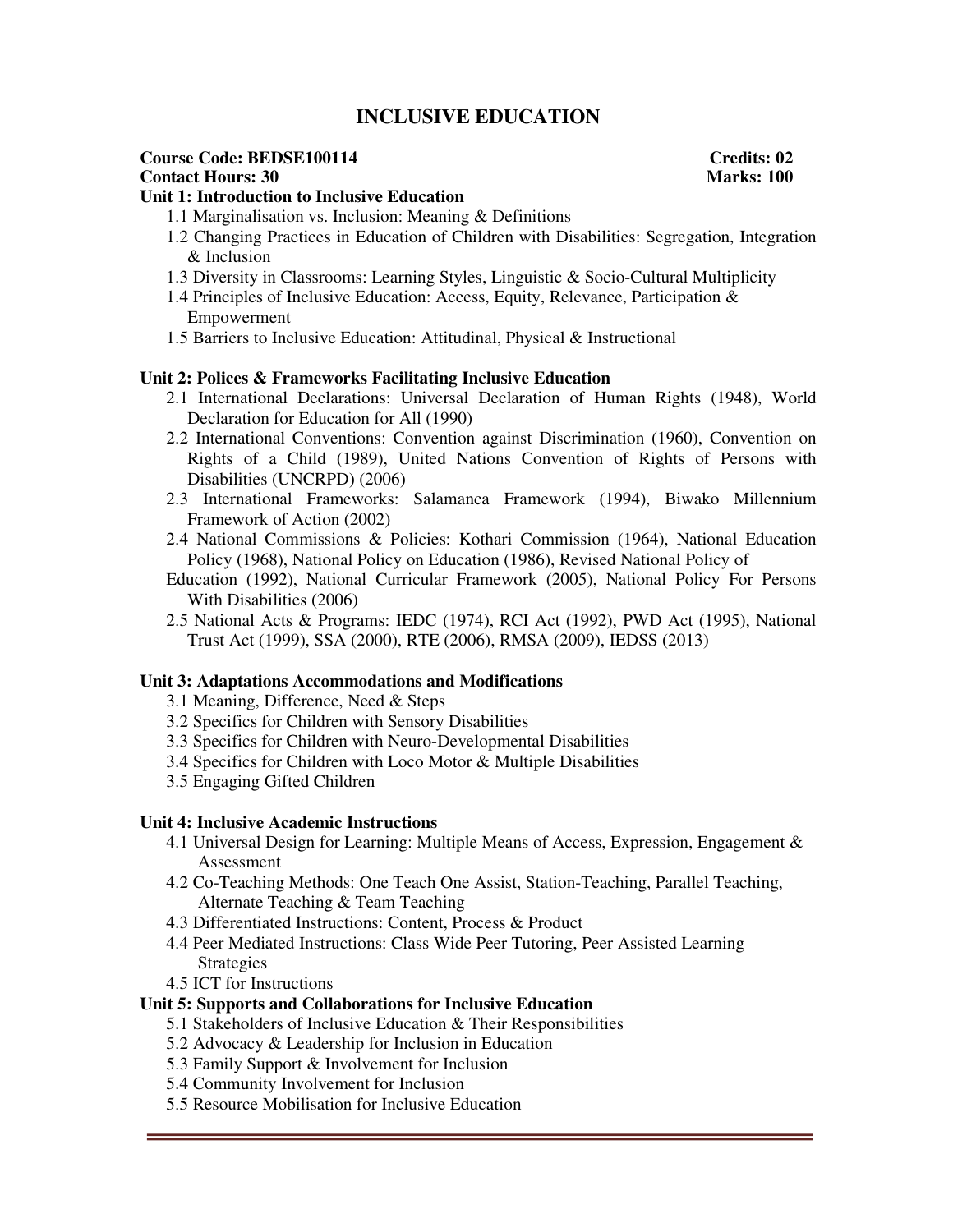# **INTRODUCTION TO SENSORY DISABILITIES**

# **Course Code: BEDSE100105 Credits: 02**

**Contact Hours: 30** Marks: 100

# **Unit 1: Hearing Impairment: Nature & Classification**

- 1.1 Types of sensory impairments: Single (Hearing Impairment & Visual Impairment) & Dual sensory impairment (Deaf-blindness)
- 1.2 Importance of hearing
- 1.3 Process of hearing & its impediment leading to different types of hearing loss
- 1.4 Definition of hearing loss, demographics & associated terminologies: deaf/ Deaf/ deafness/ hearing impaired/ disability/ handicapped
- 1.5 Challenges arising due to congenital and acquired hearing loss

# **Unit 2: Impact of Hearing Loss**

- 2.1 Characteristics of learners with hearing loss and impact of different degrees of hearing impairment on communication
- 2.2 Language & communication issues attributable to hearing loss and need for early Intervention
- 2.3 Communication options, preferences & facilitators of individuals with hearing loss
- 2.4 Issues & measures in literacy development and scholastic achievement of students with hearing loss
- 2.5 Restoring techniques using human (interpreter) & technological support (hearing devices)

# **Unit 3: Visual Impairment-- Nature and Assessment**

3.1. Process of Seeing and Common Eye Disorders in India 3.2. Blindness and Low Vision--Definition and Classification 3.2. Demographic Information--NSSO and Census 2011 3.4. Importance of Early Identification and Intervention 3.5. Functional Assessment Procedures

# **Unit 4: Educational Implications of Visual Impairment**

- 4.1. Effects of Blindness--Primary and Secondary
- 4.2. Selective Educational Placement
- 4.3. Teaching Principles
- 4.4. Expanded Core Curriculum-- Concept and Areas
- 4.5. Commonly Used Low Cost and Advanced Assistive Devices

# **Unit 5: Deaf-blindness**

- 5.1 Definition, causes, classification, prevalence and characteristics of deaf-blindness
- 5.2 Effects and implications of deaf-blindness on activities of daily living & education
- 5.3 Screening, assessment, identification & interventional strategies of deaf-blindness

5.4 Fostering early communication development: Methods, assistive devices and practices including AAC

5.5 Addressing orientation, mobility & educational needs of students with deaf-blindness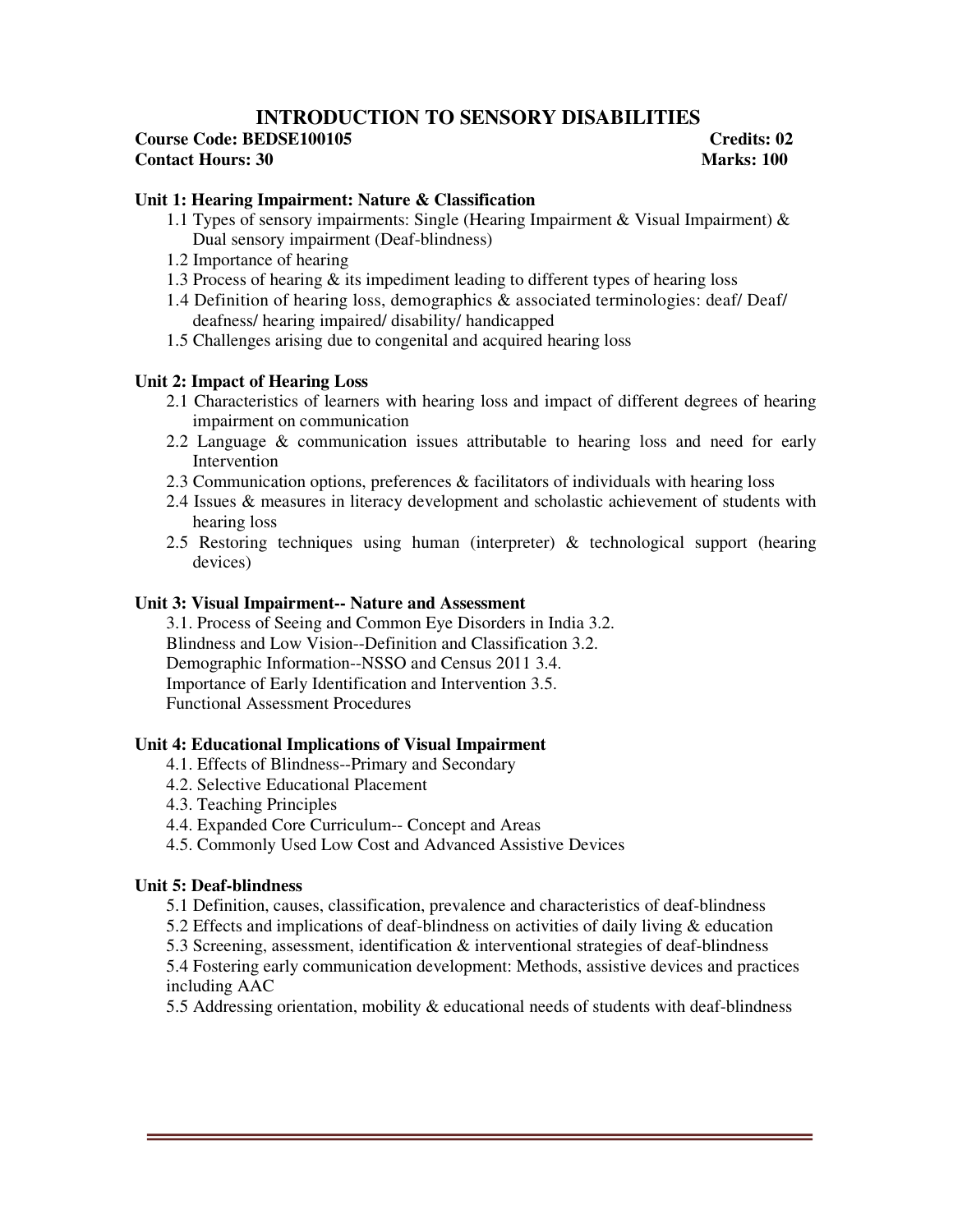# **INTRODUCTION TO NEURO DEVELOPMENTAL DISABILITIES**

## **Course Code: BEDSE100107** Credits: 02

## **Contact Hours: 30 Marks: 100 Marks: 100 Marks: 100 Marks: 100 Marks: 100 Marks: 100 Marks: 100 Marks: 100 Marks: 100 Marks: 100 Marks: 100 Marks: 100 Marks: 100 Marks: 100 Marks: 100 Marks: 100 Marks: 100 Marks: 100 Marks**

## **Unit 1: Learning Disability: Nature, Needs and Intervention**

- 1.1 Definition, Types and Characteristics
- 1.2 Tools and Areas of Assessment
- 1.3 Strategies for reading, Writing and Maths
- 1.4 Curricular Adaptation, IEP, Further Education,
- 1.5 Transition Education, Life Long Education

## **Unit 2: Intellectual Disability: Nature, Needs and Intervention**

- 2.1 Definition, Types and Characteristics
- 2.2 Tools and Areas of Assessment
- 2.3 Strategies for Functional Academics and Social Skills
- 2.4 Assistive Devices, Adaptations, Individualized Education Plan, Person Centered Plan, Life Skill Education
- 2.5 Vocational Training and Independent Living

#### **Unit 3: Autism Spectrum Disorder: Nature, Needs and Intervention**

- 3.1 Definition, Types and Characteristics
- 3.2 Tools and Areas of Assessment
- 3.3 Instructional Approaches
- 3.4 Teaching Methods
- 3.5 Vocational Training and Career Opportunities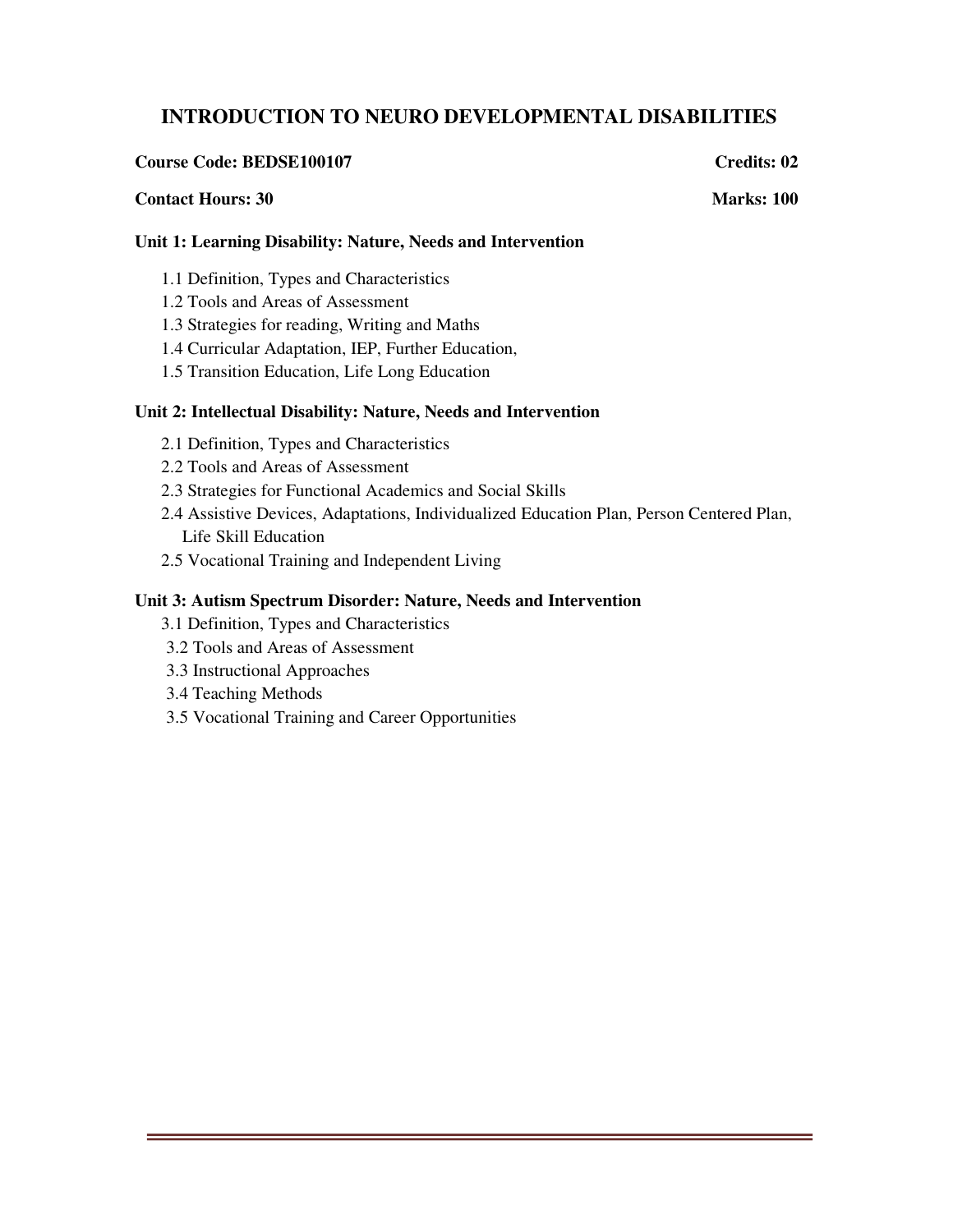# **INTRODUCTION TO LOCOMOTOR AND MULTIPLE DISABILITIES**

#### **Course Code: BEDSE100109 Credits: 02 Credits: 02 Credits: 02**

#### **Contact Hours: 30** Marks: 100

## **Unit 1: Cerebral Palsy (CP)**

- 1.1. CP: Nature, Types and Its Associated Conditions
- 1.2. Assessment of Functional Difficulties of CP including Abnormalities of Joints and Movements (Gaits)
- 1.3. Provision of Therapeutic Intervention and Referral of Children with CP
- 1.4. Implications of Functional Limitations of Children with CP in Education and Creating Prosthetic Environment in School and Home: Seating Arrangements, Positioning and Handling Techniques at Home and School
- 1.5. Facilitating Teaching-Learning of Children with CP in School, IEP, Developing TLM; Assistive Technology to Facilitate Learning and Functional Activities

#### **Unit 2: Amputees, Polio, Spinal Cord Injuries Spina-bifida and Muscular Dystrophy**

- 2.1. Definition, Meaning and Classification
- 2.2. Assessment of Functional Difficulties
- 2.3. Provision of Therapeutic Intervention and Referral

2.4. Implications of Functional Limitations for Education and Creating Prosthetic Environment in School and Home: Seating Arrangements, Positioning and Handling Techniques at Home and School

2.5. Facilitating Teaching-Learning: IEP, Developing TLM; Assistive technology

#### **Unit 3: Multiple Disabilities and Other Disabling Conditions**

- 3.1 Multiple Disabilities: Meaning and Classifications
- 3.2 Various Combinations of Multiple Disabilities and Associated Conditions Such as Epilepsy, Motor and Sensory Conditions
- 3.3 Other Disabling Conditions such as Leprosy Cured Students, Tuberous Sclerosis and Multiple Sclerosis
- 3.4 Implications of Functional Limitations for Education and Creating Prosthetic Environment in School and Home: Seating Arrangements, Positioning and Handling Techniques at Home and School
- 3.5 Facilitating Teaching-Learning: IEP, Developing TLM; Assistive technology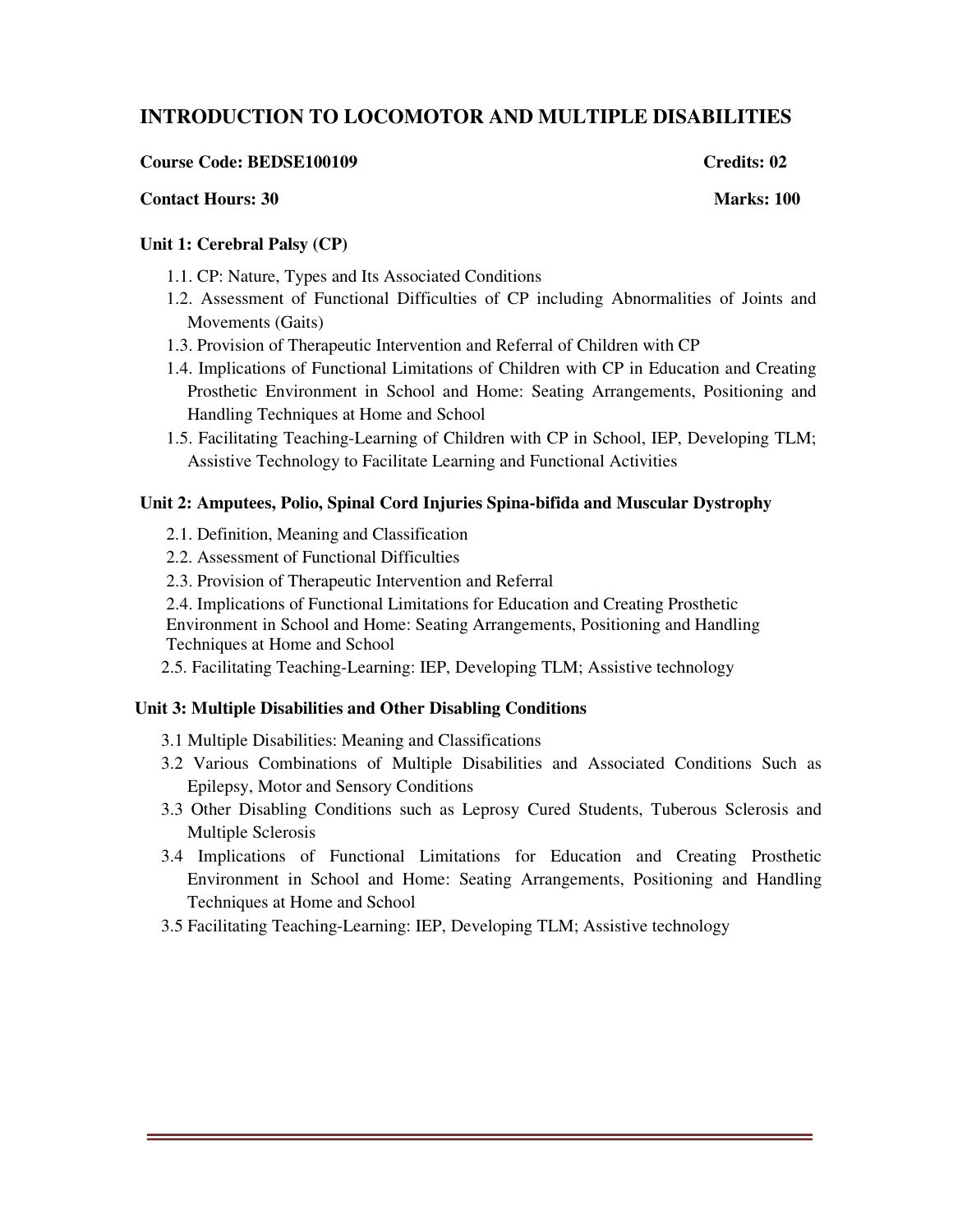# **GUIDANCE & COUNSELLING**

## **Course Code: BEDSE100202** Credits: 02

## **Contact Hours: 30 Marks: 100 Marks: 100 Marks: 100 Marks: 100 Marks: 100 Marks: 100 Marks: 100 Marks: 100 Marks: 100 Marks: 100 Marks: 100 Marks: 100 Marks: 100 Marks: 100 Marks: 100 Marks: 100 Marks: 100 Marks: 100 Marks**

## **Unit 1: Introduction to Guidance and Counselling**

- 1.1 Guidance and Counselling: Definition and Aims
- 1.2 Areas of Guidance and Counselling
- 1.3 Core Conditions in Counselling
- 1.4 Skills and Competencies of a Counsellor
- 1.5 Role of Teacher in Guiding and Counselling Students with Special Needs

## **Unit 2: Enhancing Self Image and Self Esteem**

- 2.1 Concept of Self as Human
- 2.2 Understanding of Feelings and Changes
- 2.3 Growth to Autonomy
- 2.4 Personality Development
- 2.5 Role of Teacher in Developing Self-Esteem in Children

## **Unit 3: Guidance and Counselling in Inclusive Education**

- 3.1 Current Status with reference to Indian School
- 3.2 Types of Counselling: Child-Centred, Supportive, Family
- 3.3 Guidance in Formal and Informal Situations: Within and Outside Classroom, Vocational Guidance
- 3.4 Group Guidance: Group Leadership Styles and Group Processes
- 3.5 Challenges in Group Guidance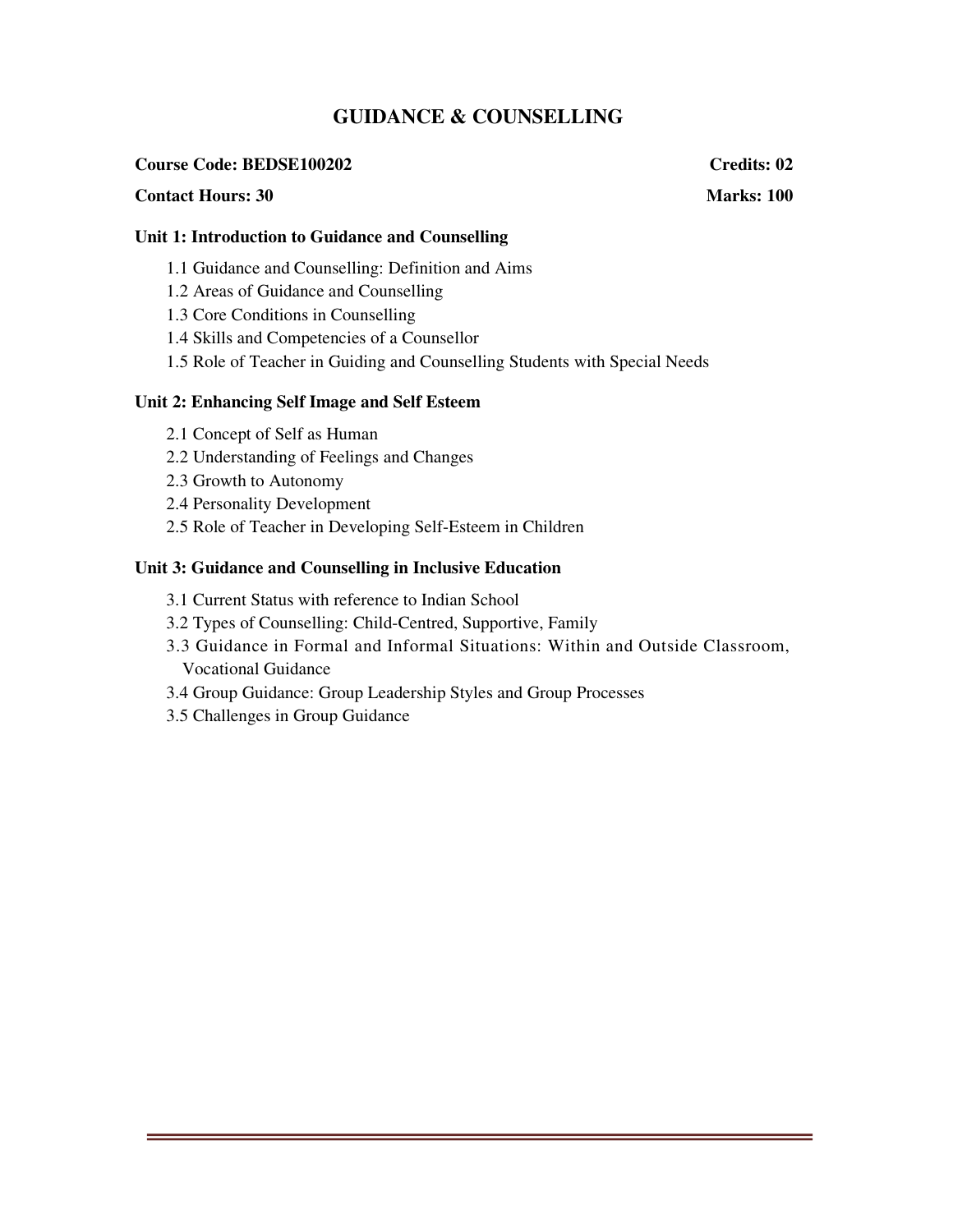# **EARLY CHILDHOOD CARE AND EDUCATION**

#### **Course Code: BEDSE100204 22 22 23 23 24 25 26 27 27 28 27 28 27 28 27 28 27 28 27 28 27 28 27 28 27 28 27 28 27 28 27 28 27 28 27 28 27 28 27 28 27 28 27 28 27 28 27 28 27 28 27 28 27 28 27 28 27 28 27 28 27 28 27 28 27 2**

#### **Contact Hours: 30 Marks: 100**

# **Unit 1: The Early Years: An Overview**

- 1.1 Facts about Early Childhood Learning & Development
- 1.2 Neural Plasticity
- 1.3 Critical Periods of Development of Motor, Auditory, Visual, Linguistic & Cognitive Skills
- 1.4 Sensitive Periods of Learning: Maria Montessori's Framework & Windows of Opportunity & Learning Timelines of Development in Young Children
- 1.5 Integrating Theories of Development & Learning for Early Childhood Education Curricula

#### **Unit2: Early Education of Children with Disabilities**

- 2.1 Young Children at Risk & Child Tracking
- 2.2 Interdisciplinary Assessments & Intervention Plans
- 2.3 Developmental Systems Model for Early Intervention (Ofguralnick, 2001)
- 2.4 Curricular Activities for Development of Skills of: Imagination, Joy, Creativity, Symbolic Play, Linguistic, Emergent Literacy, Musical, Aesthetic, Scientific & Cultural Skills
- 2.5 Evidenced Based Practices for Early Intervention

#### **Unit 3: Inclusive Early Childhood Educational (ECE) Practices**

3.1 Natural Environments, Service Delivery Models & Importance of Universal Designs of Learning (UDL)

3.2 Practices for Inclusive ECE Programs: Adaptations of Physical Environment & Equipments, Visual Support Materials, Parent Partnerships, Friendships & Engagements with Typical Children

- 3.3 Principles of Inclusive ECE Practices: Full Participation, Open Ended Activities, Collaborative Planning
- 3.4 Collaborating with Parents, Family Education & Developing Individualised Family Service Plan (IFSP)
- 3.5 School Readiness and Transitions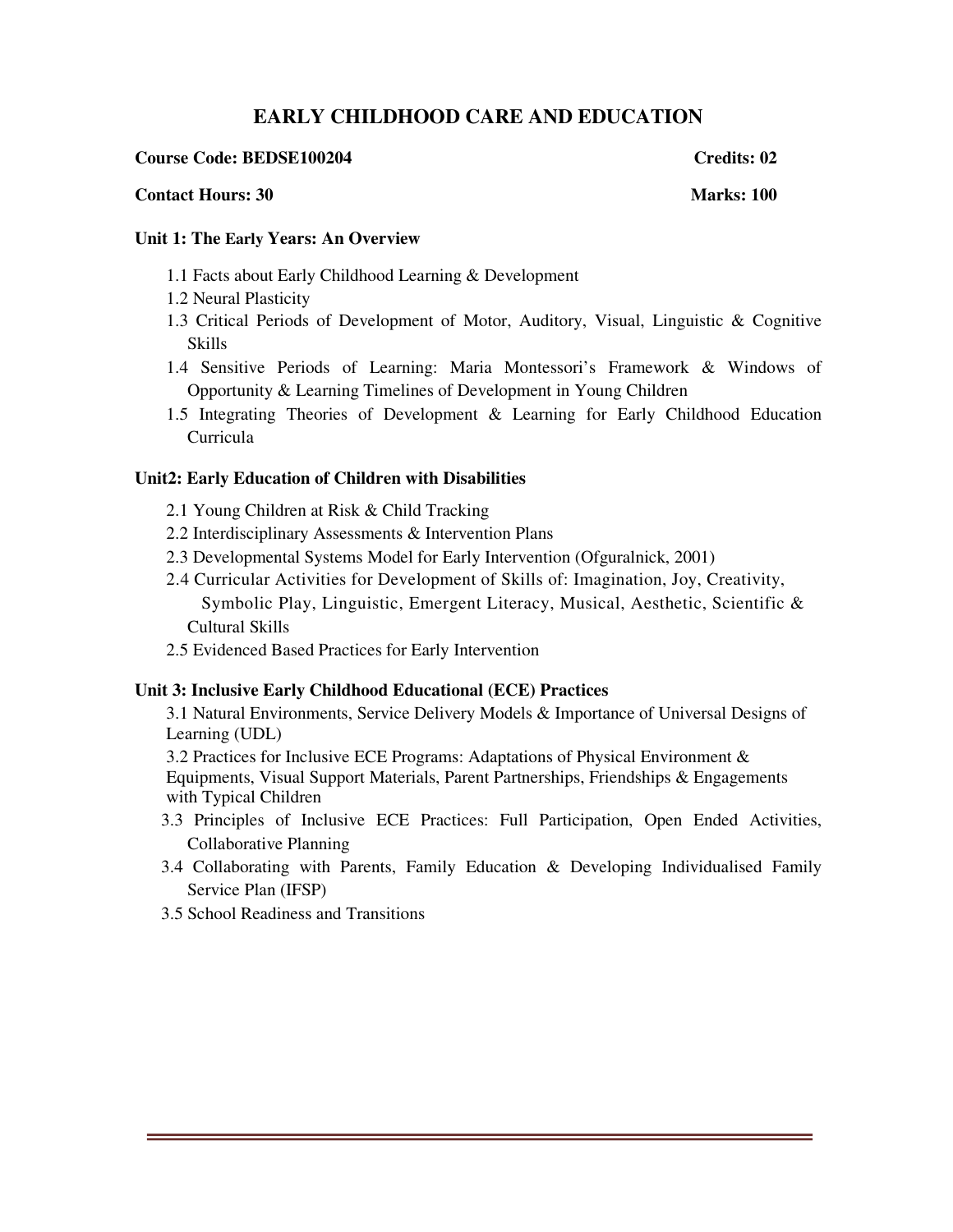# **APPLIED BEHAVIOUR ANALYSIS**

#### **Course Code: BEDSE100206** Course Credits: 02

## **Contact Hours: 30** Marks: 100

**Unit 1: Introduction to Applied Behaviour Analysis (ABA)** 

- 1.1 Principles of Behavioural Approach
- 1.2 ABA Concept and Definition
- 1.3 Assumptions of ABA Classical and Operant Conditioning
- 1.4 Behaviour- Definition and Feature
- 1.5 Assessment of Behaviour Functional Analysis of Behaviour, Behaviour Recording Systems

#### **Unit 2: Strategies for Positive Behaviour Support**

- 2.1 Selection of Behavioural Goals
- 2.2 Reinforcement
	- Types: Positive and Negative, Primary and Secondary
	- Schedules: Continuous, Fixed Ratio, Fixed Interval, Variable Ratio, Variable Interval
- 2.3 Discrete Trial Teaching
	- Discriminative Stimulus Characteristics
	- Response
	- Prompts: Physical, Gestural, Pointing, Visual, Positional, Verbal
	- Consequence Characteristics
	- Inter-Trial Interval
- 2.4 Application of ABA in Group Setting
	- Negotiation and contract
	- Token economy
	- Response cost
	- Pairing and fading
- 2.5 Leadership role of teacher in promoting positive behaviour

## Unit 3: Management of Challenging Behaviour **10 hours**

- 3.1 Differential Reinforcements of Behaviour
- 3.2 Extinction and Time Out
- 3.3 Response Cost and Overcorrection
- 3.4 Maintenance
- 4.5 Generalization and Fading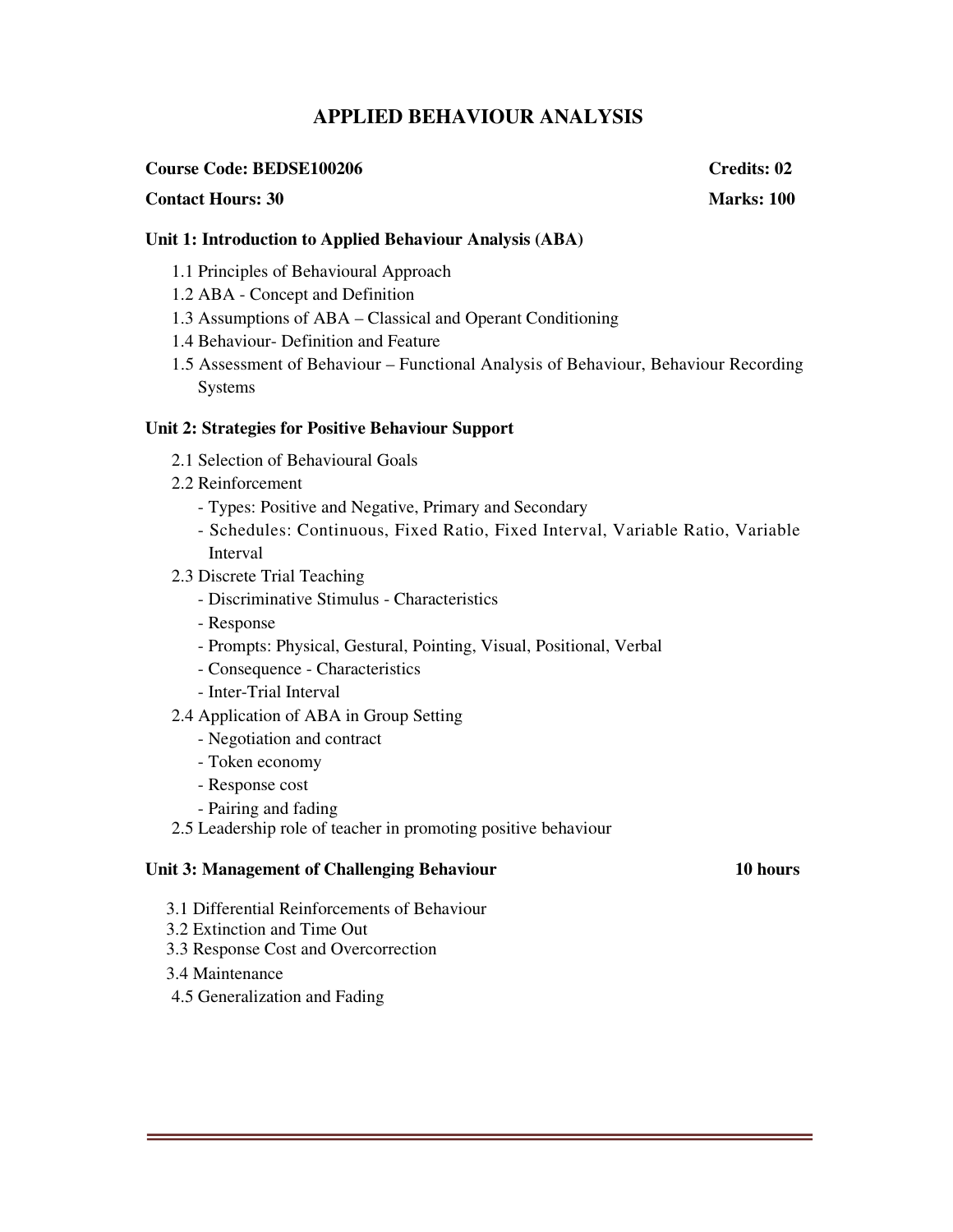# **COMMUNITY BASED REHABILITATION**

## **Course Code: BEDSE100208** Credits: 02

## **Contact Hours: 30** Marks: 100

## **Unit 1: Introduction to Community Based Rehabilitation (CBR)**

- 1.1 Concept and Definition of CBR
- 1.2 Principles of CBR
- 1.3 Difference between CBR and Institutional Living
- 1.4 Socio-cultural and Economic Contexts of CBR
- 1.5 Scope and Inclusion of CBR in Government Policies and Programs

## **Unit 2: Preparing Community for CBR**

- 2.1 Awareness Program-Types and Methods
- 2.2 Advocacy Citizen and Self
- 2.3 Focus Group Discussion
- 2.4 Family Counselling and Family Support Groups
- 2.5 CBR and Corporate Social Responsibility

## **Unit 3: Preparing Persons with Disability for CBR**

- 3.1 School Education: Person Centred Planning, and Peer Group Support
- 3.2 Transition: Individual Transition Plan, Development of Self Determination and Self Management Skills
- 3.3 Community Related Vocational Training
- 3.4 Skill Training for Living within Community
- 3.5 Community Based Employment and Higher Education

#### **Practicum/ Field Engagement**

- I. Visit an ongoing CBR program and write a report on its efficacy
- II. Organize a community awareness program
- III. Conduct a focus group discussion on a selected disability issue with school/college students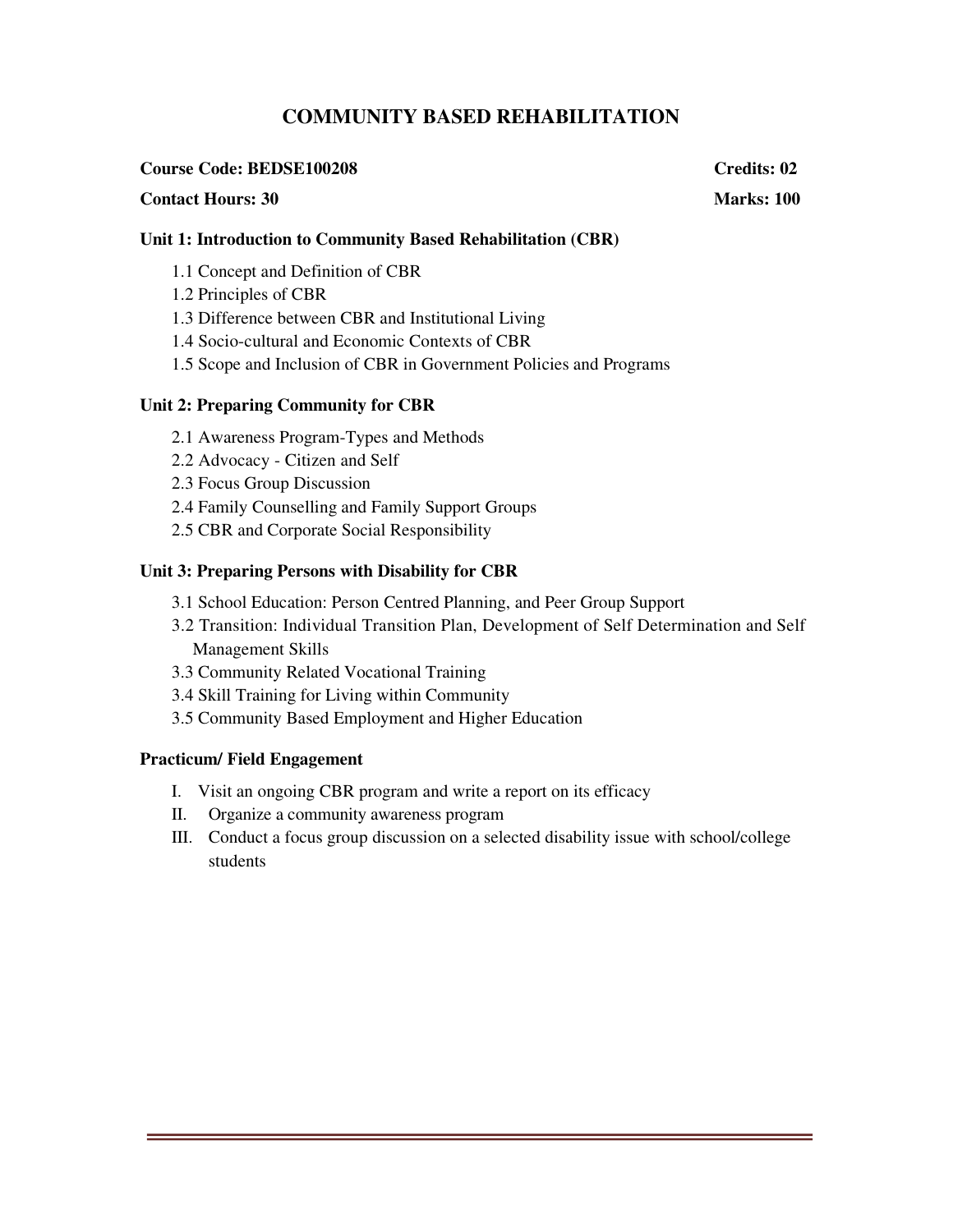# **APPLICATION OF ICT IN CLASSROOM**

# **Course Code: BEDSE100210** Credits: 02

# **Contact Hours: 30** Marks: 100

# **Unit 1: Information Communication Technology (ICT) and Special Education**

- 1.1 Meaning and Scope of ICT and Its Role in 'Construction of Knowledge'
- 1.2 Possible Uses of Audio-Visual Media and Computers (Radio, Television, Computers) 1.3 Integrating ICT in Special Education With Reference To Articles 4 and 9 of UNCRPD and Goal 3 of Incheon Strategy
- 1.4 Three as of ICT Application—Access, Availability, Affordability
- 1.5 Overview of WCAG (Web Content Access Guidelines)

# **Unit 2: Using Media and Computers**

- 2.1 Media: Radio and Audio Media- Script Writing, Storytelling, Songs, etc., Television and Video in Education, Importance of Newspaper in Education
- 2.2 Computers: Functional Knowledge of Operating Computers–On/Off, Word Processing, Use Of Power Point, Excel, ICT Applications for Access to Print
- 2.3 Computer as a Learning Tool: Effective Browsing Of The Internet for Discerning and Selecting Relevant Information, Survey of Educational Sites and Downloading Relevant Material; Cross Collating Knowledge from Varied Sources
- 2.4 Computer-Aided Learning: Application of Multimedia in Teaching and Learning, Programmed Instruction; Computer-Assisted Instruction; Interactive Learning
- 2.5 E-Classroom: Concept, Organizing E-Classroom and Required Adaptations for Students with Disabilities

# **Unit 3: Visualising Technology-Supported Learning Situations**

- 3.1 Preparation of Learning Schemes and Planning Interactive Use of Audio-Visual Programme
- 3.2 Developing PPT Slide Show for Classroom Use and Using of Available Software or CDs with LCD Projection for Subject Learning Interactions
- 3.3 Generating Subject-Related Demonstrations Using Computer Software and Enabling Students to Plan and Execute Projects
- 3.4 Interactive Use of ICT: Participation in Social Groups on Internet, Creation of 'Blogs', Organizing Teleconferencing and Video-Conferencing
- 3.5 Identifying and Applying Software for Managing Disability Specific Problems

# **Course Work/ Practical/ Field Engagement (any Two of the following)**

- I. Develop a script on any topic of your choice. Conduct an interview with an expert on the selected topic to prepare an audio or video program of 15 minutes duration
- II. Prepare a PPT by inserting photos and videos on a topic of your choice
- III. Create your email account as well as design a blog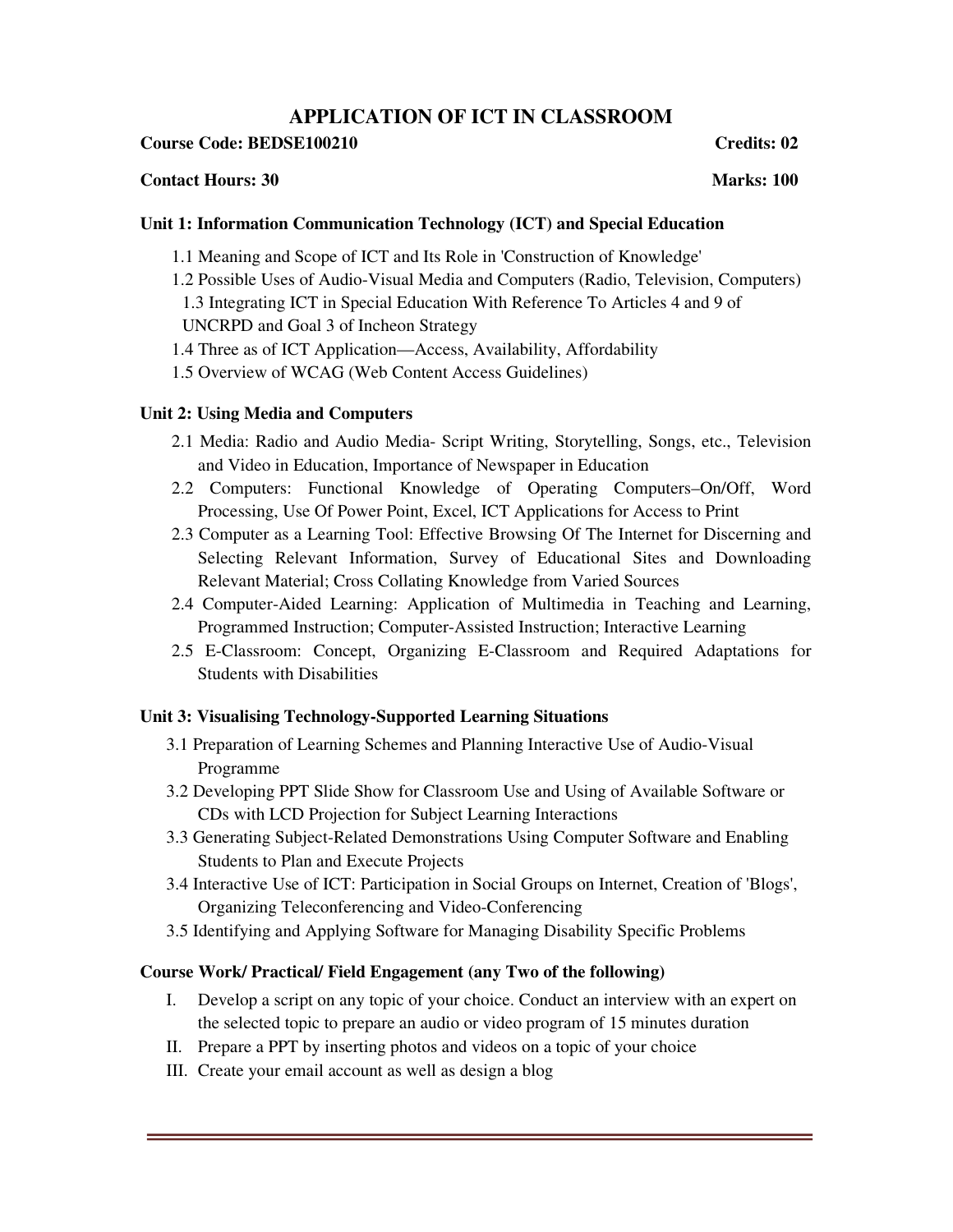# **GENDER AND DISABILITY**

#### **Course Code: BEDSE100212 Credits: 02**

#### **Contact Hours: 30 Marks: 100 Marks: 100 Marks: 100 Marks: 100 Marks: 100 Marks: 100 Marks: 100 Marks: 100 Marks: 100 Marks: 100 Marks: 100 Marks: 100 Marks: 100 Marks: 100 Marks: 100 Marks: 100 Marks: 100 Marks: 100 Marks**

#### **Unit 1: Human Right-based Approach and Disability**

- 1.1 Human Rights-Based Approach: Concept and History
- 1.2 Principles of Human Rights-Based Approach
	- Equality and Non-Discrimination
	- Universality & Inalienability
	- Participation and Inclusion
	- Accountability and Rule of Law
- 1.3 Elements of Human Rights System
	- Legal Framework
	- Institutions
	- Development Policies & Programs
	- Public Awareness
	- Civil Society
- 1.4 Advantage of Human Rights-Based Approach
- 1.5 Implications for Disability
	- Empowerment
	- Enforceability
	- Indivisibility
	- Participation

#### **Unit 2: Gender and Disability**

- 2.1 Sex & Gender: Concept & Difference
- 2.2 Impairment & Disability: Concept & Difference
- 2.3 Gendered Experience of Disability
	- Public Domain: School and Outside School
	- Private and Familial Domain
	- Normalization and Social Role Valorisation
- 2.4 Gender and Disability Analysis: Techniques and Strategies
- 2.5 Psyche and Gender: Implications for Teaching

## **Unit 3: Women and Girl Child with Disability**

- 3.1 Inclusive Equality
	- Access to Family Life
	- Access to Education, Vocational Training and Employment
	- Access to Political Participation
- 3.2 Factors Contributing to Disability
	- Gender-Based Violence in School and Within Family
	- Traditional Practices
- 3.3 Sexual and Reproductive Health
- 3.4 Teacher's Role in Promoting Gender Equality
- 3.5 Gender Critique of Legislation, Government Policy and Schemes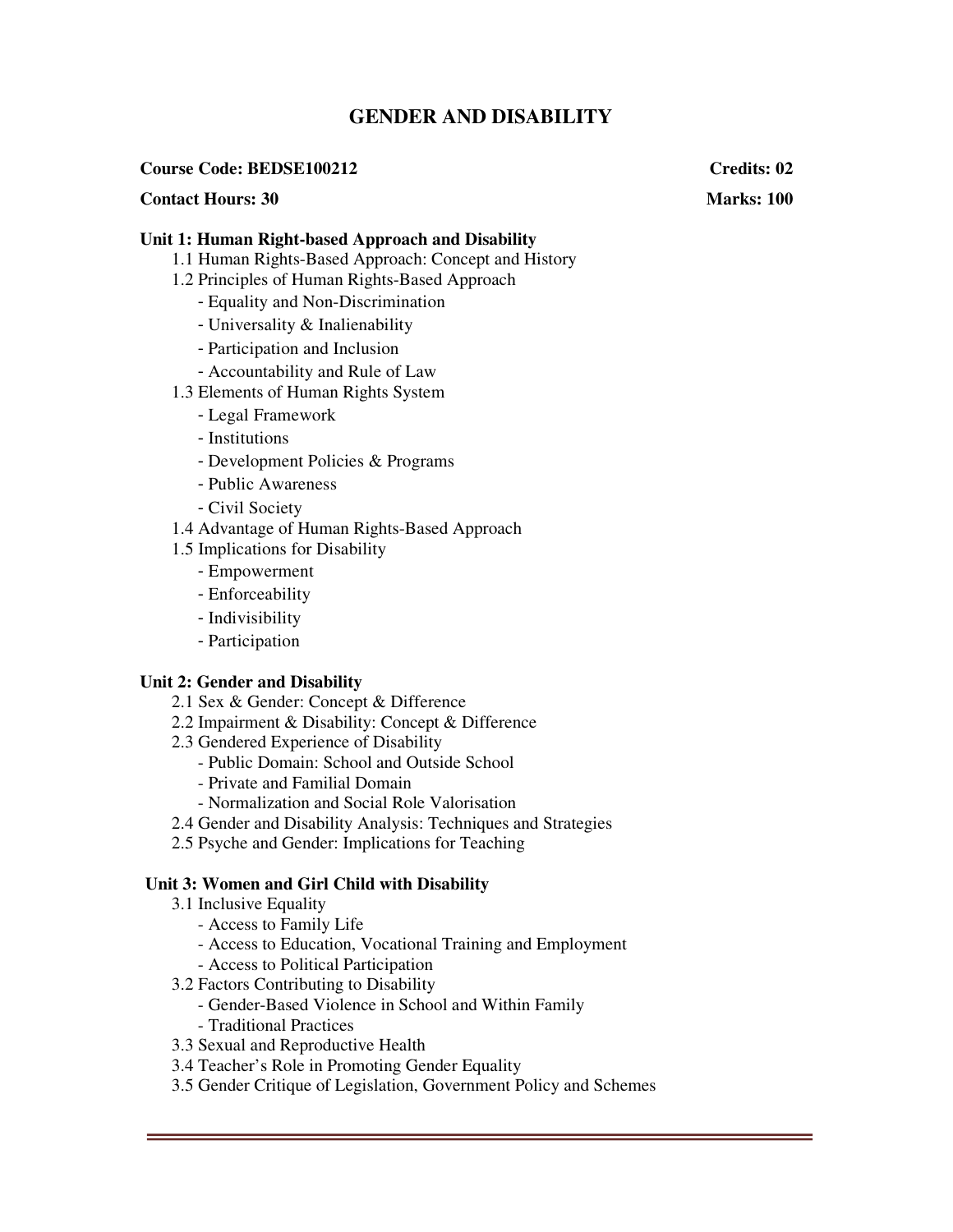# **BRAILLE AND ASSISTIVE DEVICES**

## **Course Code: BEDSE100214 Credit: 02 22 23 23 24 Credit: 02 23 24 25 26 27 27 28 27 28 27 28 27 28 27 28 27 28 27 28 27 28 27 28 27 28 27 28 27 28 27 28 27 28 27 28 27 28 27 28 27 28 27 28 27 28 27 28 27 28 27 28 27 28 27**

#### **Contact Hours: 30 Marks: 100**

# **Unit 1: Braille**

- 1.1 Louis Braille and the Evolution of Braille
- 1.2 Continuing Relevance of Braille vis-a-vis Audio Material
- 1.3 Braille Signs, Contractions and Abbreviations--English Braille
- 1.4 Braille Signs and Symbols—Hindi/Regional Language
- 1.5 Braille Reading and Writing Processes

#### **Unit 2: Braille Devices -- Types, Description, Relevance**

- 2.1 Slate and Stylus
- 2.2 Braille Writer
- 2.3 Electronic Devices— Note takers and Refreshable Braille Displays
- 2.4 Braille Embossers
- 2.5 Braille Translation Software

#### **Unit 3: Other Devices – Types, Description, Relevance**

- 3.1 Mathematical Devices: Taylor Frame and Types, Abacus, Geometry Kit, Algebra Types
- 3.2 Geography: Maps--Relief, Embossed, Models
- 3.3 Science Material
- 3.4 Low Vision Aids--Optical, Non-Optical, Vision Training Material
- 3.5 Schemes and Sources of Availability

#### **Course Work/ Practical/ Field Engagement (Any Two)**

*Each Student-Teacher will* 

- a. Observe at least five devices in use in at least five school periods.
- b.Draw up an item-wise price list of at least ten devices from different sources.
- c. Prepare a presentation Oral/ Powerpoint on the relevance of Braille for children with visual impairment.
- d. Prepare a report on the availability and use of Mathematical devices (at least two) in one special school and on inclusive school.
- e. Make a report on the application of at least two non-optical devices for children with low vision.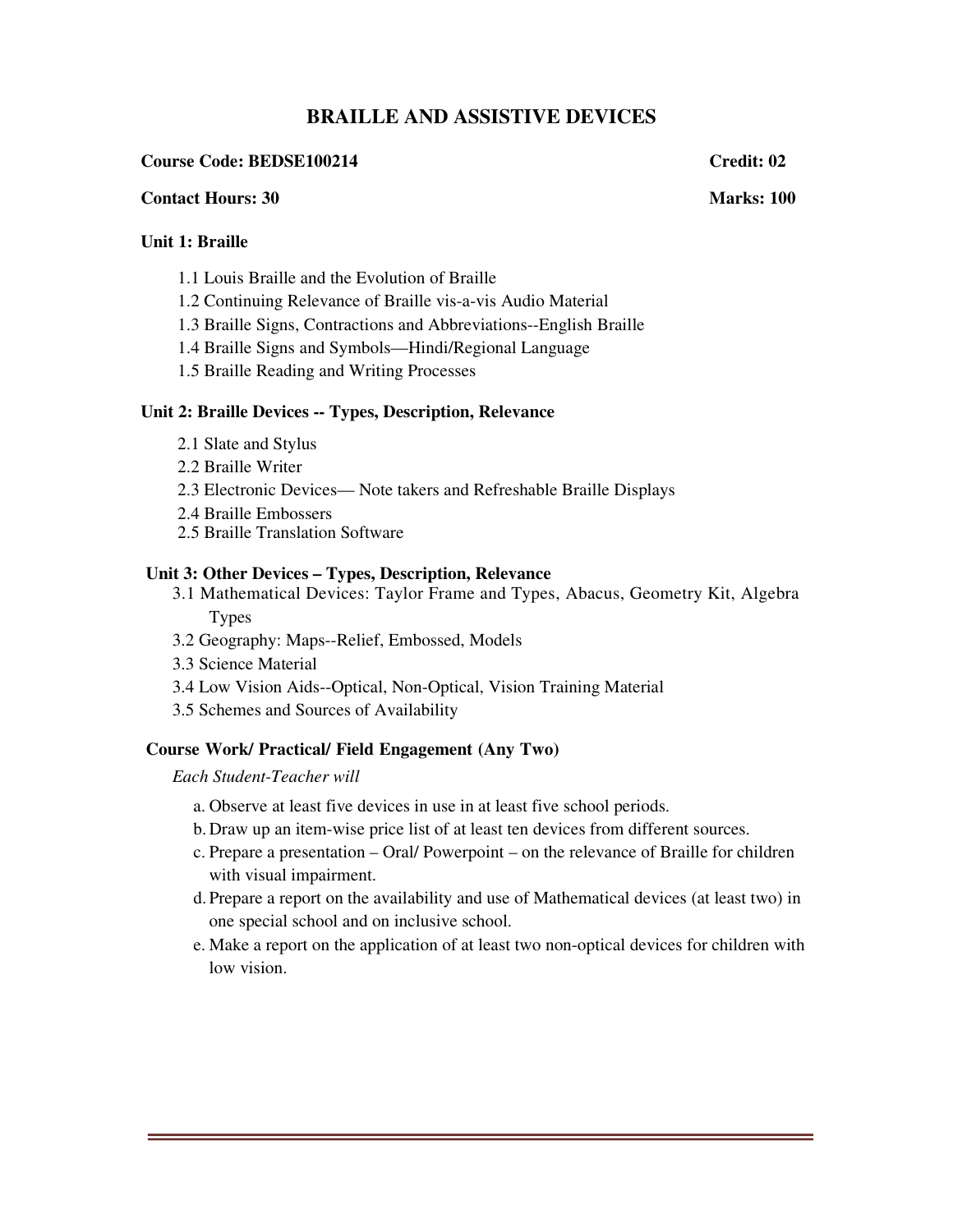# **ORIENTATION AND MOBILITY**

## **Course Code: BEDSE100216** Course Credit: 02

## **Contact Hours: 30 Marks: 100 Marks: 100 Marks: 100 Marks: 100 Marks: 100 Marks: 100 Marks: 100 Marks: 100 Marks: 100 Marks: 100 Marks: 100 Marks: 100 Marks: 100 Marks: 100 Marks: 100 Marks: 100 Marks: 100 Marks: 100 Marks**

## **Unit 1: Introduction to Orientation and Mobility**

- 1.1 Orientation and Mobility -- Definition, Importance and Scope
- 1.2 Basic Terminologies Associated with O&M: Trailing, Landmarks, Clues, Cues, Shoreline, Squaring Off, Clockwise Direction, Sound Masking, Sound Shadow
- 1.3 Roles of Other Senses in O&M Training
- 1.4 Special Responsibilities of Special Teacher/Educator with reference to O&M **Training**
- 1.5 Blindfold -- Rationale and Uses for the Teacher

# **Unit 2: Human/ Sighted Guide Technique**

- 2.1 Grip
- 2.2 Stance
- 2.3 Hand Position
- 2.4 Speed Control
- 2.5 Negotiating: Narrow Spaces, Seating Arrangements, Staircases, Muddy paths

## **Unit 3: Pre-Cane Skills**

- 3.1 Upper and Lower Body protection
- 3.2 Room Familiarization
- 3.3 Using Oral Description for Orientation
- 3.4 Search Patterns
- 3.5 Building Map Reading Skills

#### **Unit 4: Cane Travel Techniques and Devices**

- 4.1 Canes -- Types, Parts, Six Considerations
- 4.2 Cane Travel Techniques: Touch Technique, Touch and Drag Technique, Diagonal Cane Technique
- 4.3 Use of Public Transport
- 4.4 Asking for Help: When and How
- 4.5 Electronic Devices, Tactile and Auditory Maps -- Description and Uses

#### **Unit 5: Training In Independent Living Skills**

- 5.1 Self Care, Gait and Posture
- 5.2 Personal Grooming
- 5.3 Eating Skills and Etiquette
- 5.4 Identification of Coins and Currency Notes
- 5.5 Basics of Signature Writing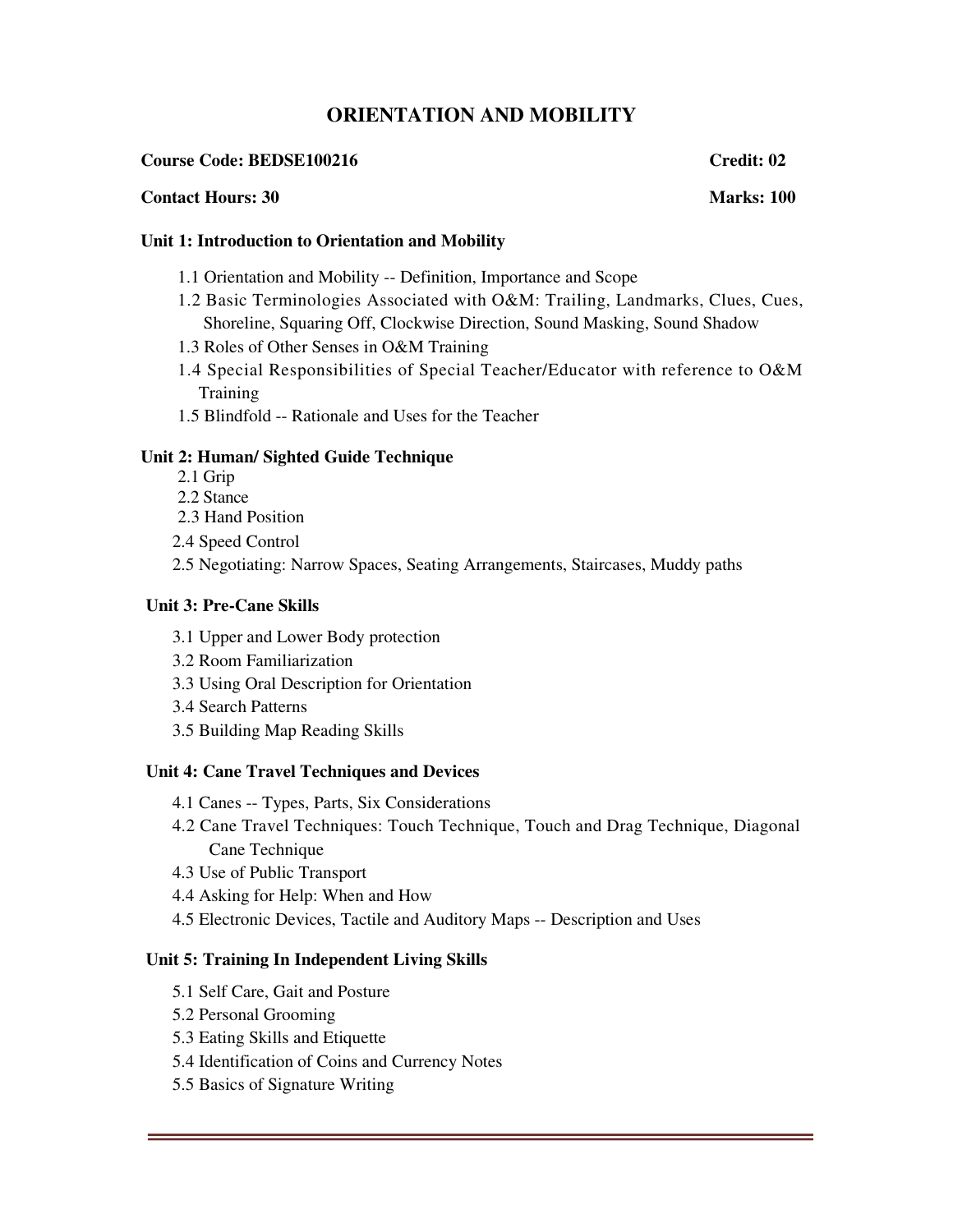# **Course Work/Practical/ Field Engagement**

*Undertake any two of the following* 

- a. Act as a sighted guide in different situations/settings.
- b. Prepare a list of canes and other devices available with various sources along with prices.
- c. Undergo an experience of moving under a blindfold for a few minutes and describe it (about 200 words).
- d. Make a short PowerPoint/ oral presentation for about 5 minutes on the importance of O&M for the visually impaired.
- e. Draw up a list of important clues/cues/landmarks which the visually impaired student can use in the school.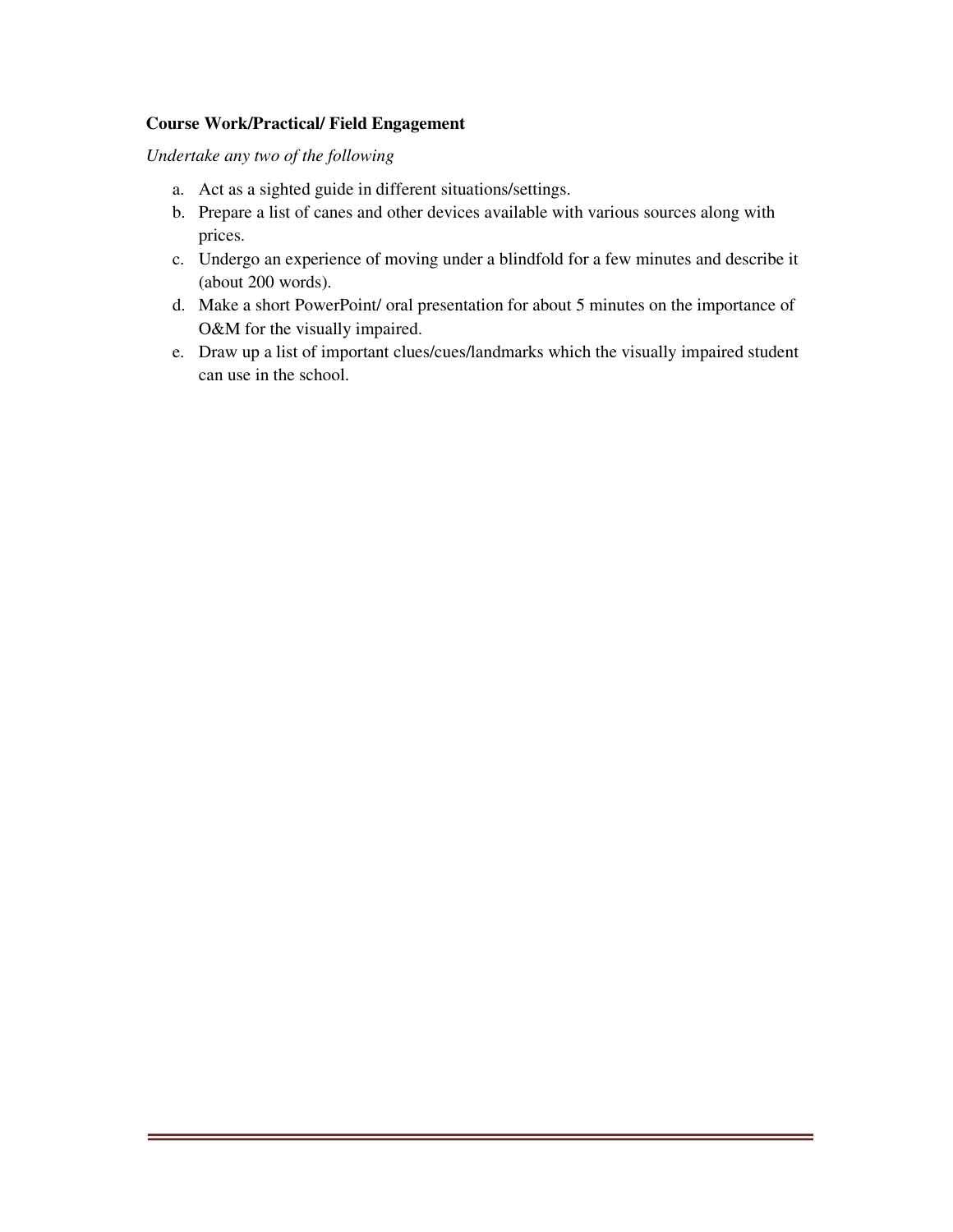# **COMMUNICATION OPTIONS: ORALISM**

## **Course Code: BEDSE100218** Credits: 02 **Contact Hours: 30** Marks: 100

# **Unit 1: Understanding Hearing Loss in Real Life Context**

1.1 Basic Awareness on Paradigms of D/Deafness (Medical and Social) 1.2 Basic Awareness on Deafness and Communicative Access: Challenges and Concerns 1.3 Basic Awareness on Autonomy, Inclusion and Identity with reference to Oral Options 1.4 Oral/ Aural Verbal Options and Realistic Expectations of Family and Teachers 1.5 Importance of Neural Plasticity and Early Listening Opportunities

# **Unit 2: Advance Understanding of Oral Options**

2.1 Difference Between Uni Sensory and Multi Sensory Approach in Oralism

2.2 Oracy To Literacy: Why and How

2.3 Speech Reading: Need, Role and Strategies in All Communication Options

2.4 Training and Guidance on Aural Oral Practices for Families and Tuning Home Environment: Current Scenario, Importance And Strategies

2.5 Tuning Mainstream Schools/Classrooms for Aural Oral Communication: Do's and Don'ts

# **Unit 3: Skill Development Required for Oralism**

3.1 Practicing Interpreting Audiograms and Exposure to Goal Setting in Listening Skills 3.2 Practicing Motherese (Addressing/Talking to Young Children) and Age Appropriate Discourse with Children Using Appropriate Language, Turn Taking and Eye Contact

3.3 Practicing Fluency Skills in Verbal Communication: Spontaneous Conversations, Narrations and Loud Reading

3.4 Practicing Skills in Story Telling/ Narrations/ Jokes/ Poems/ Nursery Rhymes

3.5 Ongoing Monitoring and Assessing Auditory Functioning and Speech Development: Reading Model Formats Used for the Purpose (Checklists, Recordings, Developmental Scales)

# **Unit 4: Skill Development Auditory Verbal (AV) Approach**

4.1 AV Approach: Meaning, Misconcepts and Justification

4.2 Stages of Auditory Hierarchy

4.3 Understanding Listening Strategies, Techniques of AV Approach and Their Relation to Listening Environment

4.4 Reading Model Plans and Observing a Few Weekly Individual Sessions

4.5 Developing Instructional Material for AVT Sessions Linking Listening, Language and Cognition

# **Unit 5: Implementing Oralism and AV Approach in Indian Special Schools & Summing up**

5.1 Use Of Oralism and AV Approach in Indian Special Schools: Current Scenario

5.2 Oralism / AV Approach: Prerequisites for Special Schools

5.3 Strategies of Implementation Oral Communication Policy and Fulfilling Prerequisites

5.4 Resource Mobilization For Listening Devices: (ADIP, Organized Charity, CSR, Fund Raising Events, Web Based Fund Raising)

5.5 Reflections On The Course: From Theory to Practice to Initiating Change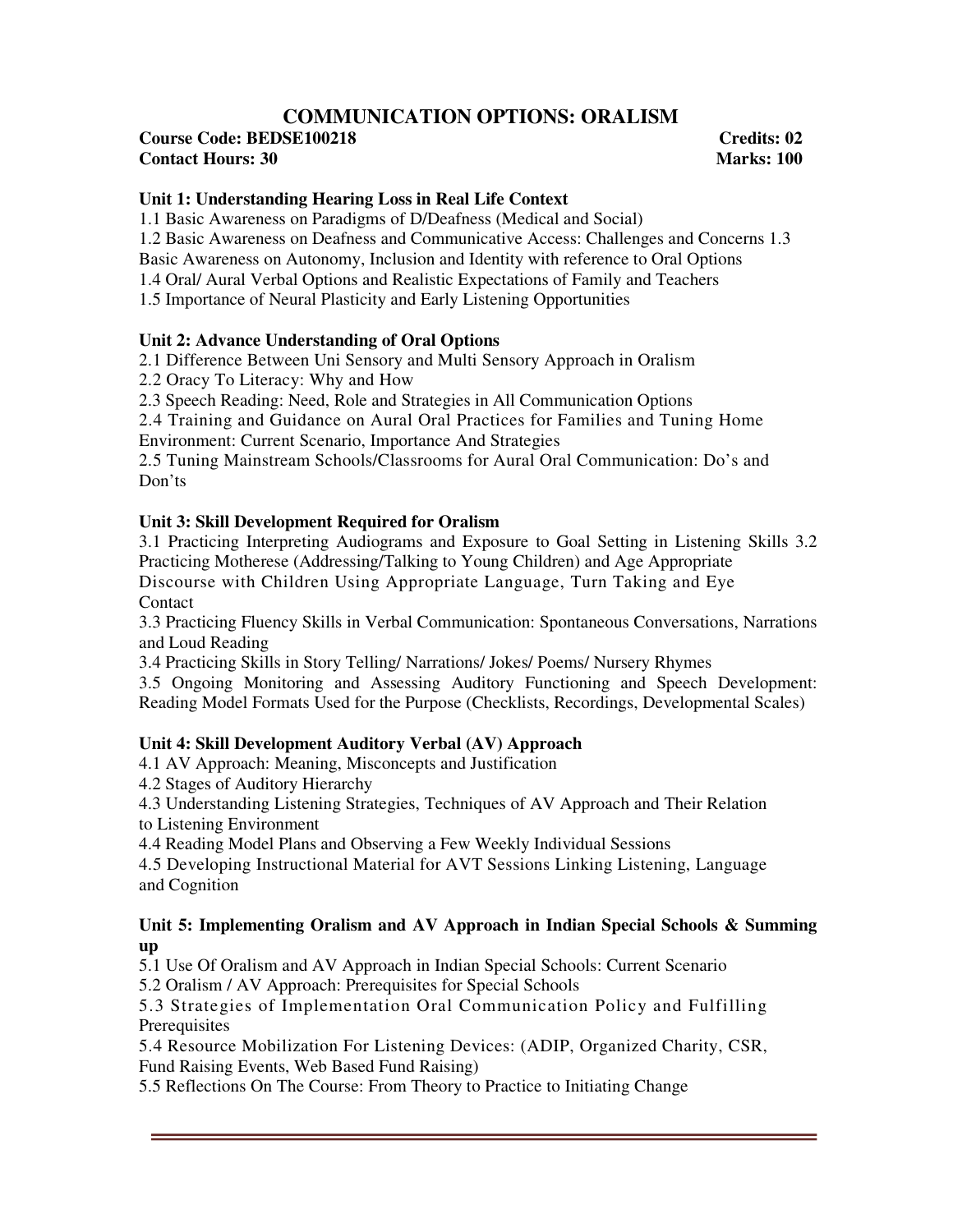# **COMMUNICATION OPTIONS: MANUAL (INDIAN SIGN LANGUAGE)**

#### **Course Code: BEDSE100220** Credits: 02 **Contact Hours: 30 Marks: 100**

# **Unit 1: Understanding Deafness in Real Life Context**

- 1.1 Basic Awareness of Paradigms of D/Deafness (Medical and Social)
- 1.2 Basic Awareness of Deafness and Communicative Challenges / Concerns
- 1.3 Basic Awareness on Deafness with Reference to Culture, Language, Identity, Minority Status, Deaf Gain, Literacy and Inclusion
- 1.4 Basic Awareness of Difference between ISL and ISS; Myths and Facts
- 1.5 Importance of Neural Plasticity and Early Language Opportunities

# **Unit 2: Advance Understanding of Manual Options and Indian Scenario**

- 2.1 Use of Simcom and Educational Bilingualism in Indian Schools: Current Scenario
- 2.2 Challenges, Prerequisites and Fulfilling Prerequisites
- 2.3 Monitoring and Measuring Development of ISL/ISS in Students: Receptive and Expressive Mode
- 2.4 Training and Guidance for Families and Tuning Home Environment: Current Scenario and Strategies
- 2.5 Tuning Mainstream Schools/Classrooms for Students Using Manual Communication: Do's and Don'ts

# **Unit 3: ISL Skill Development: Middle Order Receptive and Expressive Skills**

- 3.1 Practicing 'Motherese' (Tuning Language to Suit Young Children) and Age Appropriate Discourse with Children with Appropriate Language, Turn Taking and Eye Contact
- 3.2 Practicing Natural Signing in Short Common Conversations
- 3.3 Practicing Natural Signing in Stories/Poems/Narrations/Jokes
- 3.4 Practicing Natural Signing in Discussing Emotions, Expansion of Ideas and Current Affairs
- 3.5 Practicing Group Dynamics

# **Unit 4: ISL Skill Development: Towards Higher Order Receptive and Expressive Skills**

- 4.1 Learning to Express Gender, Number, Person, Tense, Aspect
- 4.2 Practicing Sentence Types: Affirmative, Interjections, Imperative and Interrogative and Negativization
- 4.3 Practicing Sentence Types: Simple, Complex, Compound
- 4.4 Observing Using ISL in Classrooms Social Science
- 4.5 Observing Using ISL in Classrooms Science / Mathematics

# **Unit 5: ISS/ ISL Skill Development and Course Conclusions**

- 5.1 Practicing Markers (Local Language)
- 5.2 Practicing Syntax in Conversations and Discussions
- 5.3 Observing Using ISS/ISL in Classrooms for School Subjects
- 5.4 Resource Mobilization for Skill Development Training (Organized Charity Sources, CSR, Fund Raising Events, Web Based Fund Raising)
- 5.5 Reflections on the Course: From Theory to Practice to Initiating Change
- I. Interacting with Deaf for Practicing Expansion of Ideas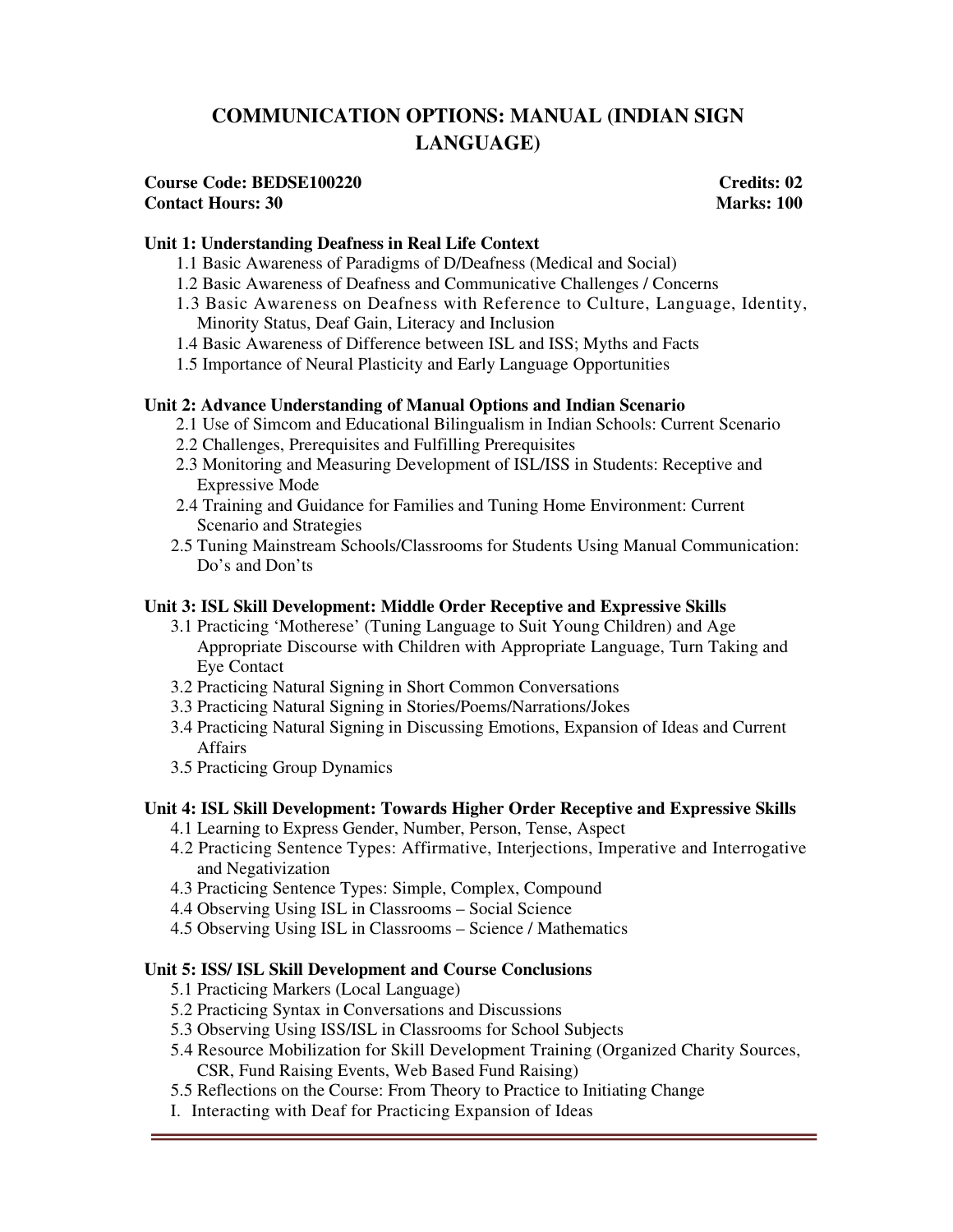# **AUGMENTATIVE AND ALTERNATIVE COMMUNICATION**

#### **Course Code: BEDSE100222** Credits: 02 **Contact Hours: 30** Marks: 100

## **Unit 1: Organizational frame work for Communication:**

- 1.1 Normal development of speech, language and communication
- 1.2 Factors that influence communication, speech and language in relation to each other
- 1.3 Levels of communication in children
	- 1.3.1 Functional (Emergent)
	- 1.3.2 Situational (Context Dependent)
	- 1.3.3 iii. Independent (Creative)

#### **Unit 2: Basic principles of AAC interventions:**

- 2.1 Child Child capacity
- 2.2 Child capacity and context
- 2.3 Working towards symbolic expression
- 2.4 Communication skills and
- 2.5 Functions

#### **Unit 3: Areas of AAC Assessment:**

- 3.1 Sensory areas
- 3.2 Cognition , communication and language
- 3.3 Posture and positioning. Motor planning and control
- 3.4 Scanning
- 3.5 Environment, Interaction &Symbols

#### **Unit 4: Context of Communication:**

- 4.1 Partner /skills , user skills and environment
- 4.2 Competency development types of competencies and its development
	- 4.2.1 Linguistic competence
	- 4.2.2 Operational Competence
	- 4.2.3 Social competence
	- 4.2.4 Strategic competence

# **Unit 5: Introduction to communication tools and Access Mode:**

- 5.1 Types of AAC devices and systems
- 5.1.1 No Technology
- 5.1.2 Low Technology
- 5.1.3 High Technology
- 5.2 Access to communication charts hand, finger, eye point
- 5.3 Access to devices:
- 5.3.1 Switches hand switch , blow switch, infrared devices etc
- 5.3.2 Software -scan mode combined with a switch
- 5.4 Selection of AAC
- 5.4.1 Child competency and environment
- 5.4.2 Design, Access, Motor, Devices
- 5.5 Challenges in the development of AAC and Literacy
- 5.5.1 Grammar ; spelling
- 5.5.2 Building Vocabulary: and richness of language
- 5.5.3 Motor expression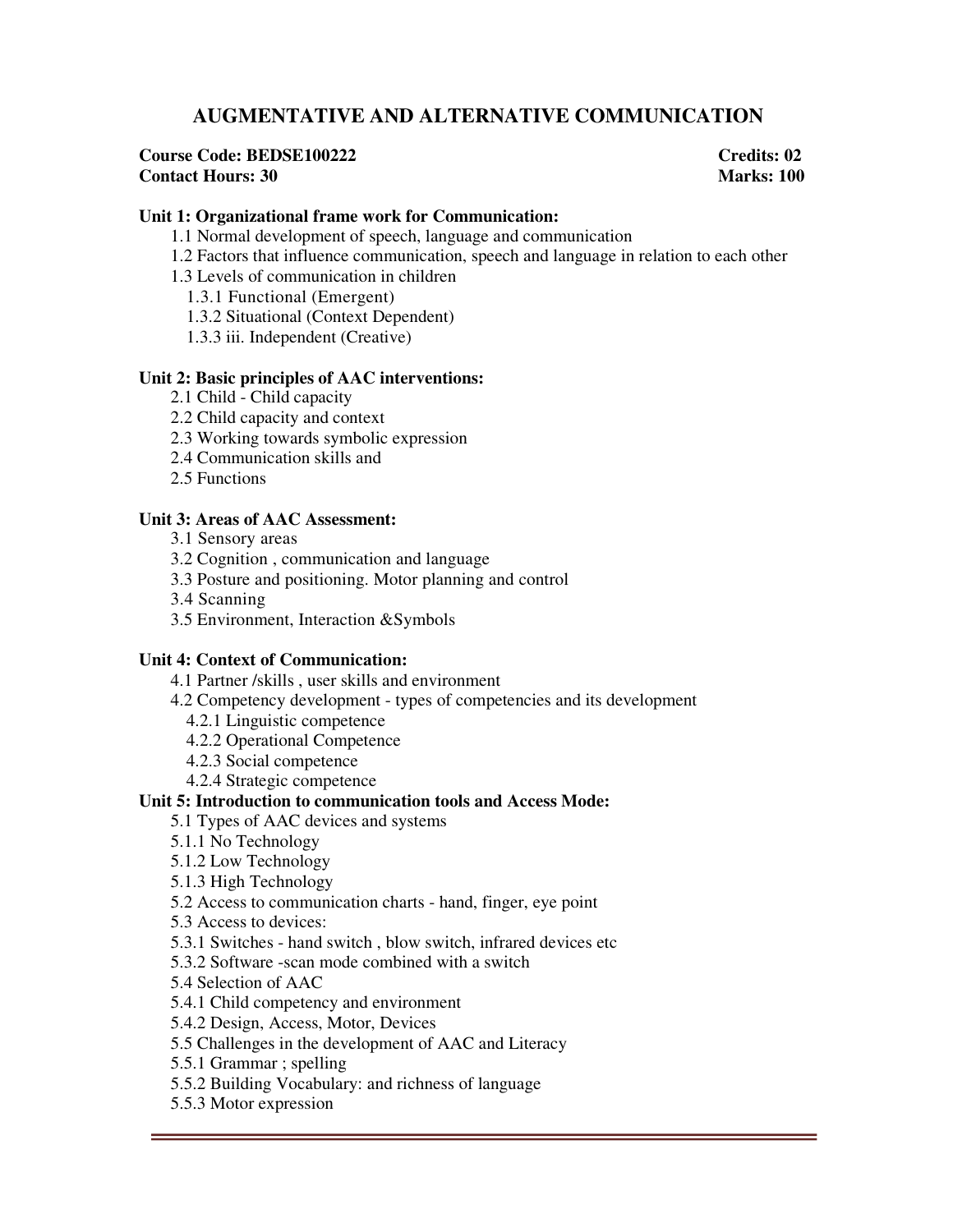# **MANAGEMENT OF LEARNING DISABILITY**

## **Course Code: BEDSE100224 Credits: 02 Credits: 02 Credits: 02 Credits: 02 Credits: 02**

## **Contact Hours: 30 Marks: 100 Marks: 100 Marks: 100 Marks: 100 Marks: 100 Marks: 100 Marks: 100 Marks: 100 Marks: 100 Marks: 100 Marks: 100 Marks: 100 Marks: 100 Marks: 100 Marks: 100 Marks: 100 Marks: 100 Marks: 100 Marks**

# **Unit 1: Learning Disabilities: Types**

- 1.1 Verbal learning disabilities: Dyslexia, Dysgraphia, Dyscalculia.
- 1.2 Non-verbal learning disabilities
- 1.3 Language Disorders
- 1.4 Associated Conditions: ADHD & ADD
- 1.5 Emotional & Behavioral problems.

# **Unit 2: Assessment of Basic Curricular Skills**

- 2.1 Assessment of Readiness Skills
- 2.2 Assessment of Reading, Writing and Math skills
- 2.3 Teacher made test
- 2.4 Standardized Tests: Need, Types & Purpose
- 2.5 Interpretation of Test report

## **Unit 3: Intervention Strategies in Basic Skills of Learning**

- 3.1 Language skills
- 3.2 Reading
- 3.3 Writing
- 3.4 Maths skills
- 3.5. Study skills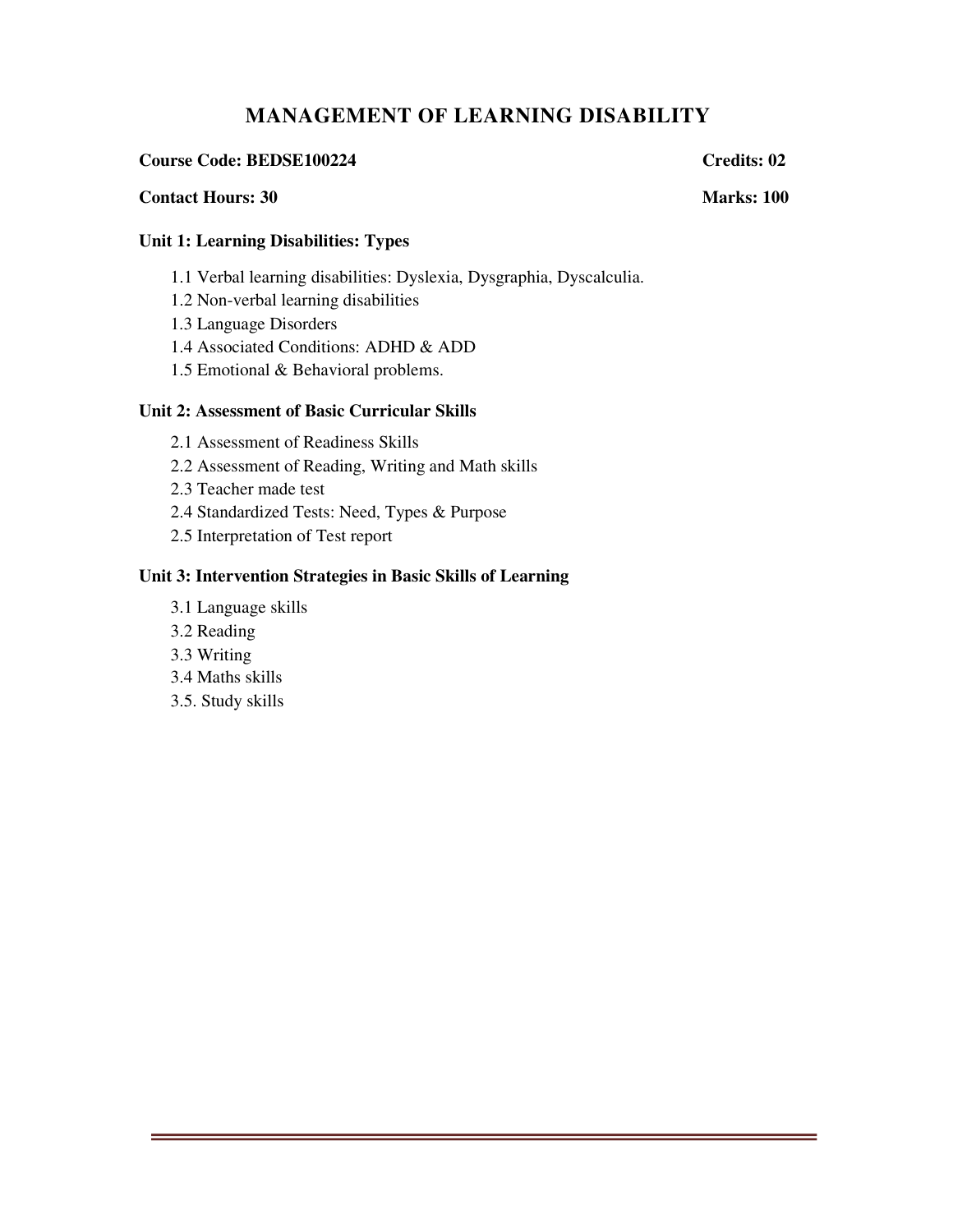# **VOCATIONAL TRAINING, TRANSITION & JOB PLACEMENT**

#### **Course Code: BEDSE100226 Credits: 02**

#### **Contact Hours: 30** Marks: 100

#### **Unit 1: Fundamentals & Assessment of Vocational Rehabilitation**

- 1.1. Definition, meaning and scope of Vocational Education
- 1.2. Legislations, policies, agencies, schemes, concessions & benefits for PWDs with respect to employment
- 1.3. Approaches and models of Vocational training
- 1.4. Assessment, Evaluation of Generic skills & Specific job skills using various tools
- 1.5. Approaches & Principles of vocational assessment

## **Unit 2: Vocational Transition & Curriculum Planning**

- 2.1. Concept, meaning, importance of transition
- 2.2. Vocational transition models
- 2.3. Transitional Planning at pre-vocational & post-vocational level
- 2.4. Development of Individualized Vocational Transitional Plan 2.5.
- Development of Vocational Curriculum

## **Unit 3: Process of Vocational Rehabilitation & Placement**

- 3.1. Types of Employment Settings
- 3.2. Process of Job Placement & Creation of Need-based Employment Settings
- 3.3. Adaptations, Accommodation, Safety Skills and First Aid
- 3.4. Self Advocacy & Self Determination Skill Training
- 3.5. Equal opportunities and attitudes towards persons with disabilities

#### **Hands on Experience**

- Developing curriculum on any vocational skill
- Administering any vocational assessment tool
- Visit to any vocation Institution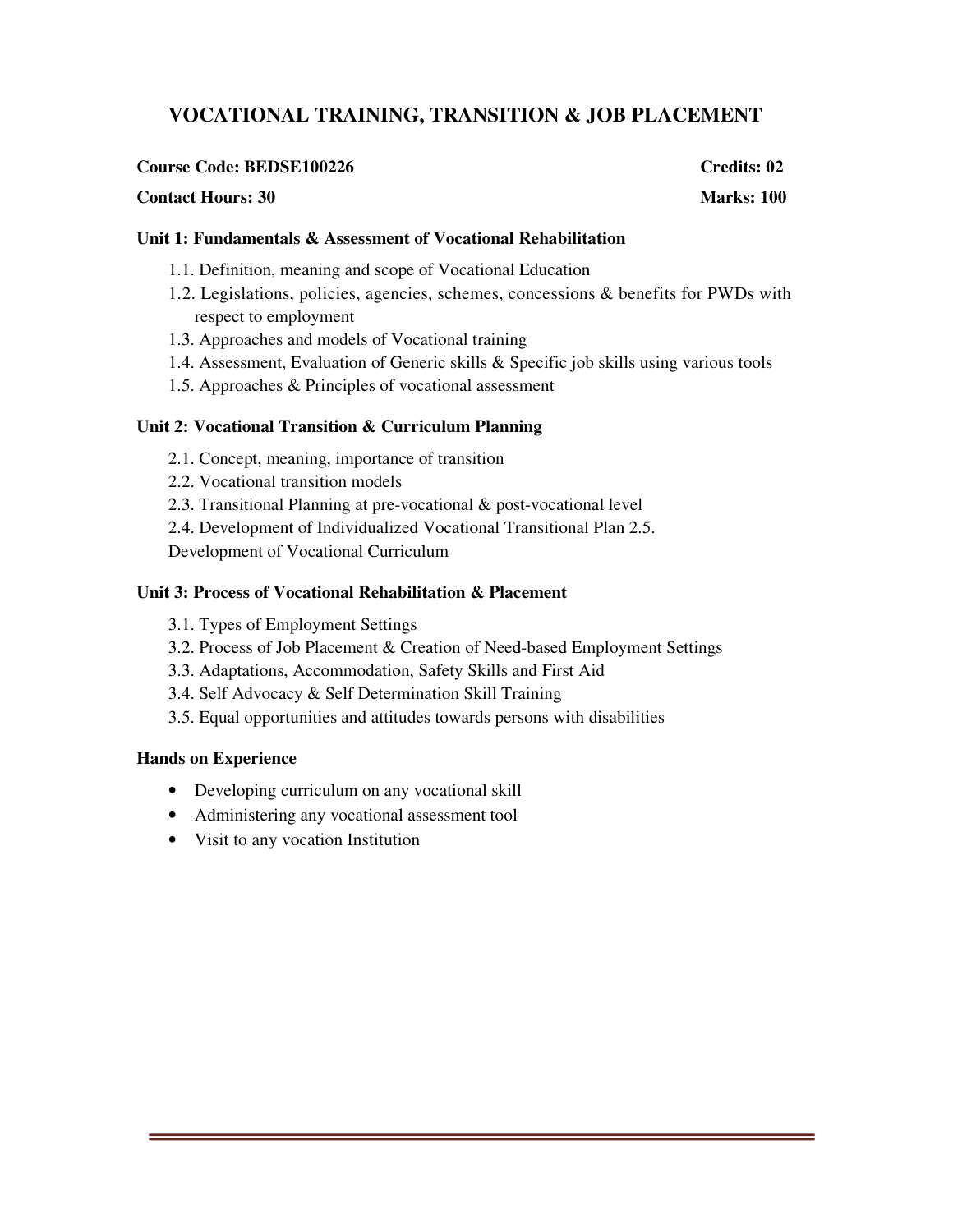# **IDENTIFICATION AND ASSESSMENT OF NEEDS**

# **Course Code:……… Credits: 04**

**Contact Hours: 60** Marks: 100

# **Unit 1: Introduction to Autism Spectrum Disorders (ASD)**

- 1.1 Concept and definition of Autism Spectrum Disorders
- 1.2 The ASD Triad
- 1.3 Historical perspective to ASD
- 1.4 Prevalence and incidence of ASD
- 1.5 Theoretical perspective: Empathising-Systemising Theory, Central Coherence Theory, Executive Dysfunction Theory

# **Unit 2: Types and Characteristics**

- 2.1 Autism
- 2.2 Asperger's Syndrome
- 2.3 Rett Syndrome
- 2.4 Childhood Disintegrative Disorders
- 2.5 Pervasive Developmental Disorders-not Otherwise Specified

# **Unit 3: Related Disorders**

- 3.1 Hyperlexia
- 3.2 Semantic pragmatic and sensory integration disorders
- 3.3 Non-Verbal Learning Disability
- 3.4 Prader Willis Syndrome
- 3.5 Fragile X Syndrome

# **Unit 4: Identification and Assessment**

- 4.1 Screening, diagnosis and assessment
	- Concept and definition
	- Tools: checklist, standardized test & criteria, observation
- 4.2 Screening Tools: CHAT; MCHAT; Infant-Toddler Checklist; QCHAT; Autism Spectrum

Screening Questionnaire

- 4.3 Diagnostic Criteria and Tools: DSM-V; ICD-10; ADOS, ADI-R, CARS, GARS, ISAA
- 4.4 Areas of Assessment of
	- Psychological: WISC, Malins, Binet-Kamath
	- Developmental: Infant-Toddler Checklist, Child Developmental Screening
	- Educational: Psycho-Educational Profile; Adolescents and Adults Psycho Educational Profile, Curricular based assessment, FACP, EACCID
	- Functional: Functional Analysis
	- Behavioral: Vineland Social Maturity Scale, ABS, Assessment of Basic Language and Learning Skills (ABBLS), Behavior Problem Inventory, BASIC-MR, and BASAL-MR
- 4.5 Teacher competencies in assessment

# **Unit 5: ASD- Differential Assessment**

- 5.1 Need for differential assessment
- 5.2 Assessment of Language and Communication
- 5.3 Assessment of Perceptual motor skills
- 5.4 Assessment of sensory processes
- 5.5 Critical aspects of assessment: training and procedure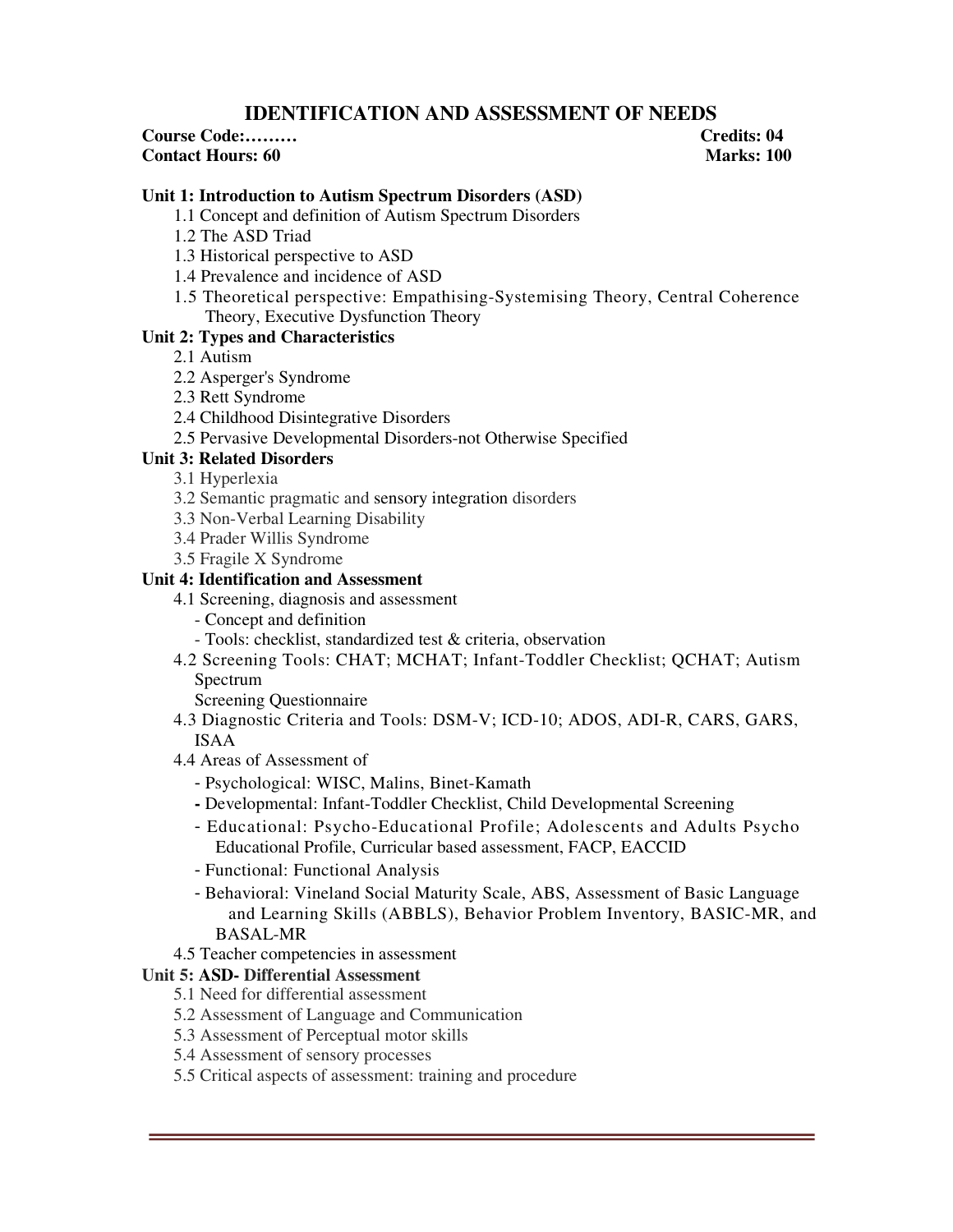# **CURRICULUM DESIGNING, ADAPTATION AND EVALUATION**

**Course Code:…….. Credits: 04** 

## **Contact Hours: 60** Marks: 100

# **Unit 1: Development of Curriculum**

- 1.1 Curriculum: concept, aims and principles
- 1.2 Orientations to Curriculum Development
	- a. Child centred
	- b. Society-centred
	- c. Knowledge-centred
	- d. Eclectic
- 1.3 Approaches: child-centred, activity-centred, Ecological approach
- 1.4 Types of curriculum: core, support, collateral , hidden and co-curriculum 1.5

Person Centred Program and Individualized Educational Program

# **Unit 2: Curriculum Development and Teaching**

- 2.1 Community and learner needs assessment
- 2.2 Aims, Goals and Objectives
- 2.3 Selection of teaching methods and material
	- Microteaching
	- Scaffolding
	- T-L aids
- 2.4 Implementation and recording
- 2.5 Evaluation

# **Unit 3: Curricular Focus for Children with ASD**

- 3.1 Language and social communication
- 3.2 Self-care
- 3.3 Social behaviour
- 3.4 Academic skills
- 3.5 Pre-vocational and leisure

# **Unit 4: Curricular Adaptation for Inclusive Education of Children with ASD**

4.1 Adaptation of curriculum for children with ASD 4.2

Types of adaptation needed for children with ASD

- a. Content
- b. Instructional
- c. Ecological
- 4.3 Stages of adaptation
	- a. General adaptation
	- b. Specific adaptation
- 4.4 Accommodation & modification
	- a. Perceptual style
	- b. Cognitive style
	- c. Social style
- 4.5 Accommodation of co-curricular activities and learning material

# **Unit 5: Methods of Evaluating Children with ASD**

- 5.1 Evaluation: definition and purpose
- 5.2 Observation
- 5.3 Record Review
- 5.4 Teacher made test tests
- 5.5 Standardized rating scales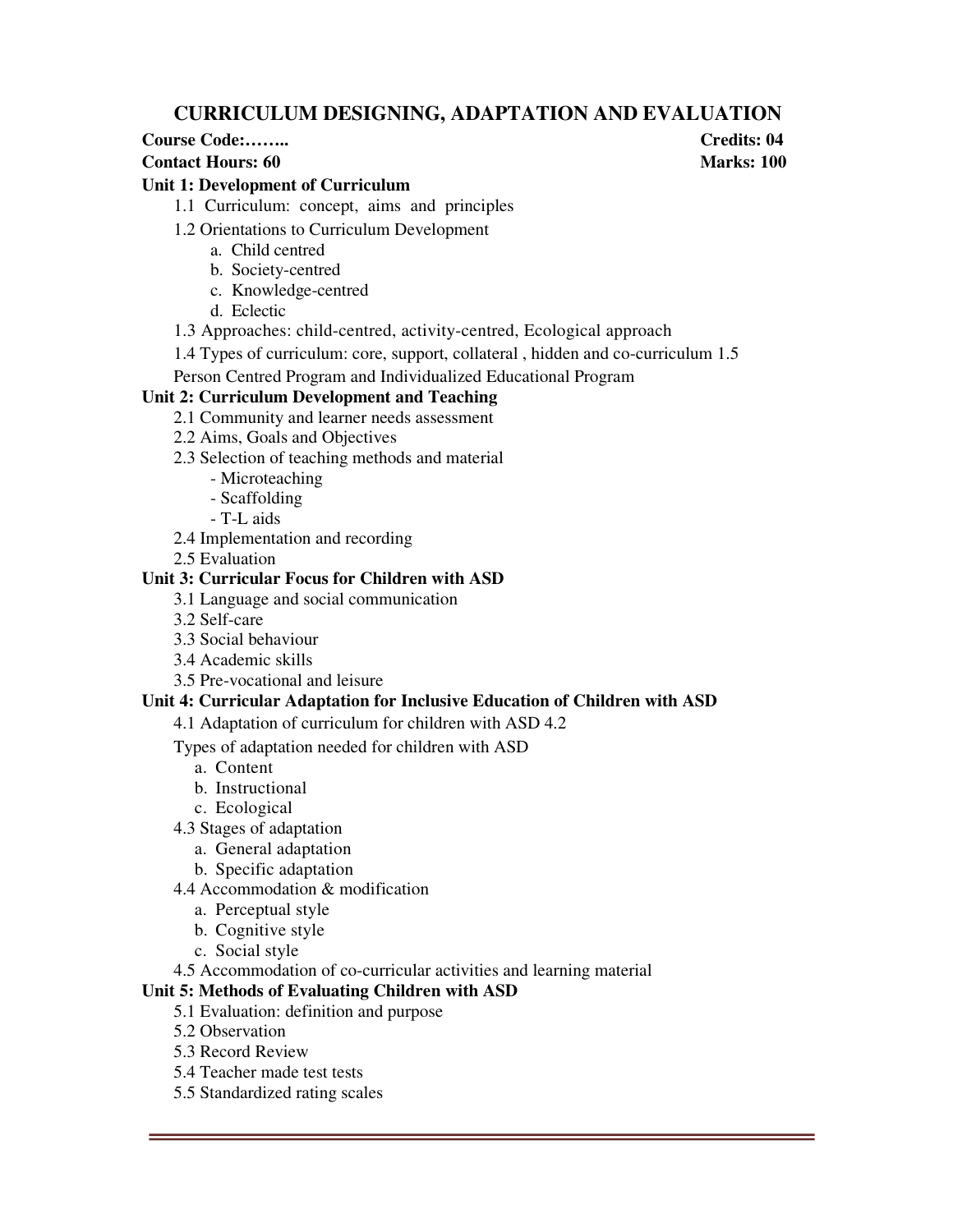# **TEACHING APPROACHES AND STRATEGIES**

#### **Course Code:………. Credits: 04**

#### **Contact Hours: 60 Marks: 100 Marks: 100 Marks: 100 Marks: 100 Marks: 100 Marks: 100 Marks: 100 Marks: 100 Marks: 100 Marks: 100 Marks: 100 Marks: 100 Marks: 100 Marks: 100 Marks: 100 Marks: 100 Marks: 100 Marks: 100 Marks**

# **Unit 1: Developmental Approach**

- 1.1 Early intervention
- 1.2 Floor time
- 1.3 LEAP (Learning Experience Alternative Program)
- 1.4 Early Start Denver Model
- 1.5 JASPER (Joint Attention Symbolic Play Engagement Regulation)

#### **Unit 2: Behavioural Approach**

- 2.1 Applied behavioural analysis
- 2.2 Discrete trial training
- 2.3 TEACCH
- 2.4 Analysis of Verbal Behaviour
- 2.5 Pivotal Response Training

#### **Unit 3: Cognitive Approach**

- 3.1 Mind reading
- 3.2 Meta-cognitive strategies
- 3.3 Cognitive behaviour modification
- 3.4 Teaching of reading and writing
- 3.5 Teaching arithmetic and related areas (money and time)

#### **Unit 4: Social Approach**

- 4.1 Social story
- 4.2 Comic strips
- 4.3 Peer-mediated programs
- 4.4 Sex education and Social behaviour
- 4.5 Self-regulation

#### **Unit 5: Teaching Methods and Strategies**

- 5.1 Physical environment and classroom organization
- 5.2 Task analysis & reinforcement
- 5.3 Joint Action Routines
- 5.4 Visual Strategies
- 5.5 Visual Activity Schedules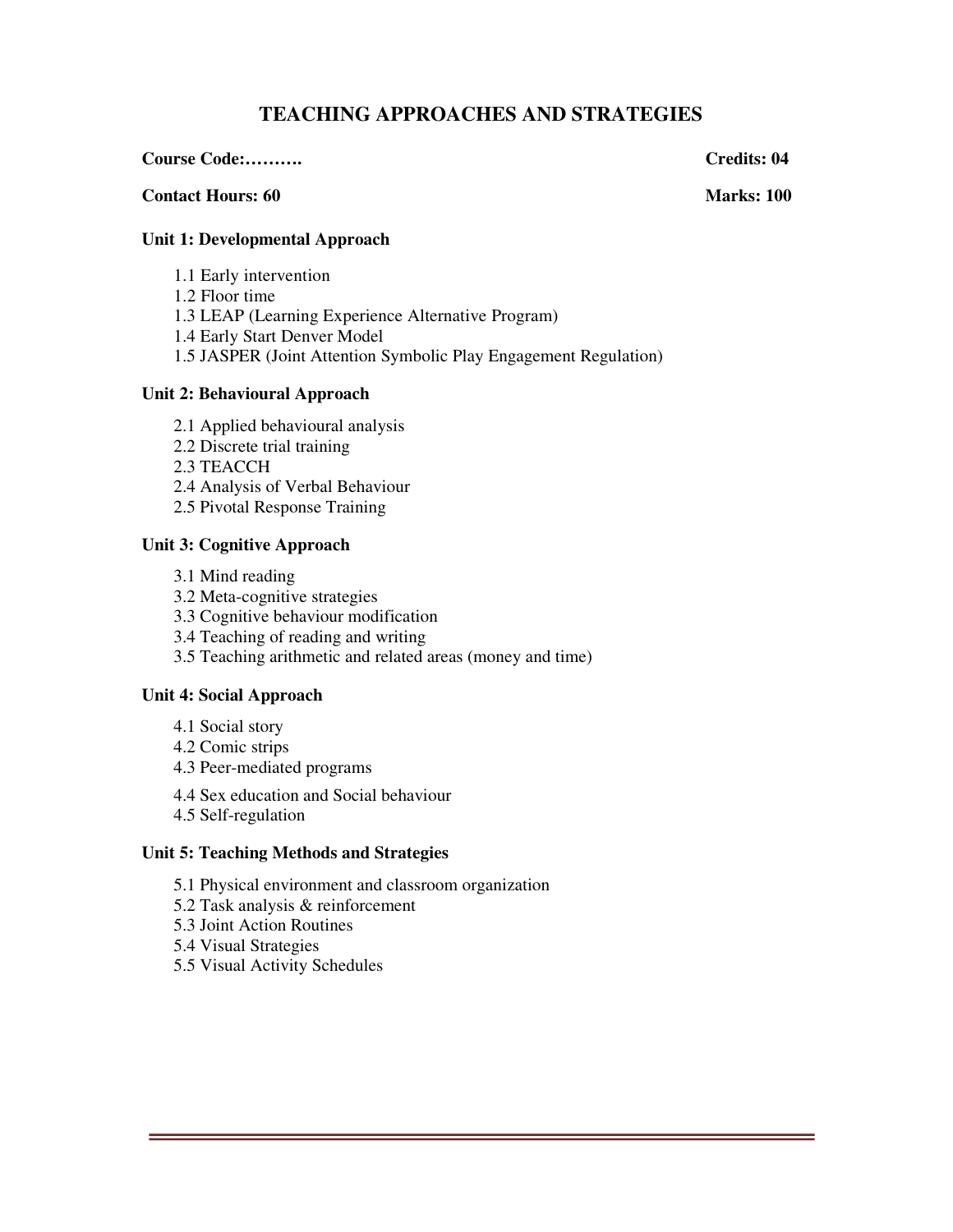# **ASSISTIVE INTERVENTION AND TECHNOLOGY**

# **Course Code: …….. Credits: 04 Contact Hours: 60** Marks: 100

#### **Unit 1: Etiological Aspects**

- 1.1 Genetic factors
- 1.2 Prenatal factors
- 1.3 Perinatal factors
- 1.4 Postnatal factors
- 1.5 Early Signs and Screening for ASD

## **Unit 2: Communication Aspects**

- 2.1 Language, Communication, Speech: concept and definition
- 2.2 Language
	- 2.2.1 Components: Semantics, Syntax, Pragmatics
	- 2.2.2 Disorders: Echolalia, Perseverance, Neologism
- 2.3 Communication: Process and Types
- 2.4 Speech Disorders: Articulation, Fluency and Voice Disorders
- 2.5 Interventions: AAC, PECS, Makaton, and Visual Strategies

# **Unit 3: Sensory Motor Aspects**

- 3.1 Sensory processes: underlying concepts
- 3.2 Sensory processes in ASD
- 3.3 Executive function deficits
- 3.4 Sensory integration therapy
- 3.5 Sensory integration: aids and devices

#### **Unit 4: Assistive Technology (AT) and Assistive Devices (AD)**

- 4.1 AT and AD: Concept and definition
- 4.2 AD Categories: Low-Tech devices, Mid-Tech devices, High-Tech Devices
- 4.3 AT for communication: Dynavox, Avaz, Kathamala
- 4.4 AT for positive behaviour support and recreation: visual schedules, social stories; use of social media, electronic musical instruments
- 4.5 AT for academic learning: i-pad applications, computer assisted instructions

#### **Unit 5: Need Assessment and Planning for Assistive Technology**

- 5.1 Assessment areas: Communication, Academic, Motor, Behaviour, Organization, Social Interactions, Transitions, Other concerns
- 5.2 Assessment of environmental support: Visual clutter, Lighting, Computer Operating System, Staff placement, Other concerns
- 5.3 Preparation for AT: Selection of devices, Training for device usage
- 5.4 Selection of goals: Verbal communication, written communication, Academic participation, Social interaction, Transition
- 5.5 Integration of AT and AD in teaching-learning environment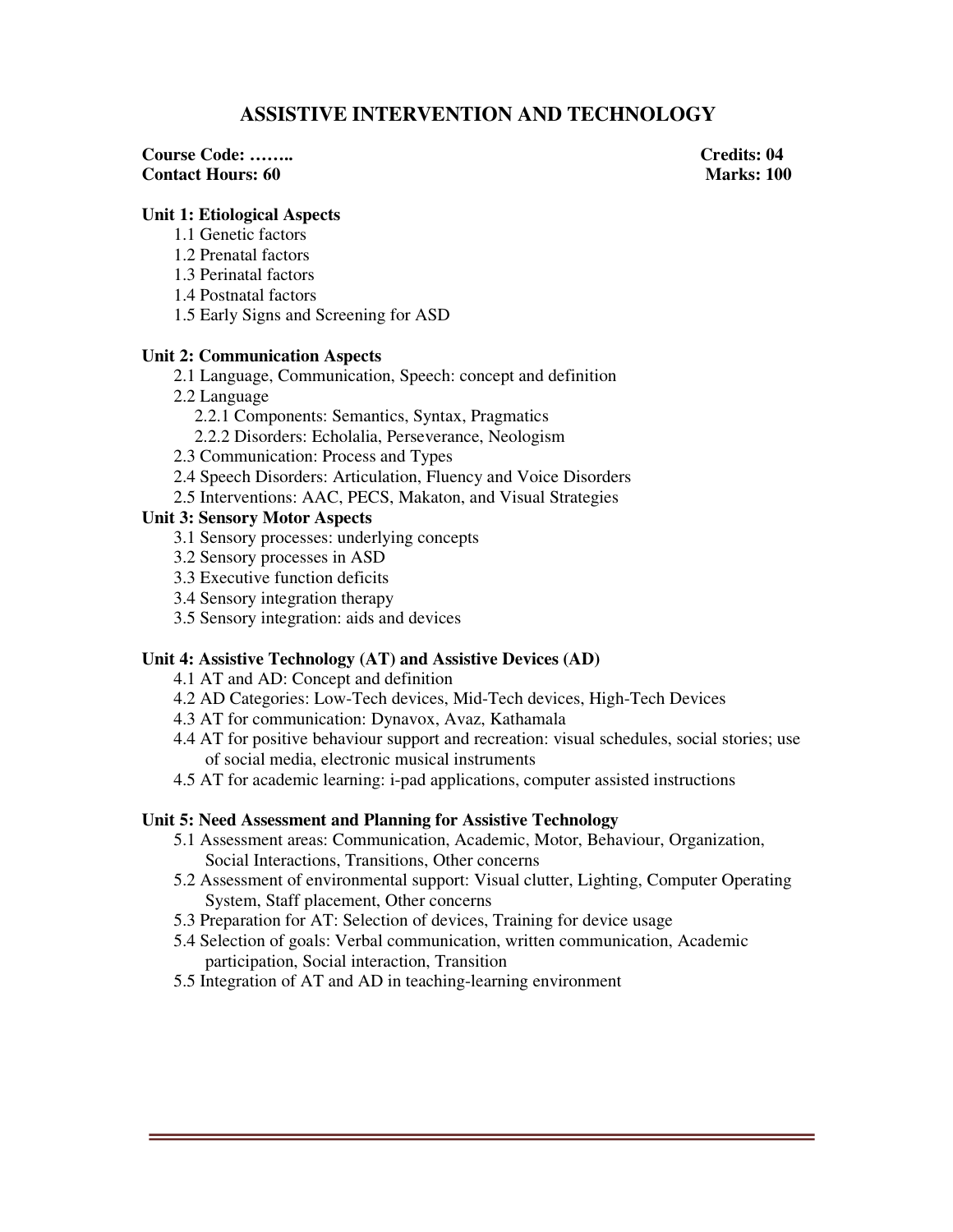# **ADULTHOOD AND FAMILY ISSUES**

# **Contact Hours: 30 Marks: 100**

# **Course Code: …….. Credits: 02**

# **Unit 1: Transition from adolescence to adulthood for a person with ASD**

- 1.1 Individual Transition Plan
- 1.2 Vocational training and higher education
- 1.3 Employment: Open, supported, sheltered
- 1.4 Mental health in transition
- 1.5 Self-disclosure and Advocacy

# **Unit 2: Preparedness for Adulthood**

- 2.1 Critical thinking and problem solving
- 2.2 Supported decision making
- 2.3 Housing and living arrangements
- 2.4 Sexuality and Marriage
- 2.5 Financial management and Guardianship

# **Unit 3: Needs and role of Family and Community**

- 3.1 Parents- needs and responsibilities
- 3.2 Siblings- challenges and expectations
- 3.3 Peers and Extended family- role and responsibilities
- 3.4 Guidance and Counselling
- 3.5 Community participation and rehabilitation

# **Practicum/ Field Engagement**

- 1. Develop an individual transition plan for a student with autism
- 2. Develop a community based rehabilitation program for students with autism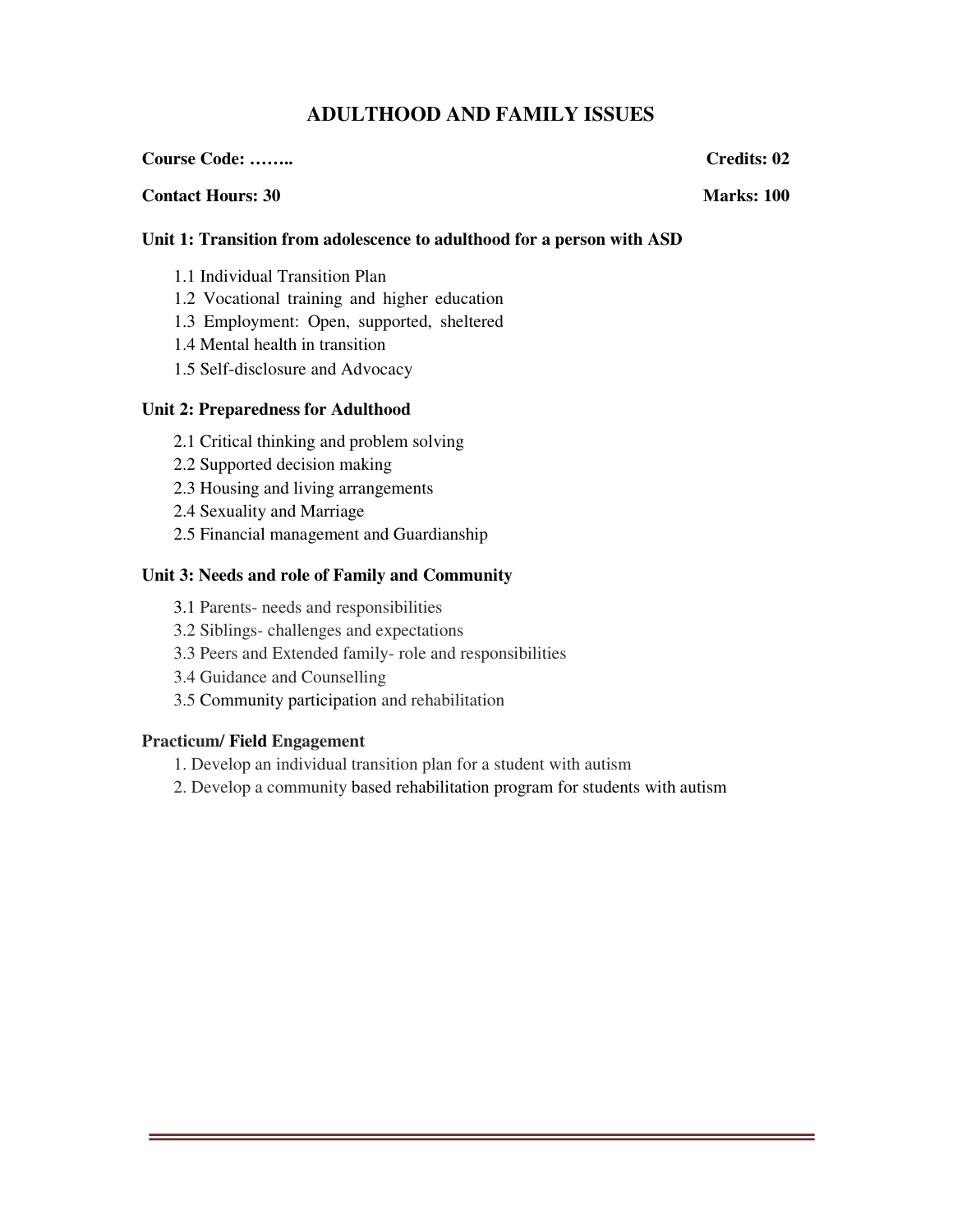# **ASSESSMENT AND IDENTIFICATION OF NEEDS**

#### **Course Code: BEDSEHI122111** Credits: 04

## **Contact Hours: 60 Marks: 100**

## **Unit 1: Early Identification of Hearing Loss: Need and Strategies**

- 1.1 Need for early identification of hearing loss
- 1.2 Overview to behavioural and objective techniques in screening for hearing loss
- 1.3 Team members involved in hearing screening and their role
	- 1.4 Use of checklists and behavioural observation in early identification of hearing loss by school teachers (congenital & acquired)
- 1.5 Referral of children based on signs and symptoms of hearing loss

#### **Unit 2: Audiological Assessment**

- 2.1 Orientation: Sound, Physical and psychological parameters/attributes, concept of dBHL *vs* dBSPL, Auditory milestones in typical children (0-2 years)
- 2.2 Assessment & methods of assessment: Subjective & Objective tests; Orientation to these tests and their importance
- 2.3 Audiometer: Block diagram, parts & use; Types of audiometry [sound field (BOA, VRA) & close field]; role of special educators in conditioning for pure tone audiometry
- 2.4 Audiogram: Understanding of audiogram and its implication in assessing the educational needs of children with different types and degrees of hearing loss.
- 2.5 Concept of unaided, aided audiograms, Speech spectrum and its applications

# **Unit 3: Assessment of Language & Communication**

- 3.1 Communication: Concepts and types (Linguistic versus Non Linguistic)
- 3.2 Receptive and Expressive Language: Concept, Types (verbal and manual) and Structure
- 3.3 Developmental milestones in typically growing children; Impact of deafness on communication and language with reference to clinical (type, degree, onset) and environmental (parental participation, access to language early intervention services) factors
- 3.4 Assessing communication and language: Developmental checklists, Scales, Standardized tools and assessing language samples using parameters of measurement (productivity, complexity, correctness and communicativeness)
- 3.5 Identification of needs related to communication and language

#### **Unit 4: Assessment of Speech**

- 4.2 Respiration and Phonation: Pre-requisites, process, types and need for assessment
- 4.2 Basics of Articulation and phonology (active and passive articulators; classification of vowels and consonants; assessment of articulation)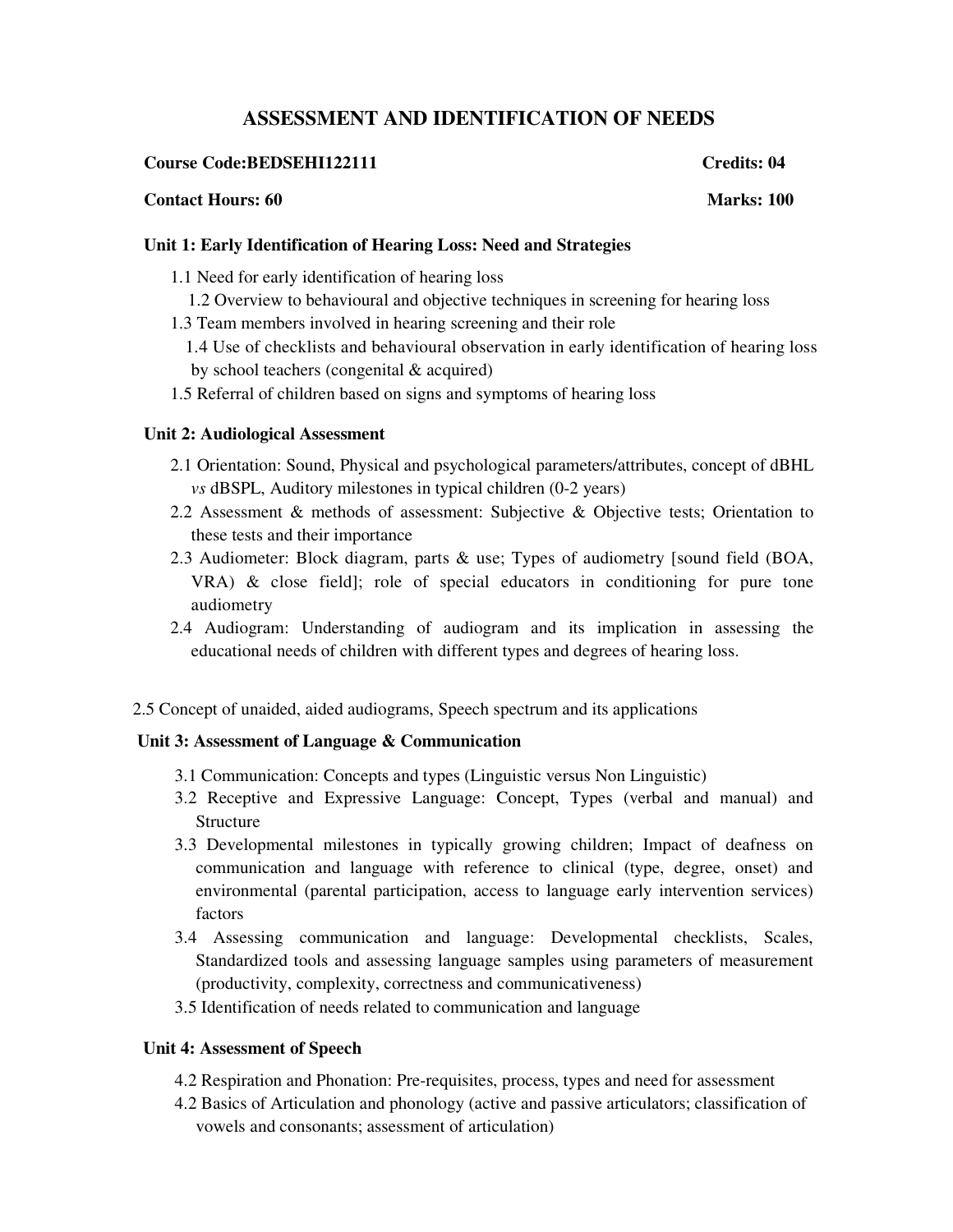- 4.3 Suprasegmental aspects of speech and its assessment
- 4.4 Milestones of speech development in typically developing children
- 4.5 Speech Intelligibility: Concept, Factors & Assessment

## **Unit 5: Educational Assessment and Identification of Needs**

- 5.1 Educational assessment: Concept and Scope
- 5.2 Factors affecting educational performance: individual, family and environment
- 5.3 Types of Assessment: Norm referenced and Criterion Referenced test, Comprehensive and Continuous assessment, Summative and Formative, Formal and Informal, Conventional & alternate, Performance based and Curriculum based
- 5.4 Tools and techniques of Educational Assessment: Observations, Interviews, Developmental scales, Standardized and Criterion based tests, Teacher Made Tests at different levels and classroom assessment techniques (Conventional and Modern)
- 5.5 Current trends and challenges in assessment: Independent, dual purpose and constructivist perspective and adaptations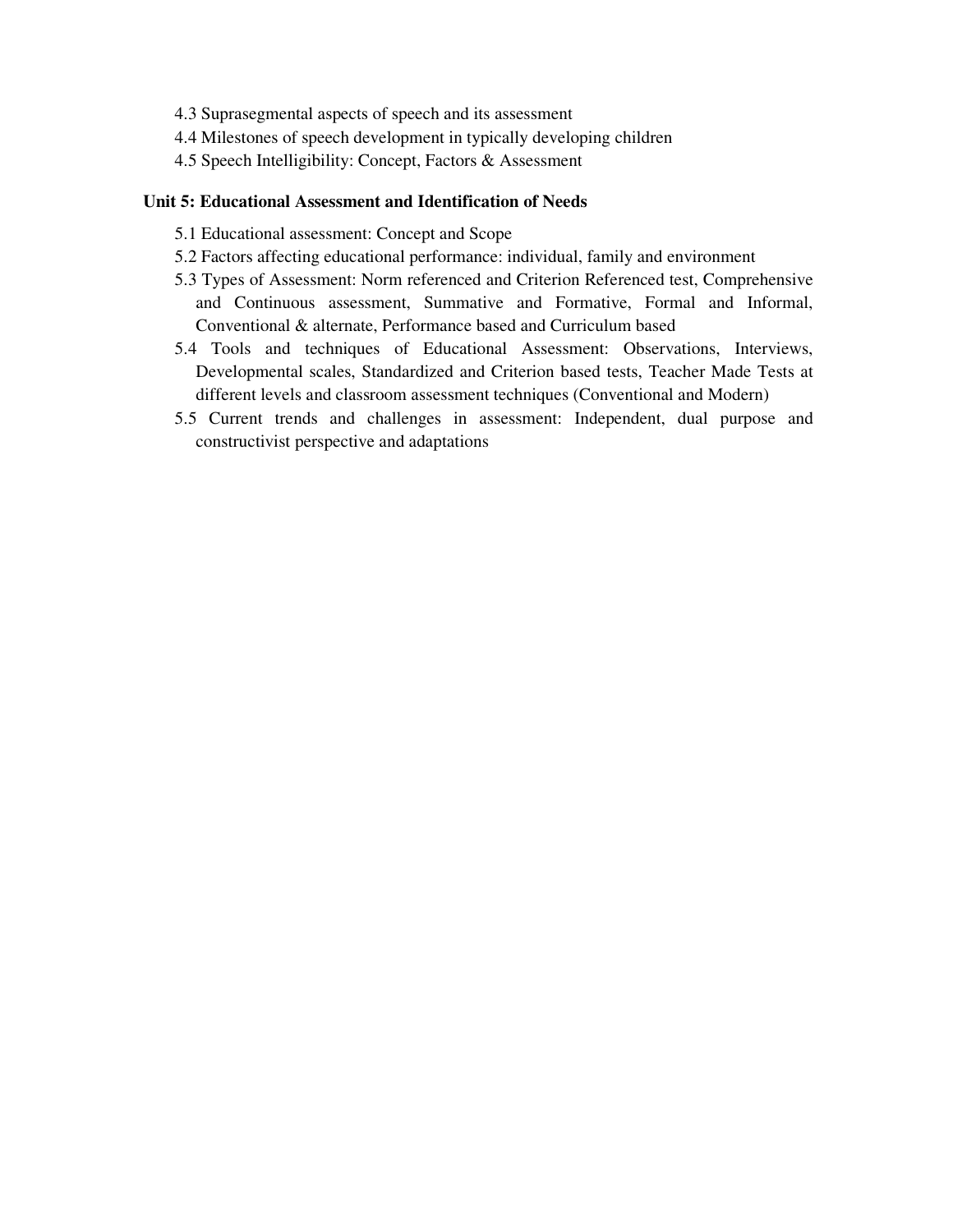# **CURRICULUM DESIGNING, ADAPTATION AND EVALUATION**

#### **Course code:BEDSEHI122116 Credits: 04 Credits: 04**

#### **Contact Hours: 60 Marks: 100**

#### **Unit 1: Curriculum and Its' Designing**

- 1.1. Curriculum-Concept, Types and Models
- 1.2. Approaches and Steps for Curriculum designing
- 1.3. Curricular needs of children with hearing impairment in scholastic areas
- 1.4. Curricular needs of children with hearing impairment in non-scholastic areas
- 1.5. Curricular framework for 21st Century.

### **Unit 2: Developing Literacy Skills: Reading**

- 2.1. Pre-requisites for reading and emergent reading skills
- 2.2. Assessment of reading skills at different levels
- 2.3. Approaches and Strategies to develop reading skills and independent reading
- 2.4. Types and Models of developing reading skills
- 2.5. Challenges and Remedial strategies

#### **Unit 3: Developing Literacy Skills: Writing**

- 3.1. Pre-requisites for writing and emergent writing skills
- 3.2. Assessment of written language at different levels
- 3.3. Components and types of writing
- 3.4. Steps and Strategies in Developing Writing
- 3.5. Challenges and Remedial Strategies

#### **Unit 4: Curricular Adaptation**

- 4.1. Curricular Adaptation- Meaning and Principles
- 4.2. Need Assessment and decision making for Adaptation
- 4.3. Adapting Curriculum- Content, Teaching-learning Material, and Instruction
- 4.4. Types of Adaptation and Process
- 4.5. Adaptation and Accommodations in Student's Evaluation and Examinations

#### **Unit 5: Curricular Evaluation**

- 5.1. Concept, Need for Curricular Evaluation
- 5.2. Factors associated with Curricular Evaluation (Learner, Content, Instructor and Resources)
- 5.3. Areas of Curricular Evaluation: Context, Input, Process and Product
- 5.4. Methods and Tools for Curricular Evaluation
- 5.5. Challenges in Curricular Evaluation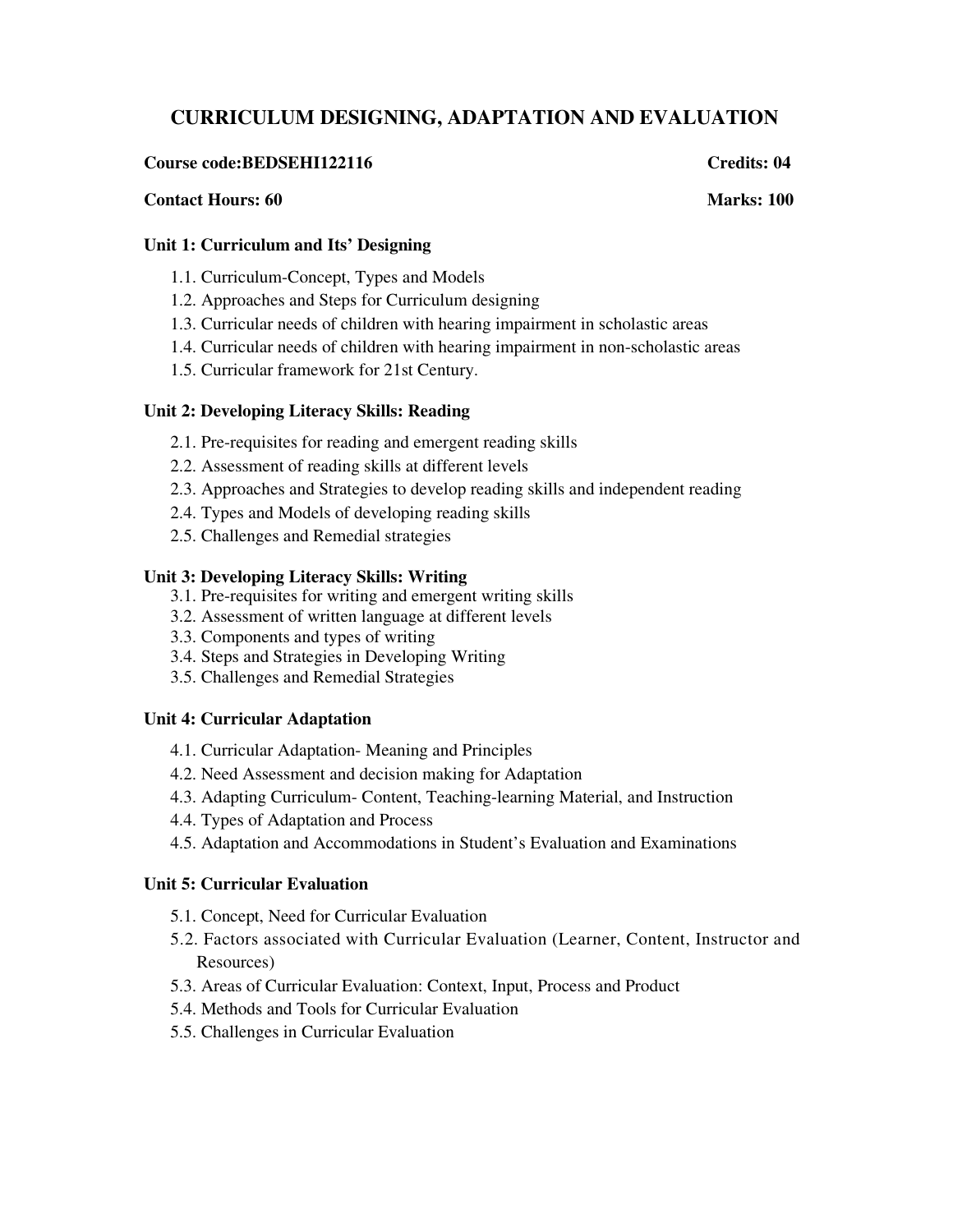# **INTERVENTION AND TEACHING STRATEGIES**

#### **Course code: BEDSEHI122201 Credits: 04 Contact Hours: 60** Marks: 100

#### **Unit 1: Need & Strategies for Early Intervention of Hearing Loss**

- 1.1 Parent-infant programmes for children with HI: Overview, need, requirements and plan of action.
- 1.2 Pre-school training programmes: Overview, need, requirements and plan of action.
- 1.3 Individual Speech-Language Therapy Programmes: Overview, need, requirements and plan of action.
- 1.4 Impact of early intervention on school outcomes
- 1.5 Intervention of late identified children with hearing impairment: Challenges & **Strategies**

#### **Unit 2: Auditory Learning (AVT & Auditory Training) & Speech Reading**

- 2.1 Concept of 'Auditory Listening': Unisensory & Multisensory approaches
- 2.2 Auditory training: Importance, types (Individual & Group) and Stages
- 2.3 Auditory Verbal Therapy: Principle, importance and role of teacher
- 2.4 Auditory Training and AVT: Pre-requisites, challenges, similarities & differences
- 2.5 Speech Reading: Concept, importance, Pre-requisites, challenges and Role of teacher

#### **Unit 3: Speech Intervention Strategies**

- 3.1 Approaches to teaching speech: Auditory Global Approach; Multi-sensory Syllable unit approach; Ling's Approach
- 3.2 Formulation of Lesson plan: Long term goals; Short term goals; Activities for teaching correct production of various vowels and consonants
- 3.3 Orientation to acoustics of speech
- 3.4 Strategies for production of speech: Modelling & Shaping through Auditory, Visual, Tactile modalities
- 3.5 Individual and Group speech teaching: Strengths and challenges

#### **Unit 4: Communication and Language Teaching Strategies**

- 4.1 Methods of teaching language: Natural, Structural and Combined
- 4.2 Principles and Techniques of developing language
- 4.3 Communication options: Compare and contrast
- 4.4 Communication options: justification and challenges
- 4.5 Tuning the environment (Home & School) for facilitating language & Communication

#### **Unit 5: Educational Intervention Strategies**

- 5.1 Educational Intervention: Concept, Need & Areas (curricular & co curricular) & Types of educational intervention (group, individual, developmental, remedial)
- 5.2 Principles and practices in early educational intervention: Family centred, contextualised (natural & inclusive environment) & integrated (collaborative) support and services
- 5.3 Maxims, Methods of teaching & Lesson planning (group, individual, developmental, and remedial)
- 5.4 Partnership of various professionals & agencies in educational intervention
- 5.5 Child & Family Outcomes of Early Educational Intervention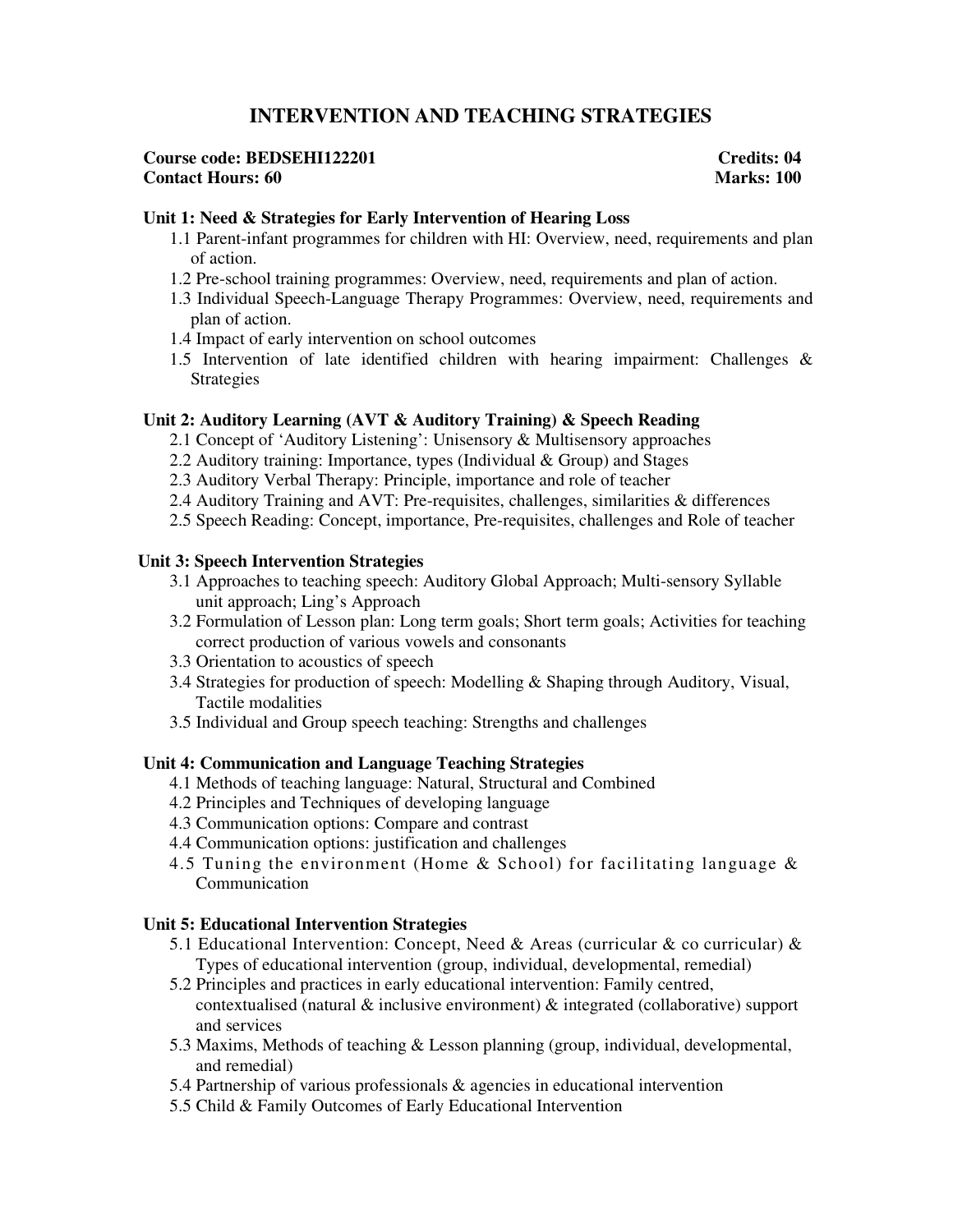# **TECHNOLOGY AND DISABILITY**

#### **Course code:BEDSEHI122203 Credits: 04**

#### **Contact Hours: 60** Marks: 100

#### **Unit 1: Listening Devices and Classroom Acoustics**

- 1.1 Listening devices: Types (Individual & Group), functioning of Hearing aids, classification of hearing aids based on style (body level, ear level), technology (analog, programmable, digital), Ling's six sound test and other outcome measures
- 1.2 Ear moulds: Types, Importance, Care & maintenance
- 1.3 Classroom amplification devices: Individual, Speech Trainer & group, Hard wire, loop induction, infra-red  $&$  FM systems, their importance in educational management
- 1.4 Cochlear Implant, middle ear implant, BAHA & Auditory Brainstem implant: Candidacy, components, functioning & importance with special reference to ADIP 2014 scheme
- 1.5 Comparison between individual hearing aids, group hearing aids & cochlear implant and their care  $\&$  maintenance

#### **Unit 2: Technology for Management for Speech**

- 2.1 Computer based training aids/equipment for management of speech (Dr. Speech; Vaghmi; Speech viewer)
- 2.2 Use of computer based speech equipment for management of voice in children with hearing impairment
- 2.3 Use of computer based speech equipment for management of suprasegmental features of speech in children with hearing impairment

2.4 Basic infrastructure required for using computer based speech training aids/equipment 2.5 Tele Speech Therapy

#### **Unit 3: Technology Facilitating Language & Communication**

3.1 Low cost technology and its application in development of teaching learning material 3.2 Electronic and web-based technology applications: TV, Digital recorders,

Downloaded AV films, Search engines, Online learning material, Language apps

- 3.3 Web based technology for using and training of ISL
- 3.4 Sign to text and Text to sign technology
- 3.5 Augmentative and Alternative communication for children with Hearing Impairment with additional/associating concerns

#### **Unit 4: Technology Facilitating Education**

- 4.1 Technology and its impact on education: Changing Trends in teaching & learning
- 4.2 Technology products for educational purposes: Listening (Induction loop/FM/IR), Visual (Speech to text/text to speech) Audio-Visual (computer based learning & self-learning packages, Multimedia)
- 4.3 Technology Based Educational Services: Online learning, Web based learning, Computer assisted Learning, Video remote interpreting, C-Print technology, Open, Close and Real time Captioning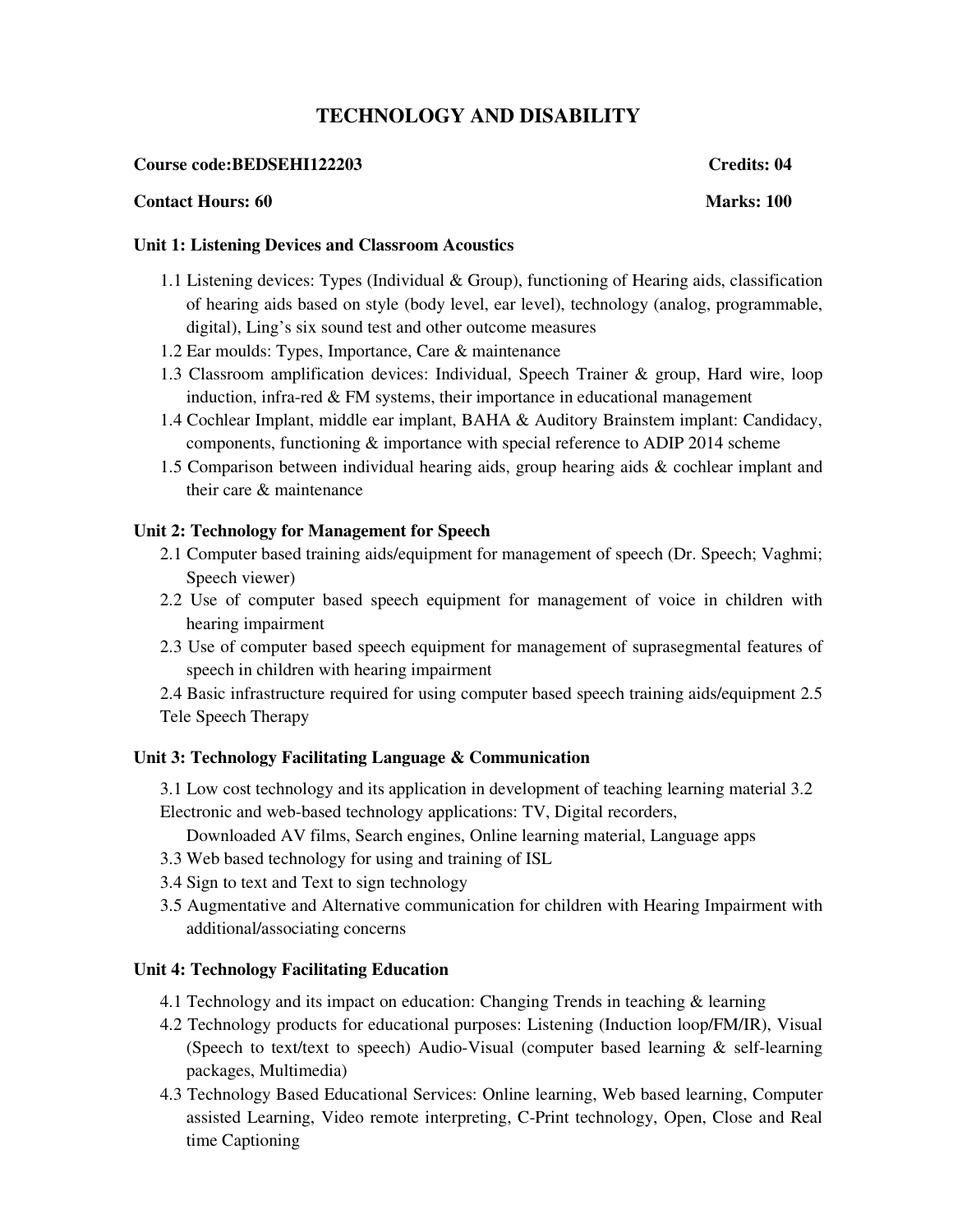- 4.4 ICT and education of children with Hearing Impairment: Planning, Implementation & Evaluation of teaching-learning
- 4.5 Future technologies: Universal Design: Meaning & Scope

## **Unit 5: Resource Mobilisation for Technology**

- 5.1 Agencies for Aids & Appliances: Government and non-government
- 5.2 Eligibility criteria for availing funding under Government schemes
- 5.3 Procedure for availing funding from different agents
- 5.4 Challenges encountered with cost involved in maintenance of devices after availing Funding and ways to overcome

5.5 Agencies/Strategies to locate required human resources for various services and referral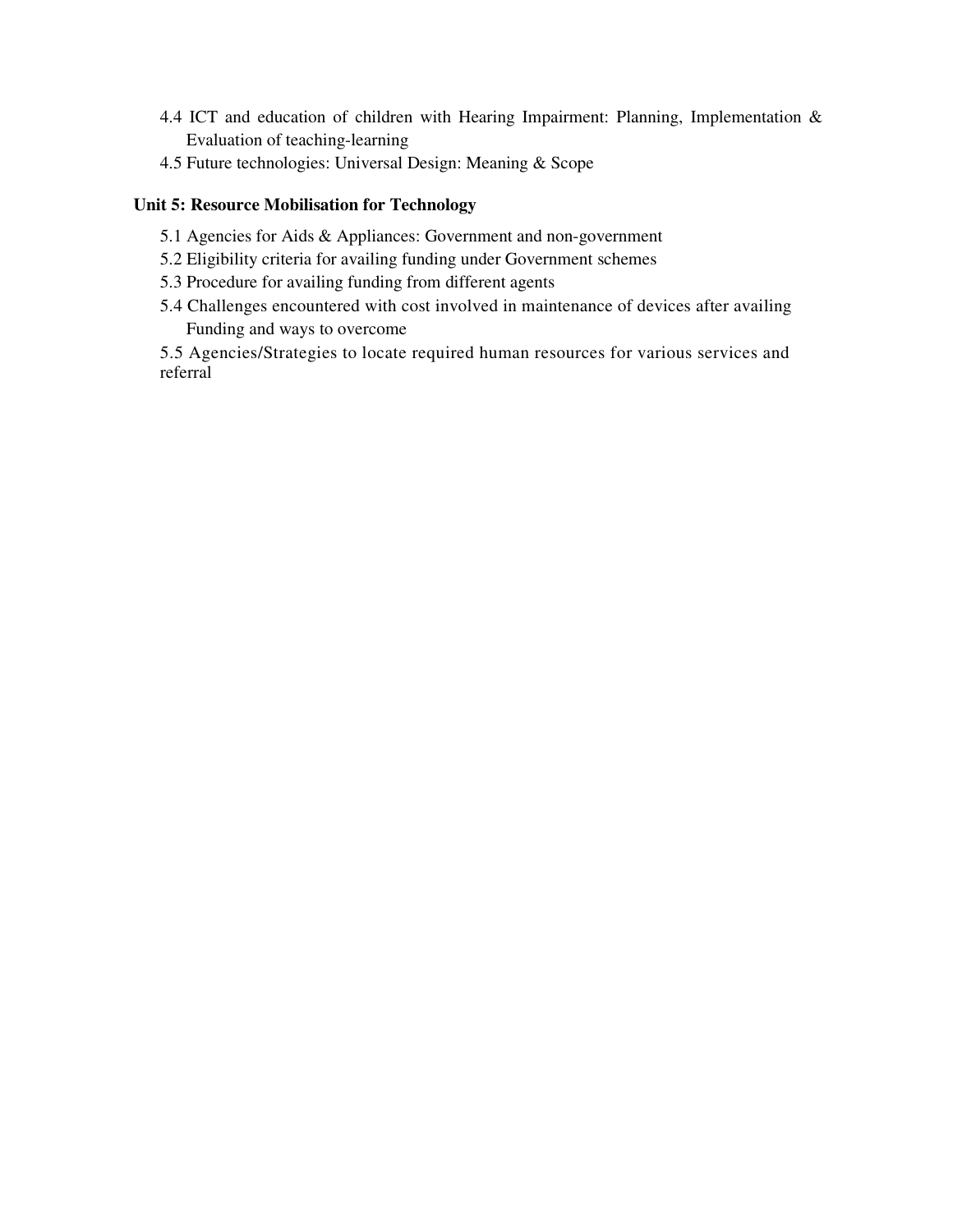# **PSYCHOSOCIAL AND FAMILY ISSUES**

#### **Course code:BEDSEHI122205 Credits: 02**

#### **Contact Hours: 30 Marks: 100**

## **Unit 1: Psychosocial Aspects and Disability**

- 1.1 Overview of psychosocial development; wellbeing and quality of life
- 1.2 Implications of hearing impairment on domains of psychosocial development
- 1.3 Role of family in psychosocial development of children with hearing impairment
- 1.4 Role of peers and community in psychosocial development of children with hearing impairment
- 1.5 Challenges and issues in psychosocial development of children with hearing impairment

# **Unit 2: Family Needs**

- 2.1 Identifying Family Needs for information, decision making, skill transfer and referral 2.2 Fostering family's acceptance of child's impairment and creating a positive environment
- 2.3 Building parents' confidence for making informed choices (communication options, options for listening devices, school placement) and Advocacy
- 2.4 Supporting family in raising children with hearing impairment: Facilitating availing of concessions, facilities and scholarship & other benefits
- 2.5 Encouraging family participation in self-help groups and family support networking

# **Unit 3: Family Empowerment**

- 3.1 Encouraging family centred practices, parent self-efficacy belief and family involvement in child's learning and parenting
- 3.2 Encouraging family acceptance of listening devices and ensuring its regular use
- 3.3 Supporting family in fostering and developing communication and language
- 3.4 Involving family in fostering and developing play, recreation and values
- 3.5 Encouraging family involvement in educational programme and participation in community based rehabilitation programme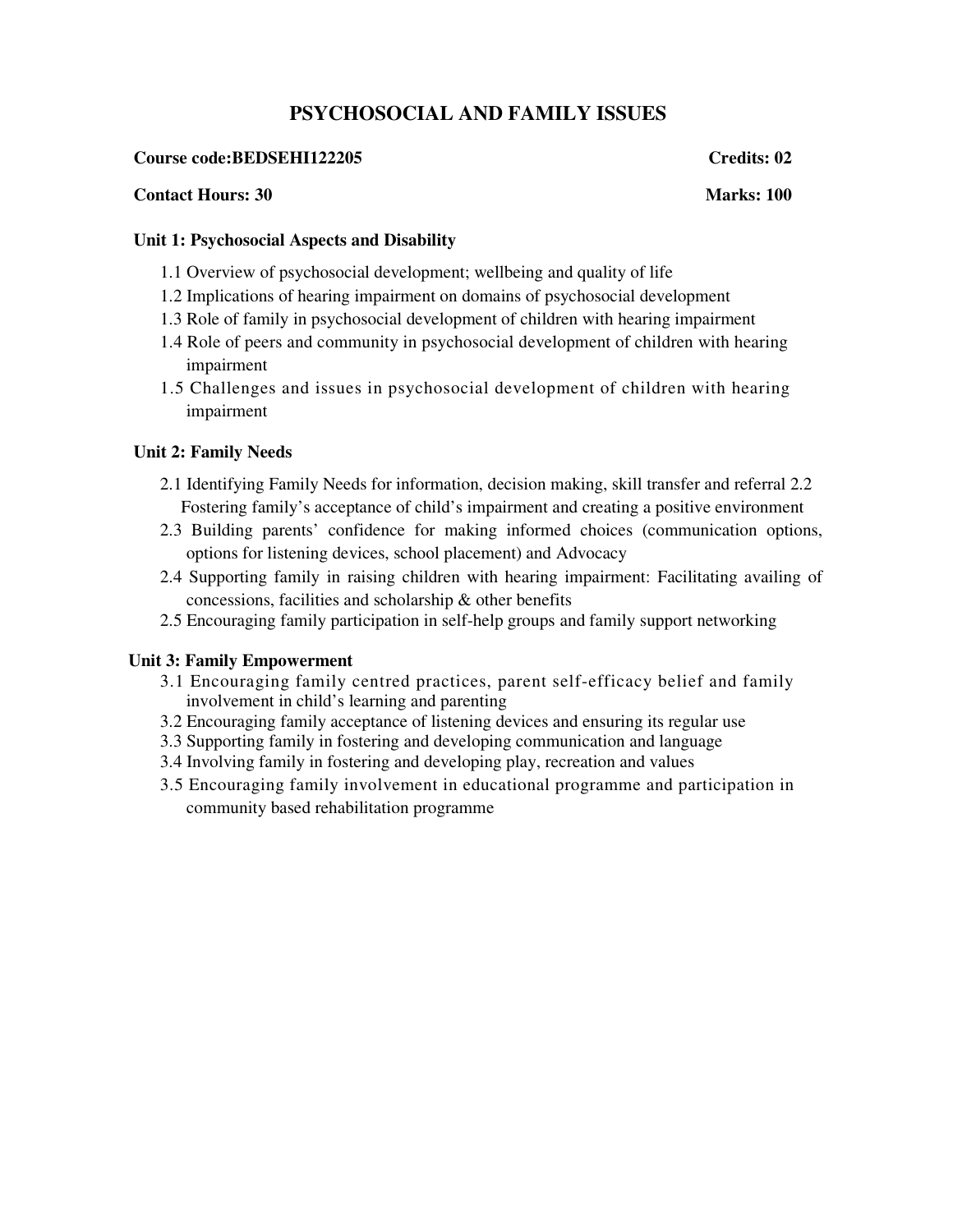# **ASSESSMENT AND IDENTIFICATION OF NEEDS**

#### **Course Code:BEDSELD123111 Credits:04**

#### **Contact Hours: 60 Marks: 100**

# **Unit 1: Introduction to Learning Disability (LD)**

- 1.1 LD: Definition and concept
- 1.2 History of LD
- 1.3 Etiology of LD- medical and social
- 1.4 Co-morbidity with LD ADHD 1.5
- LD across the life span

#### **Unit 2: Types of LD**

- 2.1 Specific LD in Reading
- 2.2 Specific LD in Writing
- 2.3 Specific LD in Mathematics
- 2.4 Dyspraxia
- 2.5 Non-verbal LD

## **Unit 3: Assessment of LD**

- 3.1 Concept of screening and identification
- 3.2 Identification criteria DSM 5
- 3.3 Differential diagnosis
- 3.4 Assessment tools standardized (WISC, SPM, CPM, DTLD, DTRD, BCSLD, GLAD, Aston Index), CRTs and NRTs, TMTs
- 3.5 Portfolios, checklists, rating scales, anecdotal records, observation schedules

# **Unit 4: Domains of Assessment**

- 4.1 Motor
- 4.2 Perceptual
- 4.3 Cognitive
- 4.4 Social-Emotional
- 4.5 Language

## **Unit 5: Assessment of Curricular Areas**

- 5.1 Readiness skills
- 5.2 Reading
- 5.3 Spelling
- 5.4 Writing
- 5.5 Mathematic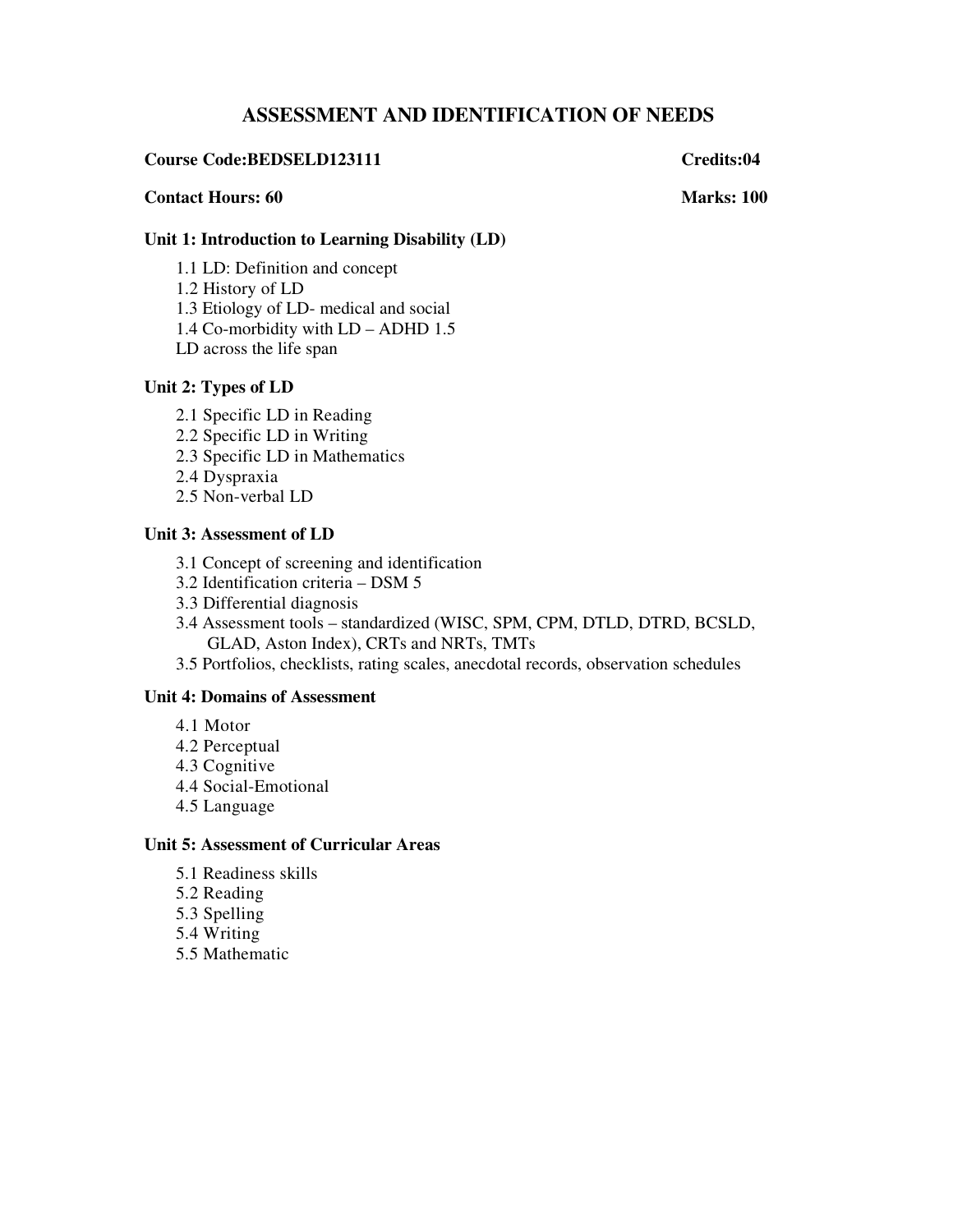# **CURRICULUM DESIGNING, ADAPTATION AND EVALUATION**

## **Course Code:BEDSELD123116 Credit: 04 Credit: 04**

## **Contact Hours: 60** Marks: 100

# **Unit 1: Curriculum Design**

- 1.1 Curriculum design– Concept, Definition and Principles
- 1.2 Principles of Inclusive Curriculum
- 1.2 Types of curriculum– Core, Collateral, Support, Hidden
- 1.3 Universal design of learning for curriculum development
- 1.4 NCF
- 1.5 Curriculum Design and Development: Subject centred, learner centred (CWLD), Learning centred

# **Unit 2: Curriculum Hierarchies**

- 2.1 Reading (English and any Regional language)
- 2.2 Writing
- 2.3 Mathematics
- 2.4 Science
- 2.5 Social studies

# **Unit 3: Instructional Planning**

- 3.1 Models of instructional planning ADDIE
- 3.2 Taxonomies of learning Cognitive (Bloom's and Anderson), Psychomotor & Affective
- 3.3 Elements of lesson plan 5 E plan 3.4
- Models of teaching CAM,
- 3.5 Pyramid plan

# **Unit 4: Adaptation, Modification, Accommodation**

- 4.1 Definition and concept of adaptation, modification, accommodation
- 4.2 Principlesand steps of adaptation
- 4.3 Differentiated instruction
- 4.4 IEP
- 4.5 Classroom management cooperative, collaborative, arrangement

# **Unit 5: Assessment & Evaluation**

- 5.1 Assessment& Evaluation- Concept, definition, scope
- 5.2 Types of Assessment- Alternative, Authentic, Performance based, Subject based portfolio
- 5.3 Evaluation Formative, Summative, CCE
- 5.4 Development of question paper (table of specifications)
- 5.5 Tools of evaluation- Rubrics grading, marking schemes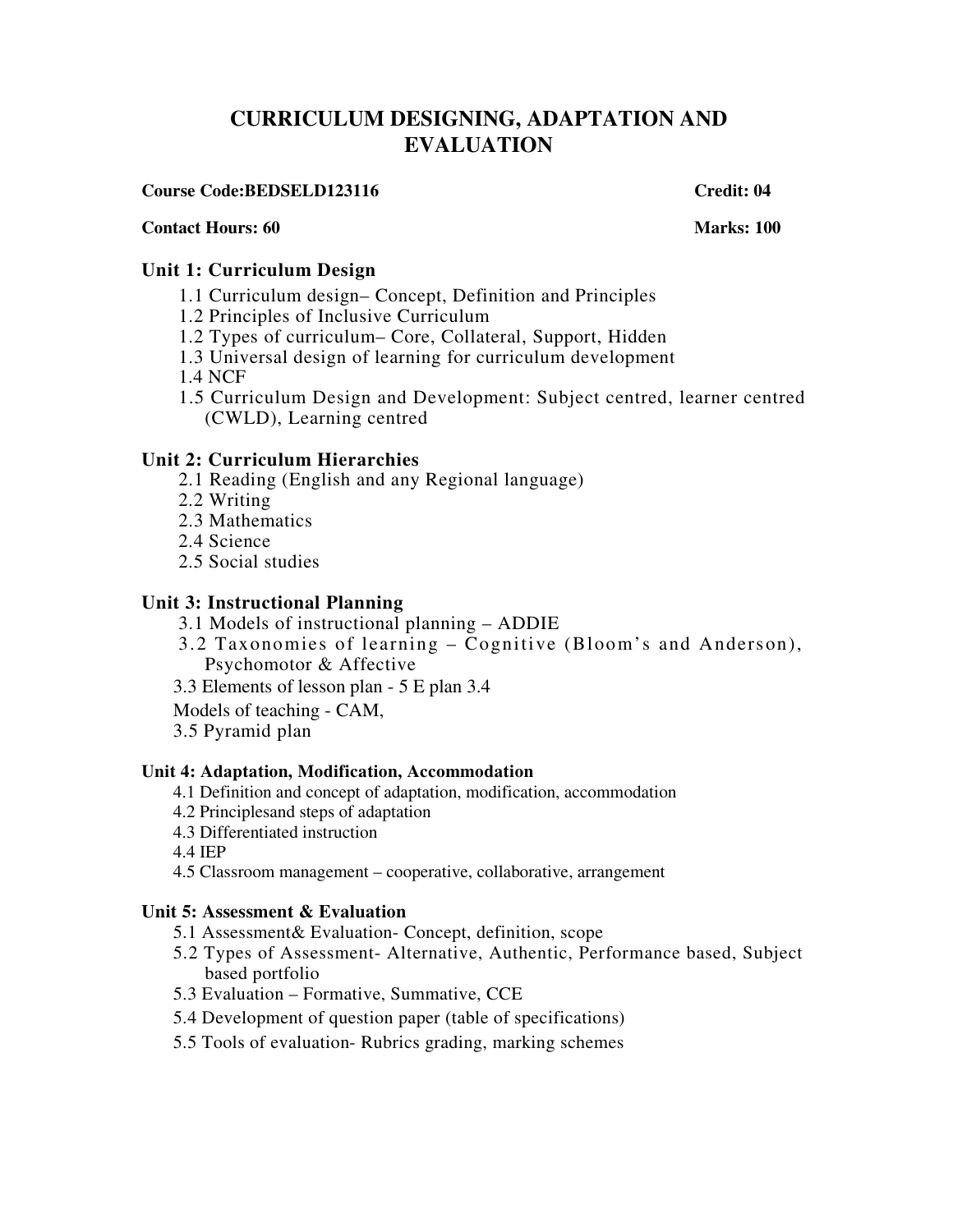# **INTERVENTION AND TEACHING STRATEGIES**

## **Course Code:BEDSELD123201** Credit: 04

#### **Contact Hours: 60 Marks: 100** Marks: 100

#### **Unit 1: Conceptual Framework of Educational Interventions**

- 1.1 Definition, purpose, scope and principles of educational intervention
- 1.2 Curriculum intervention: gap analysis and linkages with demands of school curriculum (Diagnostic Prescriptive Teaching)
- 1.3 Steps of intervention
- 1.4 Cascade of services and Response to Intervention
- 1.5 Issues and ethics in educational intervention

#### **Unit 2: Educational Interventions for Processing Deficit**

- 2.1 Attention
- 2.2 Perception
- 2.3 Memory
- 2.4 Thinking
- 2.5 Meta-cognition

#### **Unit 3: Reading and Writing Interventions**

- 3.1 Principles of intervention in reading and writing
- 3.2 Strategies for developing word recognition skills, fluency and comprehension
- 3.3 Strategies for developing handwriting, spelling and written expression
- 3.4 Strategies for Reading and writing across the curriculum 3.5

Strategies for differentiation and inclusion in the classroom

## **Unit 4: Interventions for Mathematics**

- 4.1 Principles for interventions in mathematics
- 4.2 Strategies for developing mathematical concepts
- 4.3 Strategies for developing computation, automaticity [timed tasks] and application
- 4.4 Strategies for problem solving
	- 4.5 Accommodations [Calculators, Computers] in the mainstream classroom

#### **Unit 5: Intervention in Life Skills**

- 5.1 Strategies for developing of Social skills
- 5.2 Strategies for developing Study skills
- 5.3 Strategies for self-assessment and advocacy
- 5.4 Strategies for soft skills [presenting self, time management, decision making]
- 5.5 Preparation for Independent Living; Career Planning, leisure and recreation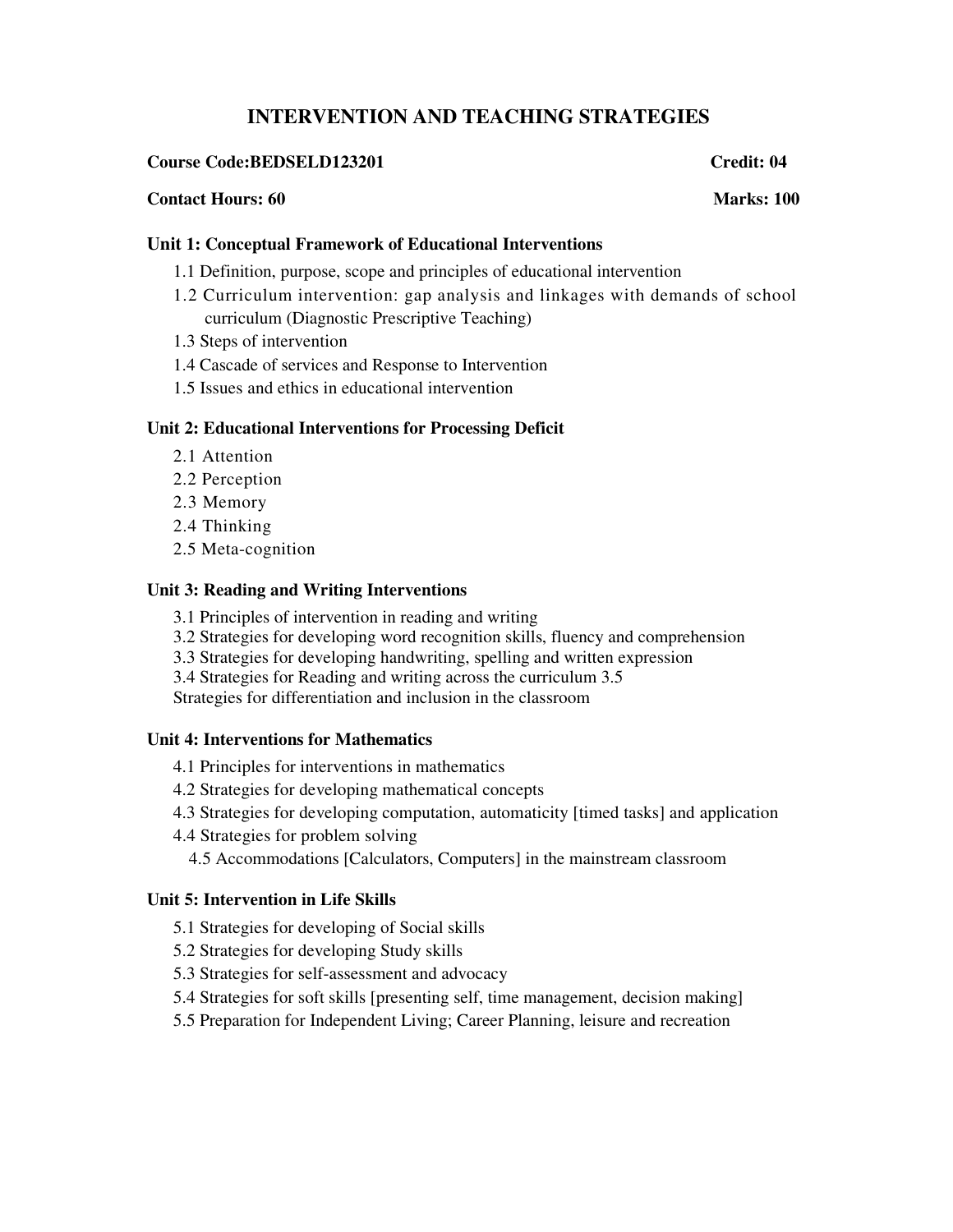### **TECHNOLOGY & DISABILTY**

#### **Course Code:BEDSELD123203 Credit: 04 Contact Hours: 60 Marks: 100** Marks: 100

## **Unit 1: Concept of Technology**

- 1.1 Meaning, Nature, Scope and Significance of Technology
- 1.2 Types /tools of technology Projector, Smart board, Software and ipad, ipod, Tablets, Mobiles
- 1.3 Technology integration vs technology use in the curriculum
- 1.4 Assistive technology: Meaning and scope
- 1.5 Role & Use of AT for children with LD

#### **Unit 2: Learning Needs of CWLD**

- 2.1 Communication
- 2.2 Reading
- 2.3 Writing
- 2.4 Mathematics
- 2.5 Self management

## **Unit 3: Technology for Presentation & Expression (Input and Output)**

- 3.1 Classroom Presentation & Expression: Concept & scope
- 3.2 Visual presentation Large print displays, alternative colours to the screen, colour coding, smart boards, Multimedia Presentations, screen magnifiers 3.3 Auditory - text to voice, screen readers, FM Listening Systems, podcast
- 3.4 Cognitive graphic organisers
- 3.5 Consideration for selection of tools no tech, low tech, high tech, low cost, high cost

#### **Unit 4: Technology for Classroom Engagement**

- 4.1 Classroom engagement Meaning and components
- 4.2 Reading ,Writing & Mathematics Talking books, recorder,Optical character recognition , Speech recognition systems, Alternative writing surfaces , pencil grips , podcast, Proof reading software,Talking calculators, Electronic math worksheets, fluidity software
- 4.3 Organising sticky notes, highlighter pens, or highlighter tape, graphic organisers, digital organisers
- 4.4 Types programme- drill & practice, Simulations, Games, Tutorial
- 4.5 Consideration for selection of programmes and tools in an inclusive class

#### **Unit 5: Trends & Issues in Using Technology**

- 5.1 Digital natives & Immigrants
- 5.2 From isolation to inclusion
- 5.3 Parent/family involvement
- 5.4 Cyber Safety
- 5.5 Evaluation of impact of technology– Social, ethical and human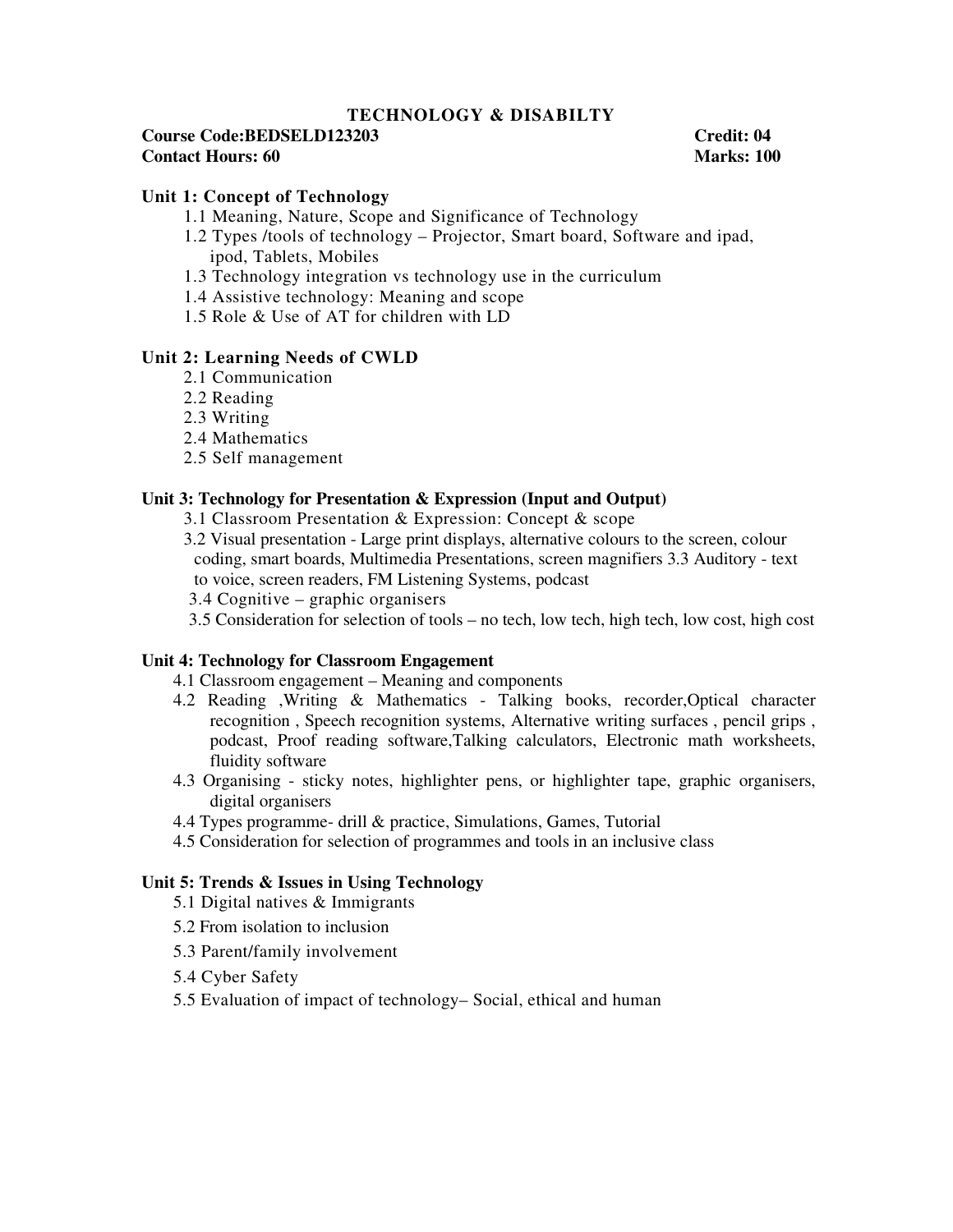# **PSYCHO-SOCIAL AND FAMILY ISSUES**

## **Course Code:BEDSELD123205 Credits: 02**

#### **Contact Hours: 30 Marks: 100**

## **Unit 1: Overview of Psycho-social Domains**

- 1.1 Psychosocial domains- Meaning and components- Cognitive, Affective, Social
- 1.2 Stages of Psychosocial development
- 1.3 Psycho-social characteristics of children with LD
- 1.4 Manifestations of psychosocial behaviour at home, school and society
- 1.5 Causative factors self and others

## **Unit 2: Family Dynamics**

- 2.1 Family structure and its functioning
- 2.2 Parenting styles and home environment
- 2.3 Needs and concerns of family
- 2.4 Needs and concerns of child with LD
- 2.5 Empowering Parents- Resource management, legal provisions

## **Unit 3: Nurturing Social Emotional Wellbeing**

- 3.1 Strategies for developing positive self-concept
- 3.2 Social skill training
- 3.3 Stress management
- 3.4 Family counselling
- 3.5 Networking and liaisoning with students, parents, community and NGO's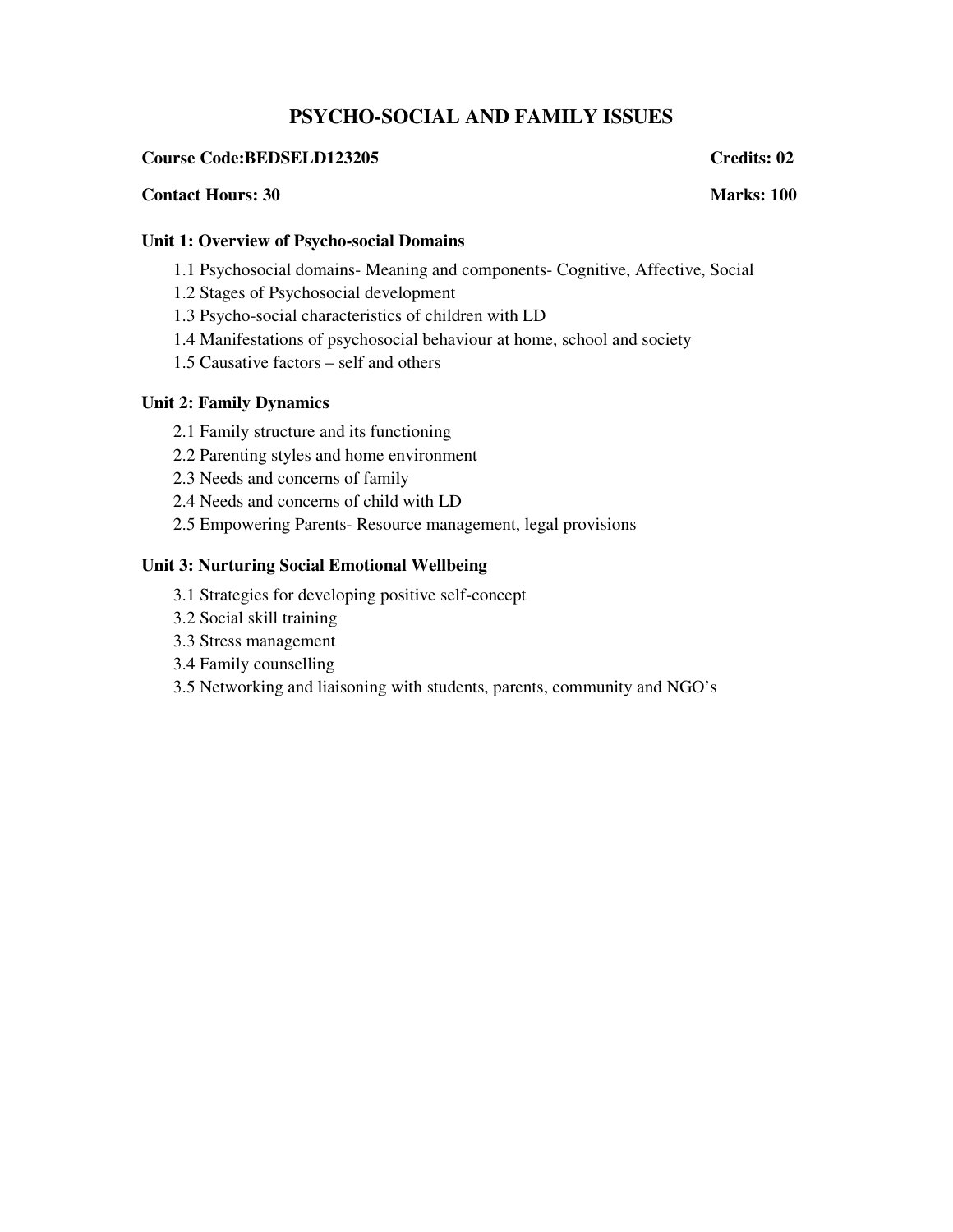# **ASSESSMENT AND IDENTIFICATION OF NEEDS**

#### **Course code:BEDSEMR121111** Credits:04 **Contact Hours: 60** Marks: 100

## **Unit 1: Intellectual Disability - Nature and Needs**

- 1.1 Historical Perspective of Intellectual Disability (ID)
- 1.2 Definitions of Intellectual Disability ICD-10, AAIDD, WHO, PwD Act 1995, RPD bill (Proposed), DSM (Latest)
- 1.3 Etiology Causes and Prevention
- 1.4 Classification Medical, Psychological, Educational (Recent) and ICF
- 1.5 Screening, Identification, Characteristics and Needs of PwID

#### **Unit 2: Assessment**

- 2.1 Concept, Meaning, Definition and urpose of Educational assessment
- 2.2 Methods of Assessment Observation, Interview and Rating Scale
- 2.3 Types and Approaches NRT, CRT, CBA & Teacher Made Tests
- 2.4 Areas of Assessment Medical, Psychological, Educational, Behavioural & Ecological
- 2.5 Documentation of assessment, Result interpretation & Report writing– Implication of all the above for Inclusion

#### **Unit 3: Assessment at Pre-School and School levels**

- 3.1 Importance of Assessment at Pre- School and School level
- 3.2 Developmental and Adaptive Behaviour Assessment
- 3.3 Assessment Tools at Pre-School level Upanayan, Aarambh, Portage, MDPS, FACP 3.4 Assessment Tools at School Ages – MDPS, BASIC-MR, GLAD, Support Intensity Scale
- 3.5 Documentation of assessment, Result interpretation & Report writing– Implication of class level assessment & its relation to Inclusion with resource support

#### **Unit 4: Assessment at Adult and Vocational levels**

- 4.1 Significance of Assessment for Independent living of PwIDs
- 4.2 Assessment for Transition from School to Work
- 4.3 Assessment Tools for Independent Living –BASAL-MR, VAPS
- 4.4 Provisions & Schemes of MoSJE for Vocational Skill Development
- 4.5 Documentation of assessment, Result interpretation & Report writing Implications of assessment, Outcomes for Community living

#### **Unit 5: Assessment of Family Needs**

- 5.1 Significance of psychosocial needs and its assessment in family
- 5.2 Assessment of parental needs and its implication in planning IFSP
- 5.3 Assessment of siblings and its implication in planning IFSP
- 5.4 Assessment of extended families needs and its implication in planning IFSP
- 5.5 Assessment of family and community resources for inclusion and strengthening
- of family, documentation, recording and reporting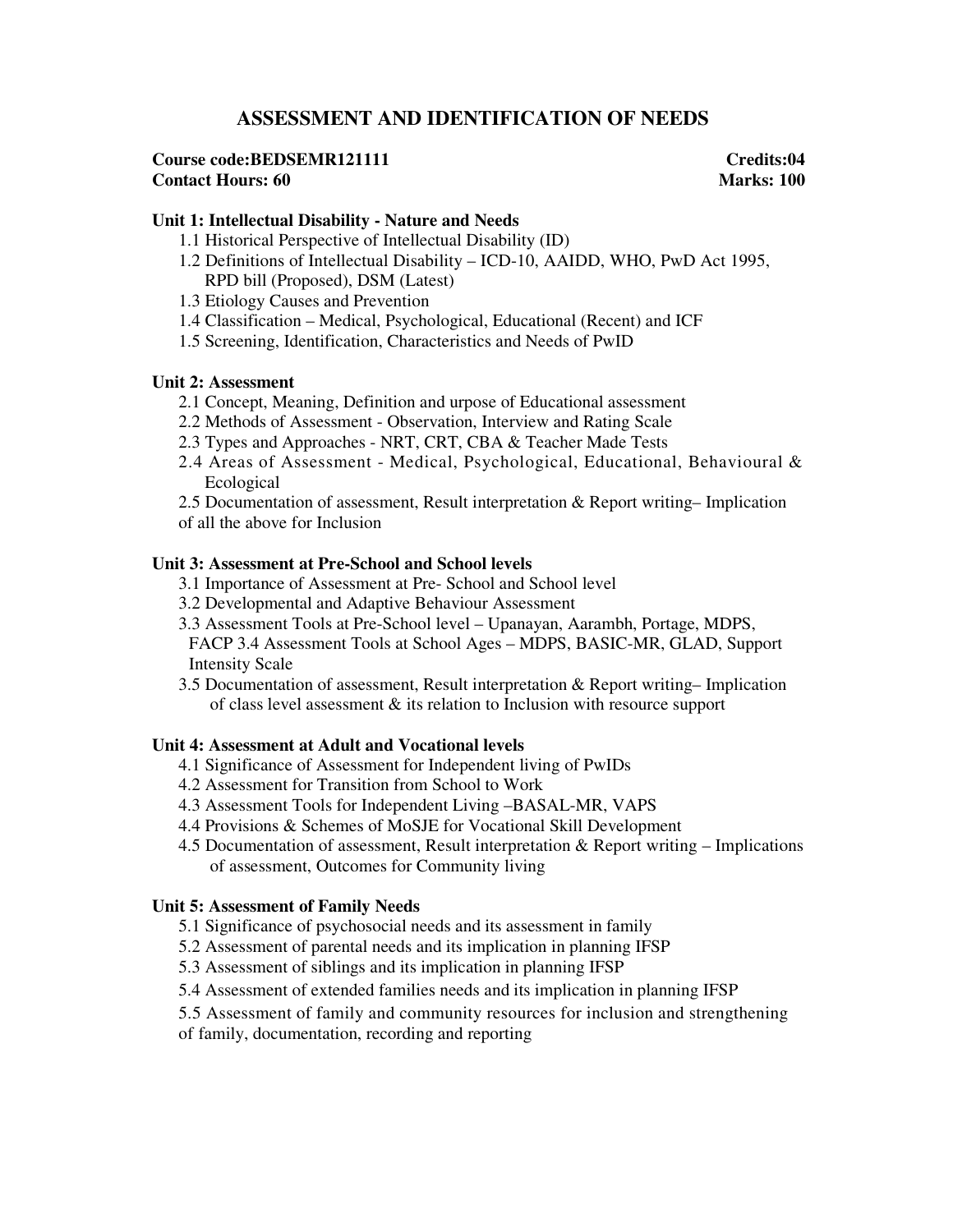# **CURRICULUM DESIGNING, ADAPTATION & EVALUATION Course code:BEDSEMR121116 Credits: 04 Credits: 04 Contact Hours: 60** Marks: 100

## **Unit 1: Curriculum Designing**

- 1.1 Meaning, Definition, Concept and Principles of Curriculum
- 1.2 Types and Approaches of Curriculum Designing
- 1.3 Curriculum Domains Personal, Social, Academics, Recreational and Community living
- 1.4. Steps in developing curriculum, challenges of developing curriculum for

inclusion 1.5. Curriculum evaluation, Implementation in inclusion

## **Unit 2: Curriculum at Pre-School and Primary School level**

- 2.1 Significance of Early Childhood Education and School Readiness
- 2.2 Early Childhood Education Curricular domains Enhancement of domain in Motor, Personal, Cognitive and Communication areas
- 2.3 Curriculum Domains for Early Childhood Education and Sensory Mechanism
- 2.4 Sensitization of family, involvement in pre-school and primary level
- 2.5 Implication of pre- school and primary levels for Intervention, documentation, record maintenance and report writing

## **Unit 3: Curriculum at Secondary, Pre-vocational and Vocational level**

- 3.1 Curriculum domains at Secondary level
- 3.2 Curriculum domains at Pre- vocational level
- 3.3 Curriculum domains at Vocational level
- 3.4 Rehabilitation of PwIDs under National Skill development Scheme (NSDS by MSJ&E)
- 3.5 Implications of placement for inclusion in Community, Documentation, Record Maintenance and Reporting

# **Unit 4: Curriculum Adaptations**

- 4.1 Need for Curricular Adaptation, Accommodation and Modification
- 4.2 Adaptation, Accommodation and Modification for Pre –academic Curriculum
- 4.3 Adaptation, Accommodation and Modification for Academics Curriculum
- 4.4 Adaptation, Accommodation and Modification for Co-Curriculum

4.5 Adaptation, Accommodation and Modification for School Subjects

#### **Unit5: Curriculum Evaluation**

- 5.1 Concept, Meaning, Definition of Curriculum Evaluation
- 5.2 Types and Approaches of Evaluation
- 5.3 Emerging trends in evaluation –CCE, Teacher Made Tests, Grading System
- 5.4 Differential evaluation of PwID in inclusive setup
- 5.5 Implications of evaluation for inclusion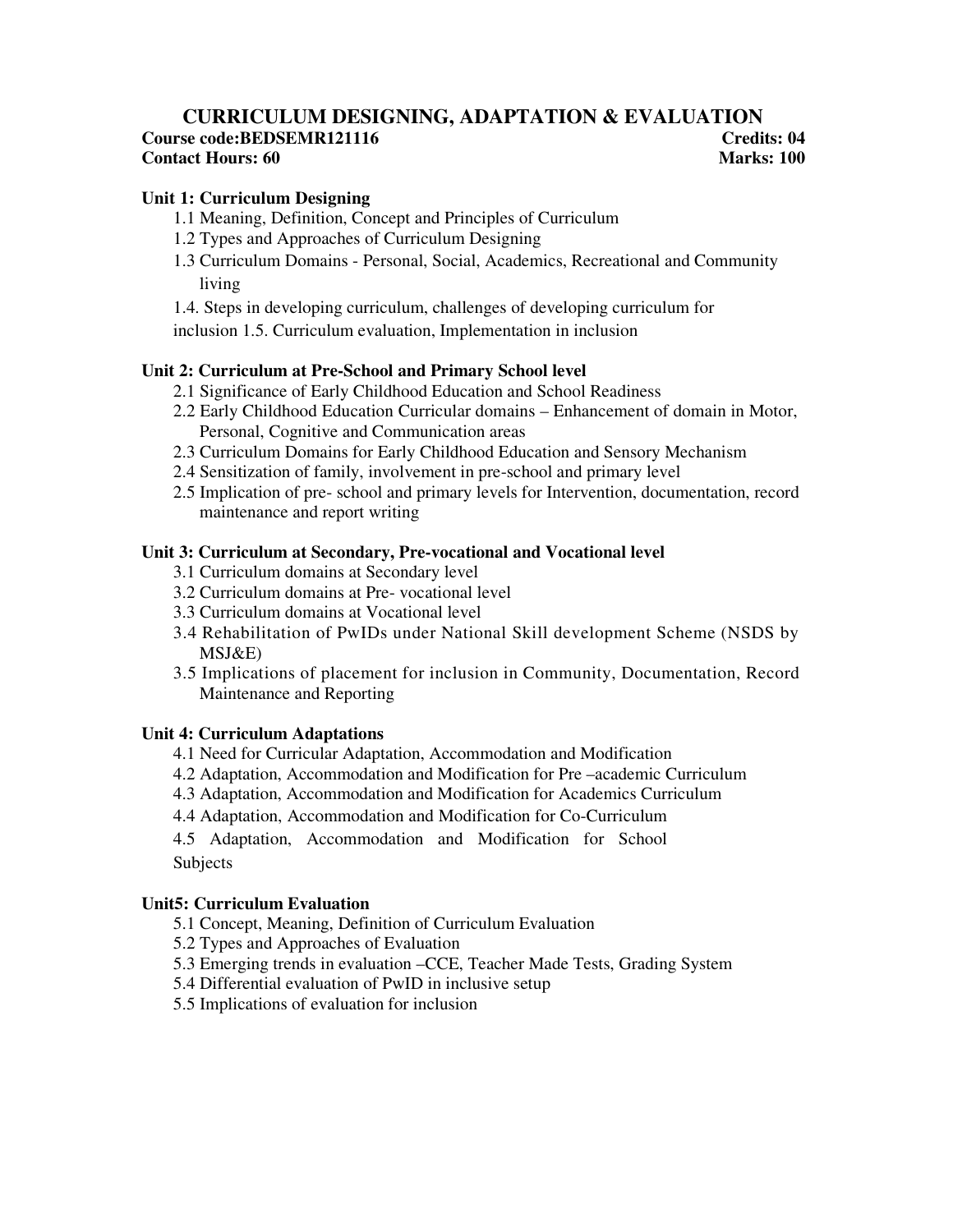# **INTERVENTION AND TEACHING STRATEGIES**

#### **Course code:BEDSEMR121201 Credits:04 Contact Hours: 60** Marks: 100

#### **Unit 1: Intervention**

- 1.1 Concept, Significance, Rationale, Scope, Advantages of Early Intervention
- 1.2 Types of Early Intervention
- 1.3 Intervention Techniques
- 1.4 Record Maintenance and Documentation
- 1.5 Implication of Early Intervention for pre-school Inclusion

#### **Unit 2: Individualised Education Programme**

- 2.1 Need, Importance and Historical Perspective of IEP
- 2.2 Steps and Components of IEP
- 2.3 Developing, Implementation and Evaluation of IEP for PwID and its associated conditions
- 2.4 IFSP Planning and writing
- 2.5 Application of IEP for Inclusion

## **Unit 3: Teaching Strategies and TLM**

- 3.1 Stages of Learning
- 3.2 Principles of Teaching
- 3.3 Multi-sensory Approaches Montessori Methods, VAKT Method, Orton Gillingham Method, Augmentative and Alternative Communication
- 3.4 Teaching Strategies Task Analysis, Chaining, Shaping, Modelling, Prompting, Fading and Reinforcement, Role Play, Play Way method
- 3.5 Development and Use of TLM for ID

#### **Unit 4: Intervention for Mal-adaptive Behaviour**

- 4.1 Definition and types of Mal-adaptive behaviour
- 4.2 Identification of Mal-adaptive behaviour
- 4.3 Functional Analysis and Behaviour Modification Techniques, Cognitive Behaviour Techniques (CBT)
- 4.4 Management of Mal-adaptive behaviour at Home and School, Parental Counselling Individual, Group and Community
- 4.5 Ethical Issues in behaviour management and implications for Inclusion

#### **Unit 5: Therapeutic Intervention**

5.1 Occupational Therapy – Definition, Objective, Scope, Modalities and Intervention 5.2 Physiotherapy – Definition, Objective, Scope, Modalities and Intervention

- 5.3 Speech Therapy Definition, Objective, Scope and Types of Speech, Language and Hearing Disorders and Intervention
- 5.4 Yoga and Play therapy Definition, Objective, Scope and Intervention
- 5.5 Therapeutic intervention: Visual and Performing Arts (eg: Music, Drama, Dance movement, Sports, etc.)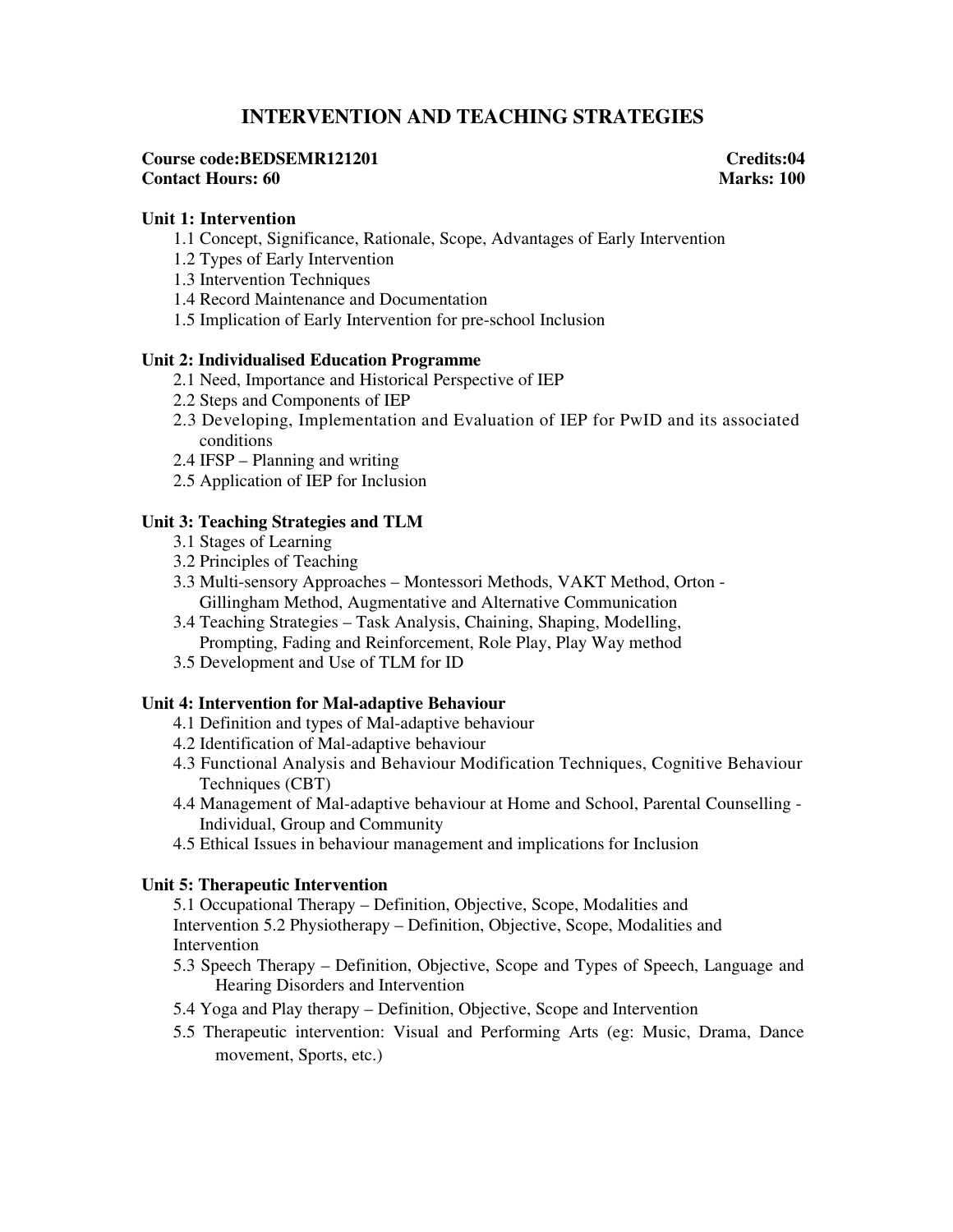# **TECHNOLOGY AND DISABILITY**

## **Course code:BEDSEMR121203 Credits: 04 Contact Hours: 60** Marks: 100

## **Unit 1: Technology in Education and Instruction**

- 1.1 Educational and Instructional Technology Meaning, Nature, Scope, Definition, Objectives and Significance
- 1.2 Educational Technology and Instructional Technology Role and Recent Trends.
- 1.3 Approaches of Educational Technology Hardware, Software, System approach, Individual & Mass media approach.
- 1.4 Differential Instruction, Universal Design of learning and Individualised

Instruction. 1.5 Implication of the above for inclusion.

## **Unit 2: ICT**

- 2.1 ICT Meaning, Definition, Scope and Significance
- 2.2 Psychological bases for ICT among teachers and learners
- 2.3 Development of ICT Stages, Requirement and Process
- 2.4 Use of ICT in developing collaborative networks for sharing and learning such as Internet – E-mail, Tele-teaching, Tele-conference
- 2.5 Use of ICT to simplify record keeping, information management in education administration in special and inclusive settings

## **Unit 3: Use of Multimedia in Education**

- 3.1 Multi Media Meaning, Nature, Scope, Definition and Approches.
- 3.2 Types of Instructional Aids: Projected & non–projected Aids, Projectors, Radio, Tape Recorder, Television, Films, Computers, whiteboard, Smartboard, e-Flash Cards, Educational Toys
- 3.3 Advantages, Limitations and Challenges of Using Multi media in Education
- 3.4 Recent Trends in Multimedia
- 3.5 Implication of Multimedia in teaching learning.

#### **Unit 4: Technology Based Instructions**

- 4.1 Enhancing Technology Friendly Practices among Teachers.
- 4.2 Computer-Assisted & Computer Managed Instructions, Cybernetics, E- learning, Use of Net Search and Websites
- 4.3 Disability Friendly Technology Punarjani, and e-learning Framework developed by C-DAC
- 4.4 Developing Technology Integrated Lessons Individual and Group
- 4.5 Implications of Technology based instruction in Inclusion

#### **Unit 5: Application of Technology**

- 5.1 Application of Technology in Lesson Planning, Worksheet Preparation, Report writing and Evaluation
- 5.2 Application of Technology in Assistive Devices For example, JAWS, Smartphones, Screen Readers
- 5.3 Application of Technology in Instruction Individual, small group and large group 5.4 Advantages, merits and demerits
- 
- 5.5 Implications for inclusion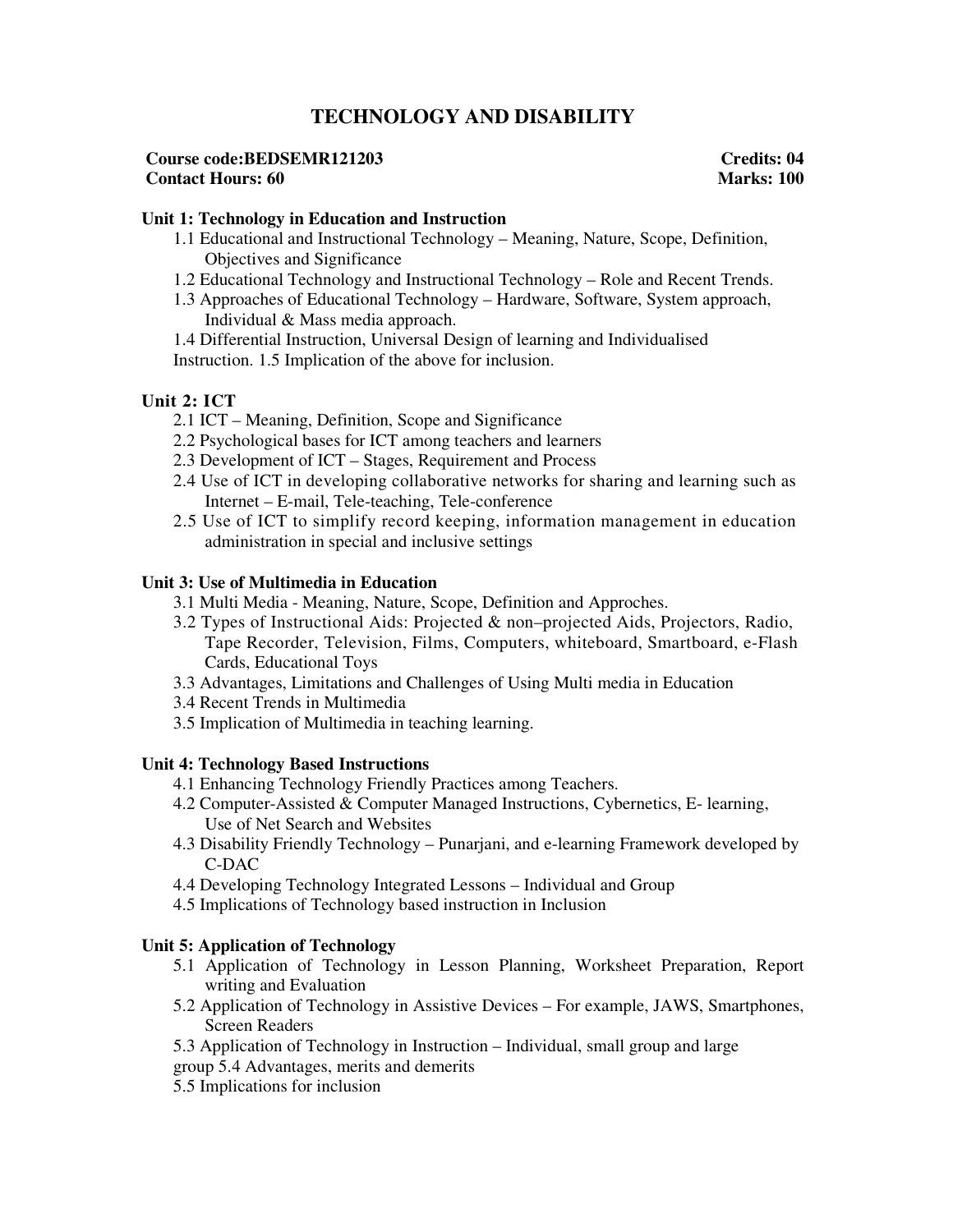# **PSYCHO-SOCIAL AND FAMILY ISSUES**

#### **Course code:BEDSEMR121205 Credits: 02**

#### **Contact Hours: 30 Marks:100**

#### **Unit 1: Family**

- 1.1 Family Concept, Definition and Characteristics
- 1.2 Types of family
- 1.3 Reaction and Impact of disability on family
- 1.4 Needs of family and counselling
- 1.5 Role of family in rehabilitation of PWID

#### **Unit 2: Psycho-Social Issues**

- 2.1 Attitude of family, Community, Peer Group, Teachers, Co-workers
- 2.2 Myths, misconception and social practices
- 2.3 Difference between Intellectual Disability and Mental Illness
- 2.4 Psycho-Social Issues Exploitation, Delinquency, child labour and child Abuse
- 2.5 Rights and Advocacy

#### **Unit 3: Involving Families**

- 3.1 Training and involving families in the rehabilitation process
- 3.2 Parent professional relationship
- 3.3 Formation of Parent Self-Help Group
- 3.4 Parent Associations
- 3.5 Empowering Families

#### **Unit 4: Adolescent Issues**

4.1 Physiological Changes; Implication in Emotional and Social Development

- 4.2 Interpersonal relationship Parents, Siblings, Extended family, Single child, Peer group
- 4.3 Employment, Sexuality, Marriage, Alternative options, Pre- marital counselling
- 4.4 Ethical Issues
- 4.5 Challenges and Implications

### **Unit 5: CBR and CPP (Community People Participation)**

- 5.1 Concept, Definition and Scope of CBR
- 5.2 Models of CBR Advantages and Disadvantages
- 5.3 Types of Community Resources and their mobilization
- 5.4 Organizing services for PwID in the community
- 5.5 Role of Special Educator, Family, Community and PwID in CBR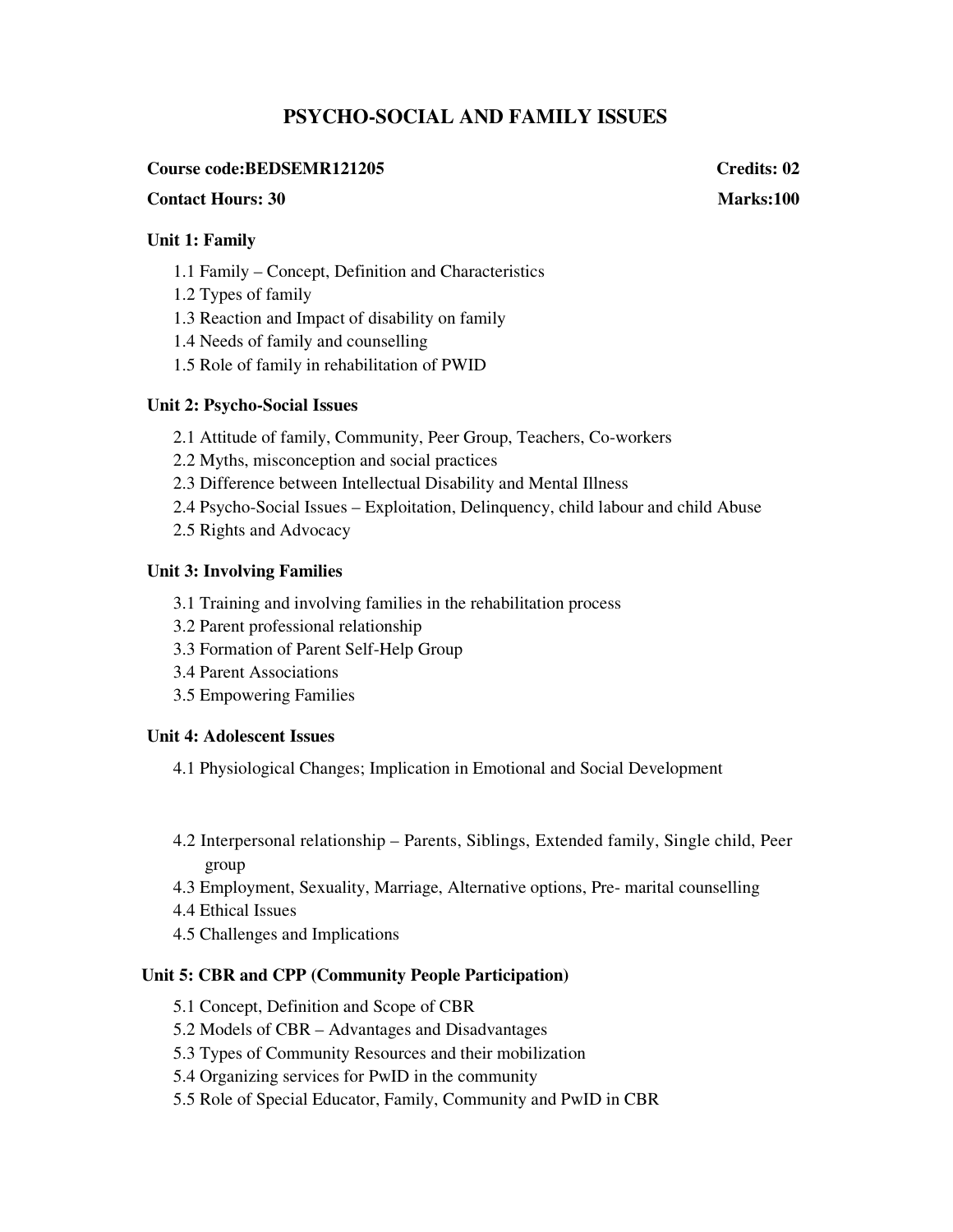# **ASSESSMENT AND IDENTIFICATION OF NEEDS OF PERSONS WITH MULTIPLE DISABILITIES**

#### **Course code: …….. Credits: 04**

## **Contact Hours: 60** Marks: 100

#### **Unit 1: Introduction to Multiple Disabilities**

- 1.1 Basic Anatomy- Skeletal, Muscular, Nervous System
- 1.2 Concept of Impairment, Disability and Handicap, ICF
- 1.3 Locomotor Impairment- Hansens' disease, arthritis, kyphosis, scolosis and rickets
- 1.4 Neurological impairment- encephalitis, meningitis, head injury, Motor Neuron Disease, Mucopoly sacchridosis, Inborn Errors of Metabolism (IEM)
- 1.5 Deafbliness and additional conditions with special reference to syndromes like

Congenital Rubella Syndrome, Usher Syndrome and CHARGE syndrome

1.5.1 Chromosomal abnormality

#### **Unit 2: Identification and Assessment of Persons with Multiple Disabilities**

- 2.1. Introduction to Psychological, educational, behavioral and functional assessments
- 2.2. Functional assessment for programming and teaching. Norm Referenced Tests (NRT), Criterion Referenced Tests (CRT), Curriculum based assessment and Developmental Checklists for assessment and programming of children with Mulitple Disabilities (Portage Guide, Upanayan, Carolina curriculum for special needs, Callier Azuza, MDPS, FACP, Basic MR, DST, VSMS, Bhatia, BKT, CPM, SFB)
- 2.3. Interpretation of assessment results with reference to school, home and community settings
- 2.4. Multi-disciplinary approach to assessment. Involvement of various disciplines nature of coordination of multi-disciplinary team referral agencies and linkages, networking for identification of Persons with Multiple disabilities
- 2.5. Role of multi-purpose rehabilitation workers, professionals and special educators in identification of persons with multiple disabilities

# **Unit: 3: Physical and functional Assessment**

- 3.1. Sensory assessment of vision, tactile, vestibular and techniques of sensory Stimulation & integration
- 3.2. Motor assessment of fine and gross motor skills. Physiotherapy, Occupational Therapy- their implication and adaptation for classroom management
- 3.3. Assessment of orientation and mobility skills, Positioning, Lifting, Carrying, Transfer of persons. Developmental Assessment- Gross, Motor and Functional Measurement Scale (GMFM)
- 3.4. Assessment and management of daily living skills in feeding, dressing & undressing, toileting, bathing & grooming and meal time activities
- 3.5. Role of ICT in assessment and use of Assistive devices in assessment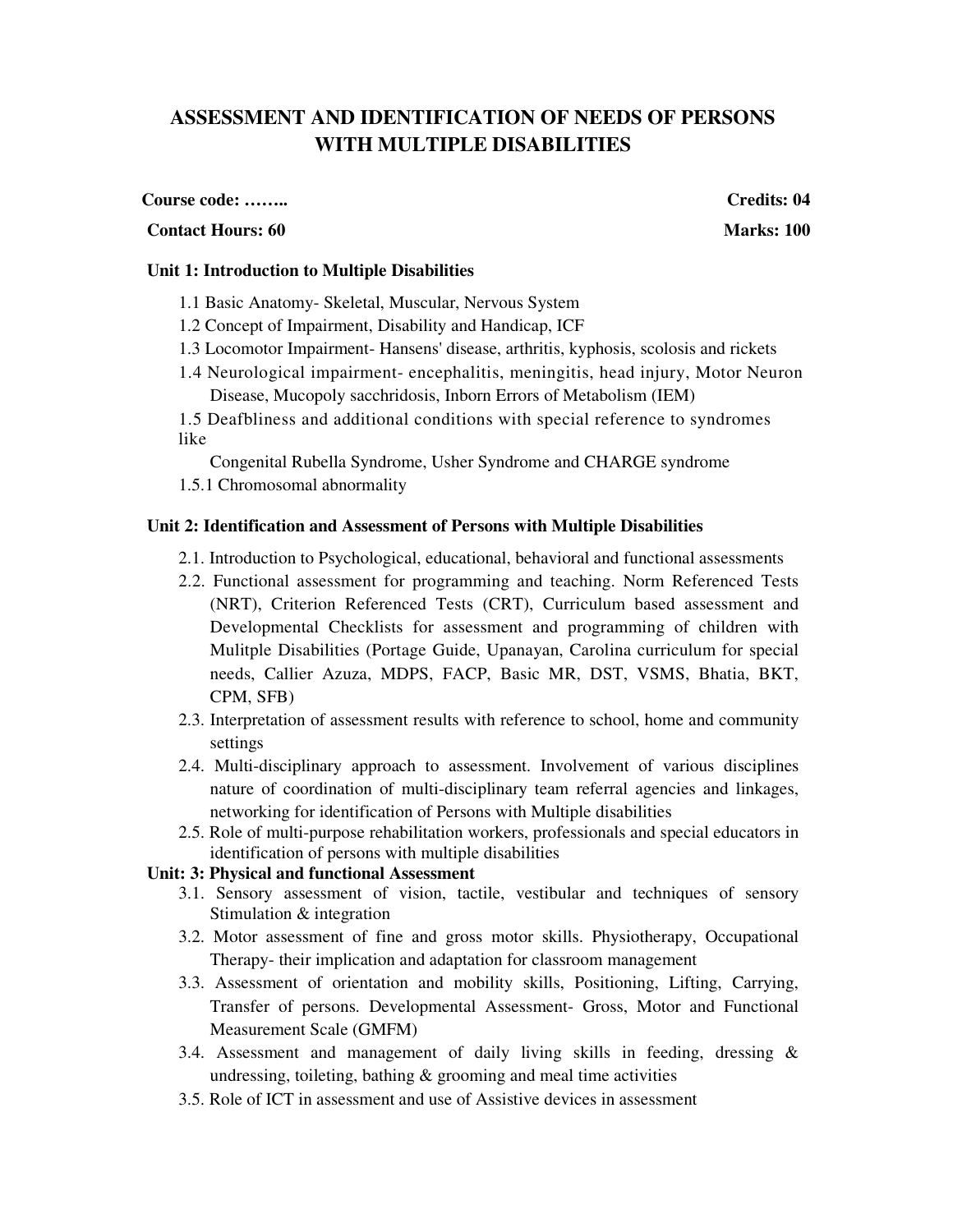#### **Unit: 4: Developmental and Behavioural Aspects in Relation to Multiple Disabilities**

- 4.1. Developmental stages- Physical, social, cognitive, language and emotional
- 4.2. Developmental delays and their implications in the life cycle
- 4.3. Adaptive deficits- self-help areas, emotional, social, cognate and language areas
- 4.4. Maladaptive behaviours- functional analysis
- 4.5. Ethical issues in management strategies of maladaptive behaviour in-home and

Classroom settings

#### **Unit 5: Hearing, Speech, Language and Communication Aspects.**

- 5.1 Speech, Language and Communication definition and assessment
- 5.2 Structure and functions of speech mechanism
- 5.3 Receptive and expressive language for persons with Multiple disabilities
- 5.4 Hearing and Speech disorders- Classroom management. Home training and role of Parents
- 5.4. An introduction to augmentative and alternate communication (Pragmatic / functional communication in classroom and home activities to enhance communicative skills of children with Multiple Disabilities)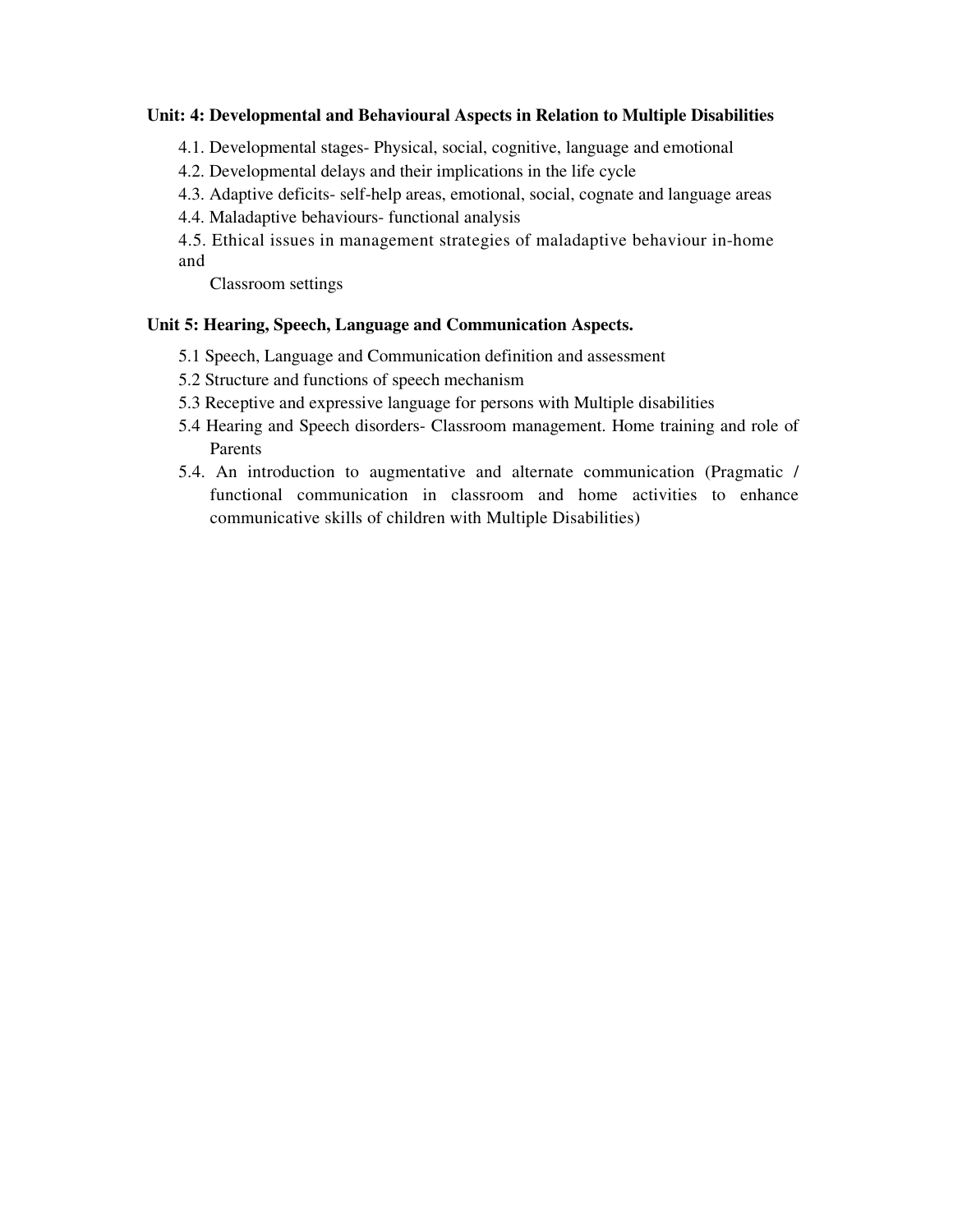# **CURRICULUM DESIGNING, ADAPTATION AND EVALUATION**

#### **Course code: …….. Credits: 04 Contact Hours: 60** Marks: 100

## **Unit 1: Introduction to Curriculum Development**

1.1 Aims, concepts, principles of curriculum development with reference to persons with disabilities

1.2 Types and approaches of curriculum development

1.3 Specific approaches of curriculum development for persons with disabilities (Unit, Ecological and Social learning)

1.4 Individualized Educational Programme (IEP), Individualized Family Support Plan (IFSP), Individualized Transition Plan (ITP), Individualized vocational Education Plan (IVEP)

1.5 Lesson plan. Group teaching and Peer tutoring

# **Unit 2: Curriculum Development at Various Stages**

2.1 Curriculum content for Early intervention group and Pre-school level

- 2.2 Curriculum content for Primary level
- 2.3 Curriculum content for Secondary level
- 2.4 Curriculum content for Pre-vocational level

2.5 Curriculum content for Transition, Vocational skills and Life skills training

## **Unit 3: Curricular and Co-curricular Material Adaptation**

3.1 Curriculum content material adaptations for persons with severe and profound disability

3.2 Curriculum content and materials adaptations for sensory impaired

3.3 Curriculum content and materials adaptations for cerebral palsy and other locomotor disabilities

3.4 Curriculum content material adaptation for children with ASD

3.5 Curriculum content and material adaptation for children identified as developmentally delayed.

# **Unit 4: Classroom Management**

4.1 Drawing time table of daily plan, weekly plan, monthly plan quarterly half yearly and annual plan

4.2 Methods of teaching

4.3 Teaching strategies and techniques

4.4 Approaches of teaching (specific approaches of teaching children with ASD, CP& Multiple disabilities)

4.5 Class room arrangements with reference to barrier free and access

4.5.1 Class room behaviour management

# **Unit 5: Evaluation**

5.1 Definition and purpose of evaluation

5.2 Types of evaluation (qualitative and quantitative evaluation, formative andsummative evaluation)

5.3 Process of evaluation (content, method, material and the outcome)

5.4 Strategies for evaluating the children with multiple disabilities

5.5 Monitoring, preparing, and recording student's progress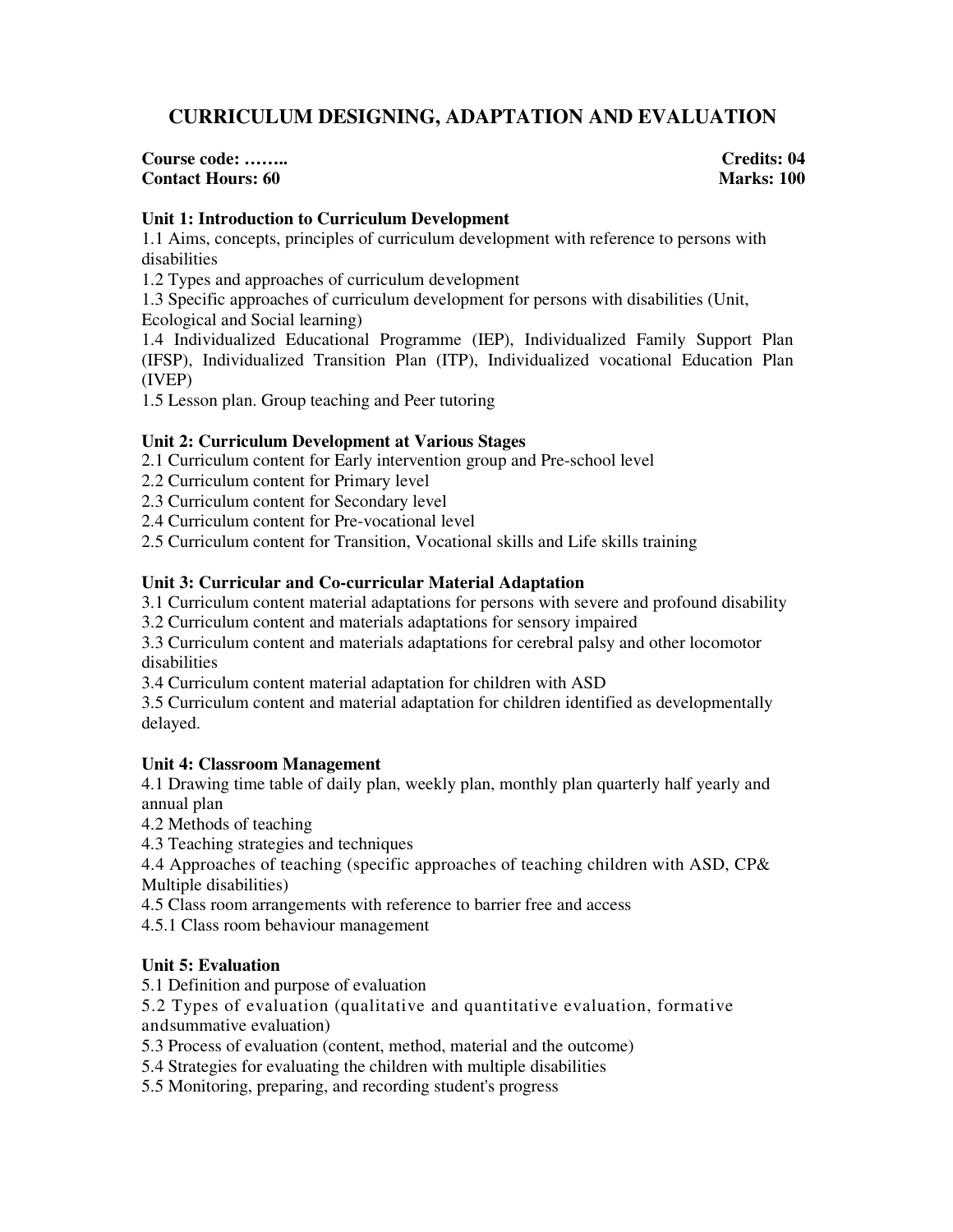# **INTERVENTION AND TEACHING STRATEGIES**

## **Course code: …….. Credits: 04 Contact Hours: 60** Marks: 100

# **Unit 1: Early Intervention**

1.1 Concepts, principles of early intervention and importance of brain plasticity

1.2 Teaching self help skills, feeding and oro-motor skills

1.3 Multimodal approaches to facilitate development of Language, communication and speech, Cognition, social emotional skills, learning to play.

1.4 Teaching Pre-requisite skills for reading, writing, arithmatics and other related skills. 1.5 Individualized Family Support Plan (IFSP), Individualized Family Support Plan (IFSP)

# **Unit 2: Therapeutic Intervention Strategies**

2.1 Behaviour modification

2.2 NDT, SIT, Hydrotherapy

2.3 AAC - Total Communication

2.4 Sports and Games (Special Olympics, paralympics& abhylimpics)

2.5 Visual and Performance arts (dance, music, drama and yoga theatre art)

## **Unit 3: Teaching Methods, Techniques and Strategies**

3.1 Stages of learning: Acquisition, Maintenance, Fluency and Generalization

3.2 Principles of teaching: Concrete-abstract, Known to unknown, Simple to complex and Whole to part

3.3 Teaching Strategies, Task analysis, Prompting, Fading, Chaining, Shaping and Modelling

3.4 Teaching approaches: Multisensory, Montessori, Project method, Play-Way 3.5 Reinforcement: Types, Schedule and Principles, Differential Reinforcements Token Economy System

# **Unit 4: Universal Design in Learning**

4.1 PECS

4.2 Discrete Trail Training

4.3 Themes, Mind mapping, Calendar system, Probing Teaching Strategies andTechniques

4.4 TEACCH, VBA & AT

4.5 Floor time and Miller method.

4.5 Class room behaviour management

# **Unit 5: Teaching Methods, Approaches and Strategies for Sensory Impairment**

5.1 Hand under hand, Hand over hand

5.2 Teaching Sign Language

5.3 Teaching Braille

5.4 Teaching Computers

5.5 O&M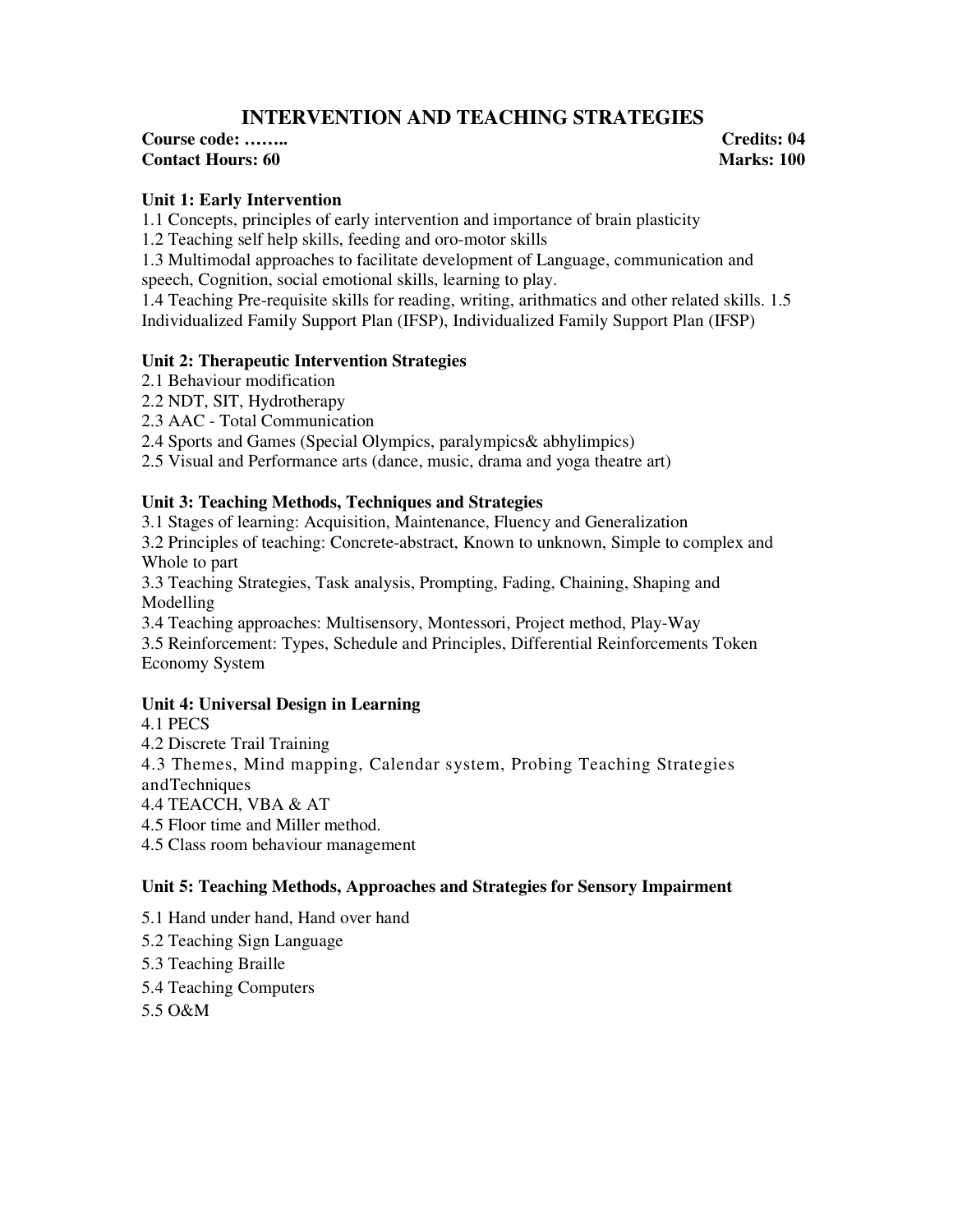# **TECHNOLOGY AND DISABILITIES**

**Course code:** …….. Course code: ……. Credits: 04 **Credits: 04 Credits: 04 Contact Hours: 60 Contact Hours: 60** 

## **Unit 1: Introduction to Assistive Technology (AT)**

1.1 Concept, Definition and the Importance of AT

1.2 History of Assistive Technology

1.3 Lifecycle approaches of using Assistive Technology

1.4 Levels of Assistive Technology and the difference between Assistive Technology

and Adaptive Technology

1.5 Universal design for learning

## **Unit 2: Assistive Technology for Communication, Academic Learning and Assistive Living**

2.1 Problems exhibited by the students with disabilities in communication, learningand in independent living

2.2 Technology that supports language and communication

2.3 Technology tools that strengthens academic learning

2.4 Technology that supports assistive /independent living and livelihood skills

2.5 Technology that supports home management, Issues of procuring & using assistive technology in rural / urban settings

# **Unit 3: Assistive Technology to Support Universal Design for Learning (UDL)**

3.1 UDL: Concept, Meaning Definitions and Aim

3.2 UDL: principles

3.3 UDL: goals

3.4 UDL: applications in the class room

3.5 UDL: application on curriculum and material preparations

# **Unit 4: Assistive Technology to Enhance Social Skills, Orientation and Mobility**

4.1 Concept, Meaning and Definitions of Social Communication, Orientation and Mobility

4.2 Prerequisites, Importance, Functions, Types and/or Modes of Communications

4.3 Assistive Listening Devices, Assistive Mobility Devises

4.4 Technology in Sports, Dance, Drama and Music

4.5 AAC, O&M (maintenance of Listening aids, Visual aids, Mobility cane, use of Wheel chair, Motorized wheel chair, Crutches, Calipers, Artificial limbs, Tri-cycles, Cars and Other mobility equipments)

# **Unit 5: Access to Computer**

5.1 Orientation to Computers, parts of computers, Programmes in computer

5.2 Development and dissemination of Audio materials and resources

5.3 Application of computer in teaching (digital instructions, CAI)

5.3 Application of technology in the class room (smart board, Portable reading devices, Magnifiers, CCTV voice output devices)

5.4 Alternate input devises (Sensors, Joy sticks, Switches, Mouse, Key board, Head pointers, Touch screen, Eye gazer, Optical recognition software, Tactile diagrams, Digital Accessible Information Systems (DAISY)

5.5 Alternate out put options (Screen magnification, Screen reader, Refreshable Braille display, Braille embosser, Mobile screen reader tools)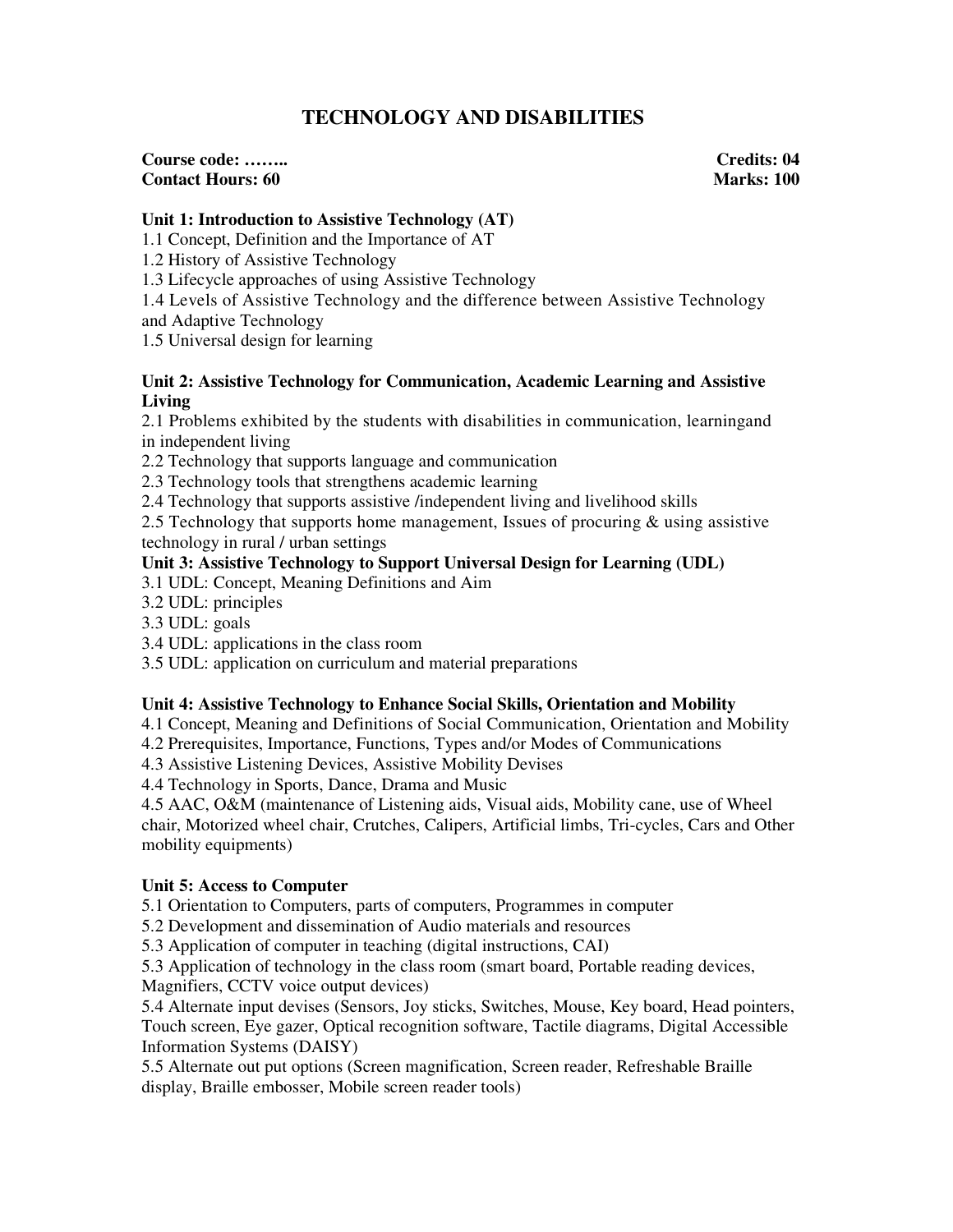# **PSYCHOSOCIAL AND FAMILY ISSUES**

## **Course code: …….. Credits: 04**

# **Contact Hours: 30 Marks: 100 Marks: 100 Marks: 100 Marks: 100 Marks: 100 Marks: 100 Marks: 100 Marks: 100 Marks: 100 Marks: 100 Marks: 100 Marks: 100 Marks: 100 Marks: 100 Marks: 100 Marks: 100 Marks: 100 Marks: 100 Marks**

# **Unit 1: Attitudes and Stress**

1.1 Attitudes of self (PWD), family & Community

- 1.2 Attitude change and basic theories (cognitive dissonance theory)
- 1.3 Stress, definition & theories
- 1.4 Coping with stress Psycho social methods
- 1.5 Assessment of emotional reactions (scale name)

# **Unit 2: Role of family**

- 2.1 Family definitions, types, dynamics
- 2.2 Roles and responsibilities, communication systems
- 2.3 Family empowerment strategies
- 2.4 Family pathology-disability
- 2.5 Family as support system

# **Unit 3: Working with Family having Children with Disability**

- 3.1 Disability -- Poverty & Poverty alleviation programme
- 3.2 Home-based training programme and Parent training programme
- 3.3 Local Level Committee/ Group Homes/ Respite Care
- 3.4 Parent guidance and counseling service
- 3.5 Parents association/ Support group- Objectives and Mission

# **Unit 4: Community Resource Mobilization**

- 4.1 Assessment of Community needs & CBR Matrix
- 4.2 Formation of DPO/ Leadership training, Self Help Group/ Political participation
- 4.3 Resource Mobilization-Family resource and community resource
- 4.4 Networking Multi sectorial linkage National and International
- 4.5 CSR/ Public Private Partnership

#### **Unit 5: Access**

- 5.1 Barrier free Environment & Universal design
- 5.2 Ergonomics -Work station, public places
- 5.3 Educational and architectural adaptation
- 5.4 Independent/ Assistive Living
- 5.5 Information and Communication Website/ Open source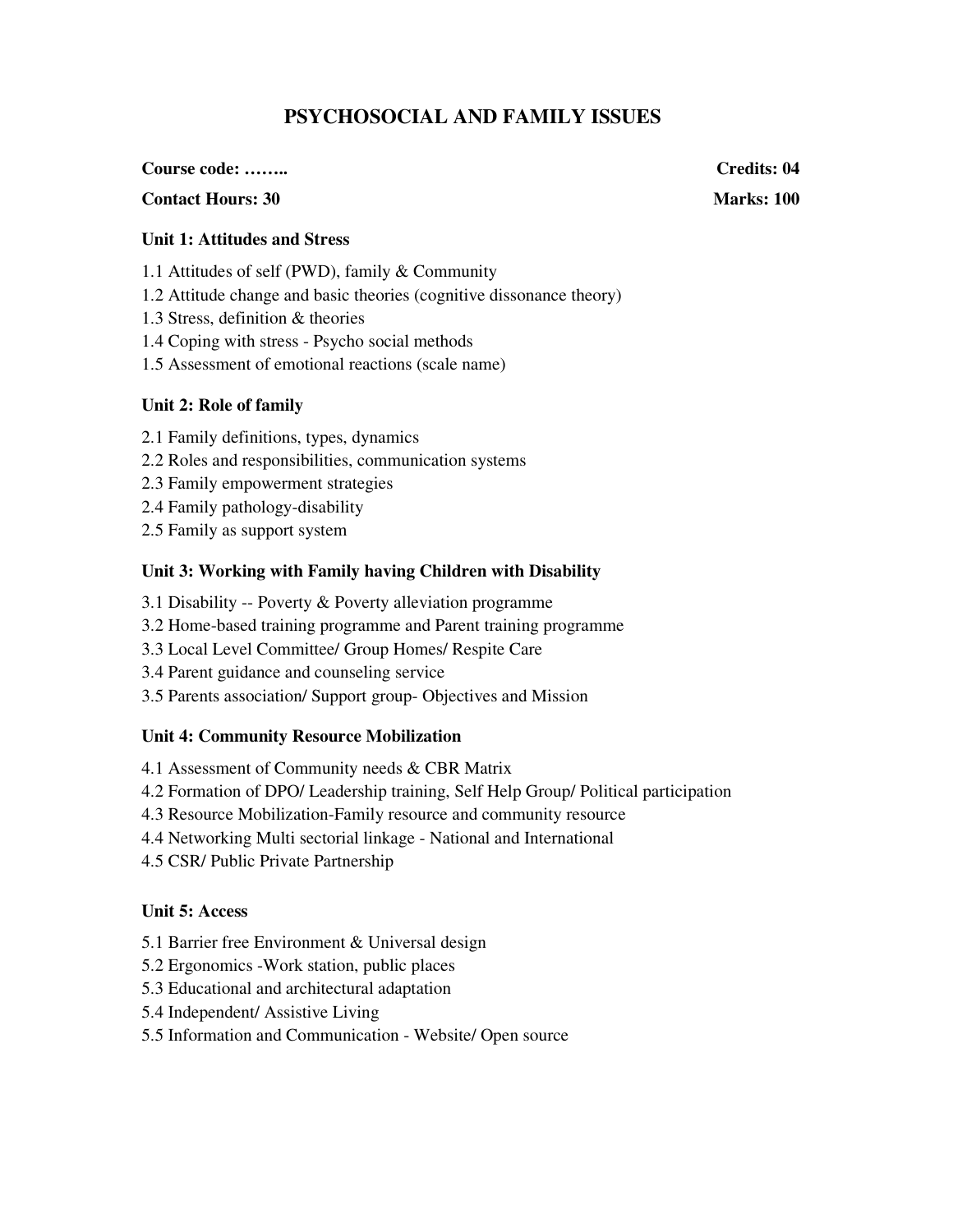# **IDENTIFICATION OF CHILDREN WITH VISUAL IMPAIRMENT AND ASSESSMENT OF NEEDS**

# **Course Code: …….. Credits: 04 Contact Hours: 60 Marks: 100**

## **Unit 1: Anatomy and Physiology of Human Eye**

1.1 Structure and Function of human eye

1.2 Normal vision development and process of seeing

1.3 Principles of refraction and refractive errors

1.4 Concept and definitions of blindness and low vision

1.5 Concept of visual acuity, visual field, depth perception and contrast sensitivity

# **Unit 2: Types of Visual Impairment and Common Eye Disorders**

2.1 Loss of Visual acuity

2.2 Loss of Visual field

2.3 Colour vision defect and loss of contrast sensitivity

2.4 Refractive errors, Vitamin-A deficiency, Cataract, Glaucoma, Corneal ulcer, trachoma, Albinism, Retinal detachment, Retinitis pigmentosa, Retinopathy of prematurity, Cortical Visual Impairment, Optic Atrophy, Nystagmus, Amblyopia, and Macular degeneration 2.5 Educational implications of different Eye disorders

## **Unit 3: Implications of Visual Impairment and Needs of Visually Impaired**

3.1 Psychosocial implications of visual impairment

3.2 Factors affecting implications of visual impairment: Age of onset, degree of vision, type of vision loss, prognosis, and socio economic status of the family

3.3 Effect of visual impairment on growth and development: Physical, Motor, Language, Socio-emotional, and Cognitive development

3.4 Educational needs of the visually impaired and need for expanded core curriculum

3.5 Implications of low vision and needs of children with low vision

# **Unit 4: Identification and Assessment of Visual Impairment**

4.1 Interpretation of clinical assessment of vision

4.2 Functional assessment of vision: Concept, need and methods

4.3 Tools of functional assessment of vision and skills: Functional skills inventory for the

blind (FSIB), Low Vision Assessment by Jill Keeffe, Lea tests, and Portfolio assessment 4.4 Tools for psychological assessment of the visually impaired: Vithoba Paknikar Performance Test, A short Scale IQ measure for the visually impaired based on WISC-R, Adapted EPQ, Adapted Blind Learning Aptitude Test, Concept development for blind children, Reading Preference Test, Cornell Medical Index for Visually Handicapped Children

4.5 Report writing

# **Unit 5: Assessment of Learning Needs of Children with VIMD**

5.1 Concept and definition of VIMD

5.2 Etiology of VIMD

5.3 Impact of VIMD on learning and development

5.4 Screening, identification, and assessment of Visually Impaired children with associated disabilities

5.5 Multidisciplinary assessment of Visually Impaired children with Associated **Disabilities**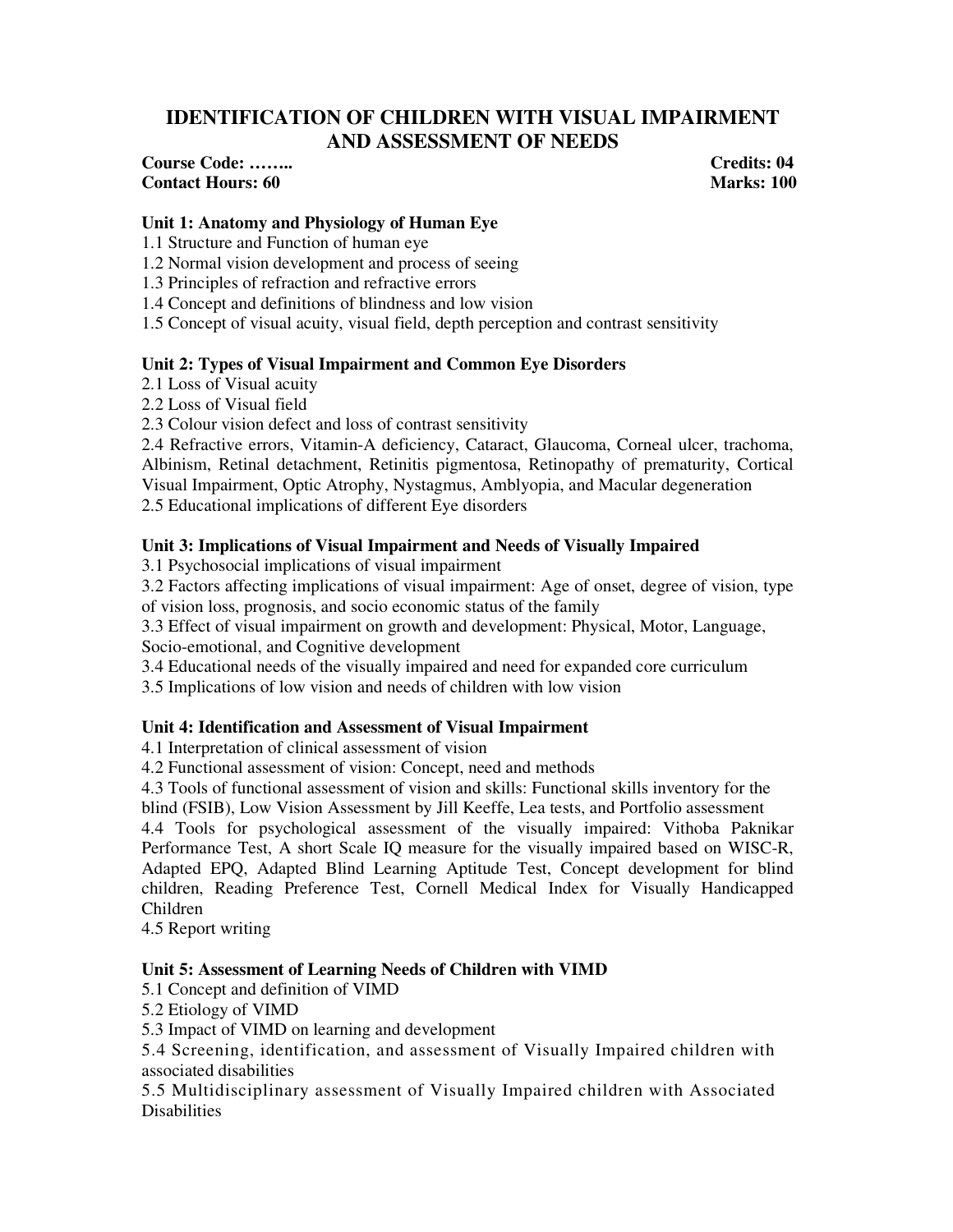# **CURRICULUM ADAPTATION AND STRATEGIES FOR TEACHING EXPANDED CURRICULUM**

# **Course Code: …….. Credits: 04 Contact Hours: 60 Marks: 100**

#### **Unit 1: Concept and Types of Curriculum**

1.1 Concept, Meaning and Need for Curriculum

1.2 Curricular Approaches in Special Education – Developmental, Functional, Eclectic and Universal design for learning Approach

1.3 Types of Curriculum – need based, knowledge based, activity based, skill based and hidden curriculum

1.4 Curriculum Planning, Implementation and Evaluation; Role of Special teachers of the Visually Impaired

1.5 Core Curriculum and Expanded Core Curriculum- Meaning, Need and Components

## **Unit 2: Teaching Functional Academics Skills**

- 2.1 Learning media assessment
- 2.2 Braille reading readiness
- 2.3 Techniques of teaching Braille
- 2.4 Techniques of Teaching print to children with low vision
- 2.5 Braille aids and devices, optical devices for print reading and writing

## **Unit 3: Teaching of Independent Living Skills**

- 3.1 Independent living skills Meaning, Importance, Components
- 3.2 Orientation and Mobility need and importance, techniques of teaching mobility,

sighted guide and pre-cane, cane techniques and mobility aids

3.3 Daily living skills – assessment of needs and techniques of teaching age appropriate daily living skills

3.4 Sensory efficiency – importance and procedures for training auditory, tactile, olfactory, gustatory, kinaesthetic senses and residual vision

3.5 Techniques of teaching social interaction skills, leisure and recreation skills and self determination

#### **Unit 4: Curricular Adaptation**

4.1 Curricular adaptation – Need, Importance and Process

4.2 Reasonable accommodation – Need and Planning

4.3 Planning of lessons for teaching Expanded Core Curriculum – Individualized Education Program writing

4.4 Pedagogical Strategic – Cooperative learning, Peer tutoring, reflective teaching, multisensory teaching

4.5 Preparation of Teaching Learning Material for ECC – Reading Readiness kit, Flash Cards, Sensory Kits, and Mobility Maps

# **Unit 5: Curricular Activities**

5.1 Curricular activities – Meaning and Need for Adaptation.

5.2 Adaptation of Physical education activities and Yoga

5.3 Adaptation of Games and Sports – both Indoor and Outdoor

5.4 Creative Arts for the children with visual impairment

5.5 Agencies/Organisations promoting – Sports, Culture and Recreation activities for the Visually Impaired in India – Indian Blind Sports Association, Chess Federation of

India, Paralympic Committee of India, Abilympics, World Blind Cricket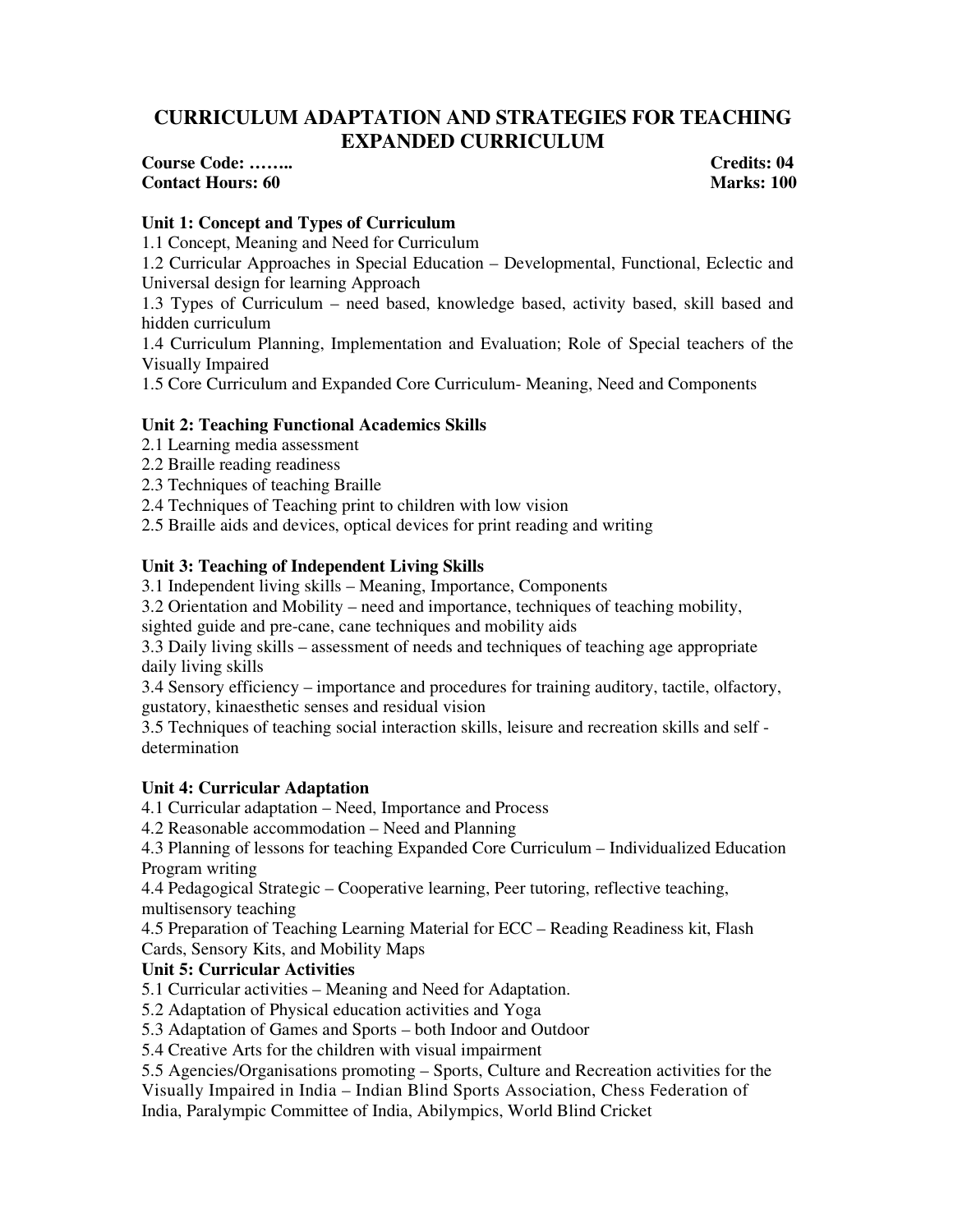# **INTERVENTION AND TEACHING STRATEGIES**

#### **Course Code……..**<br> **Contact Hours: 60**<br> **Contact Hours: 60**<br> **Contact Hours: 60 Contact Hours: 60**

## **Unit 1: Theoretical Perspectives**

1.1 Difference among Methods, Approaches and Strategies

1.2 Intervention – Concept, Scope and Importance

1.3 Intervention for lately blinded students – Role of Special teachers/educators

1.4 Mediated teaching-learning – Concept, Need and Procedure

1.5 Enriched teaching for Concept development: Converting visual concepts into accessible experiences

## **Unit 2: Mathematics**

2.1 Coping with Mathematics phobias

2.2 Conceptualization of Mathematical ideas – Processes and Challenges for Children with Visual Impairment

2.3 Preparation and Use of tactile materials

2.4 Mental arithmetic abilities – Concept, Importance and Application

2.5 Evaluation procedures with special reference to the Needs of Children with Visual Impairment

## **Unit 3: Science**

3.1 Providing first-hand experience in the class and the school environment

3.2 Inclusive/collaborative learning for laboratory work

3.3 Science Teaching Learning Materials and Equipment: i) Preparation and use of TLM,

ii) Locating and procuring Science equipment

3.4 Problem solving and Learning by doing approach for Visually Impaired students

3.5 Evaluation procedure with particular reference to Practicals and Adaptations in Examination questions

# **Unit 4: Social Science**

4.1 Techniques of preparation and presentation of adapted Tactile maps, Diagrams, and Globe

4.2 Procuring, adapting and use of different types of models

4.3 Organizing field trips

4.4 Teaching Skills: Dramatization, Narration, Explanation, Story-telling, and Role play 4.5 Evaluation of concepts and skills in social science with particular reference to Geography

# **Unit 5: Teaching of Children with Low Vision**

5.1 Visual Stimulation: Concept and Procedure

5.2 Selection of an appropriate medium of reading and writing

5.3 Techniques and procedures for developing reading and writing skills

5.4 Orientation and Mobility for low vision children

5.5 Classroom management – Seating arrangement, adjustable furniture, illumination, non-reflecting surfaces and colour contrast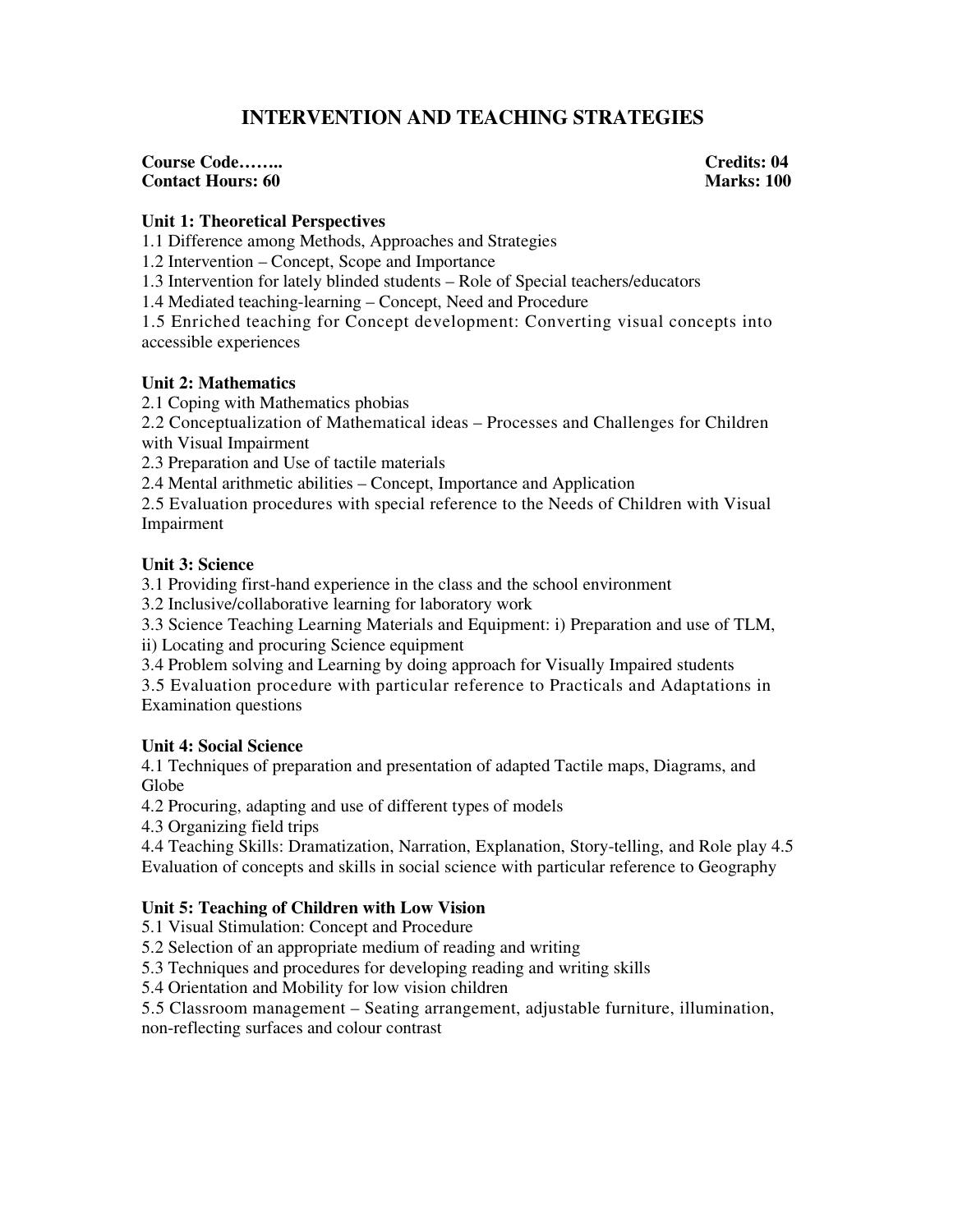# **TECHNOLOGY AND EDUCATION OF THE VISUALLY IMPAIRED**

**Course Code: …….. Credits: 04 Contact Hours: 60 Marks: 100** 

# **Unit 1: Introducing Educational and Information Communication Technology**

1.1 Educational Technology-Concept, Importance, and Scope

1.2 Difference between Educational Technology and Technology in Education

1.3 Special Significance and Goals of Technology for the Education of children with Visual Impairment

1.4 Information and Communication Technology (ICT) - Concept and Special Significance for teaching-learning of the visually impaired

1.5 ICT and the UN Convention on the Rights of Persons with Disabilities.

# **Unit 2: Adaptive Technologies**

- 2.1 Concept and Purposes
- 2.2 Basic Considerations--Access, Affordability, and Availability
- 2.3 Addressing User's Perspectives in Developing Adaptive Technologies

2.4 Roles of IIT's and the Scientific Community;

2.5 Universal/Inclusive Design - Concept, Advantages, and Limitations.

# **Unit 3: Access to Print for the Visually Impaired**

3.1 Screen Readers with Special Reference to Indian Languages; Magnifying Software, and Open Source Software.

3.2 Braille Notetakers and Stand-alone Reading Machines

3.3 Braille Translation Software with Particular reference to Indian Languages and Braille Embossers

3.4 On-Line Libraries and Bookshare

3.5 Daisy Books, Recordings, and Smart Phones.

# **Unit 4: Assistive Technologies for the Visually Impaired with Reference to School Subjects and Low Vision**

4.1 Mathematics: Taylor Frame, Abacus, Geo Board, Algebra and Maths Types, Measuring Tapes, Scales, and Soft-wares for teaching Maths.

4.2 Science: Thermometers, Colour Probes, Scientific and Maths Talking Calculators, Light Probes, and Weighing scales and Soft-wares for teaching Science.

4.3 Social Science: Tactile/Embossed Maps, Charts, Diagrams, Models of Different Types, Auditory Maps, Talking compass, and GPS

4.4 Low vision devices: Optical, Non-Optical and Projective

4.5 Thermoform and Swell Paper technology and Softwares for developing tactile diagrams

# **Unit 5: Computer-Aided Learning**

5.1 Social Media

5.2 Creation of Blogs

5.3 Tele-Conferencing

5.4 Distance Learning and ICT

5.5 e-Classroom: Concept and Adaptations for Children with Visual Impairment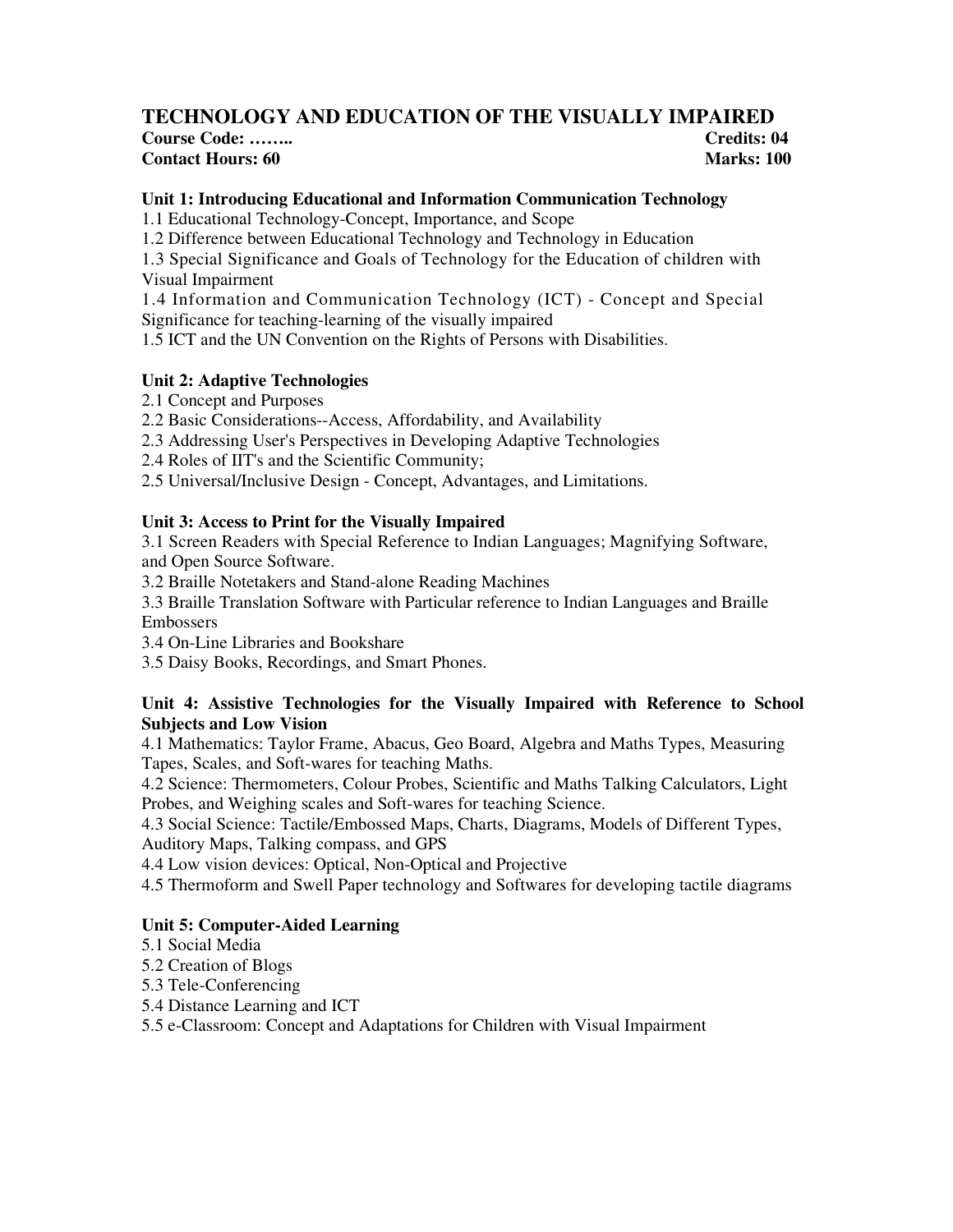# **PSYCHO SOCIAL AND FAMILY ISSUES**

**Course Code: …….. Credits: 02 Contact Hours: 30 Marks: 100** 

## **Unit 1: Family of a Child with Visual Impairment**

- 1.1 Birth of a child with visual impairment and its effect on parents and family dynamics
- 1.2 Parenting styles: Overprotective, Authoritative, Authoritarian and Neglecting
- 1.3 Stereotypic attitudes related to visual impairment and attitude modification
- 1.4 Role of family in Early stimulation, Concept development and Early intervention
- 1.5 Role of siblings and extended family

#### **Unit 2: Parental Issues and Concerns**

- 2.1 Choosing an educational setting
- 2.2 Gender and disability
- 2.3 Transition to adulthood: sexuality, marriage, and employment
- 2.4 Parent support groups
- 2.5 Attitude of professionals in involving parents in IEP and IFSP

#### **Unit 3: Rehabilitation of Children with Visual Impairment**

3.1 Concept of habilitation and rehabilitation

3.2 Community Based Rehabilitation (CBR) and Community Participatory Rehabilitation (CPR)

3.3 Legal provisions, concessions and advocacy

3.4 Vocational rehabilitation: need and challenges 3.5

Issues and challenges in rural settings

#### **Unit 4: Meeting the Challenges of Children with Visual Impairment**

- 4.1 Enhancing prosocial behaviour
- 4.2 Stress and coping strategies
- 4.3 Recreation and leisure time management
- 4.4 Challenges of adventitious visual impairment

4.5 Soft skills and social skills training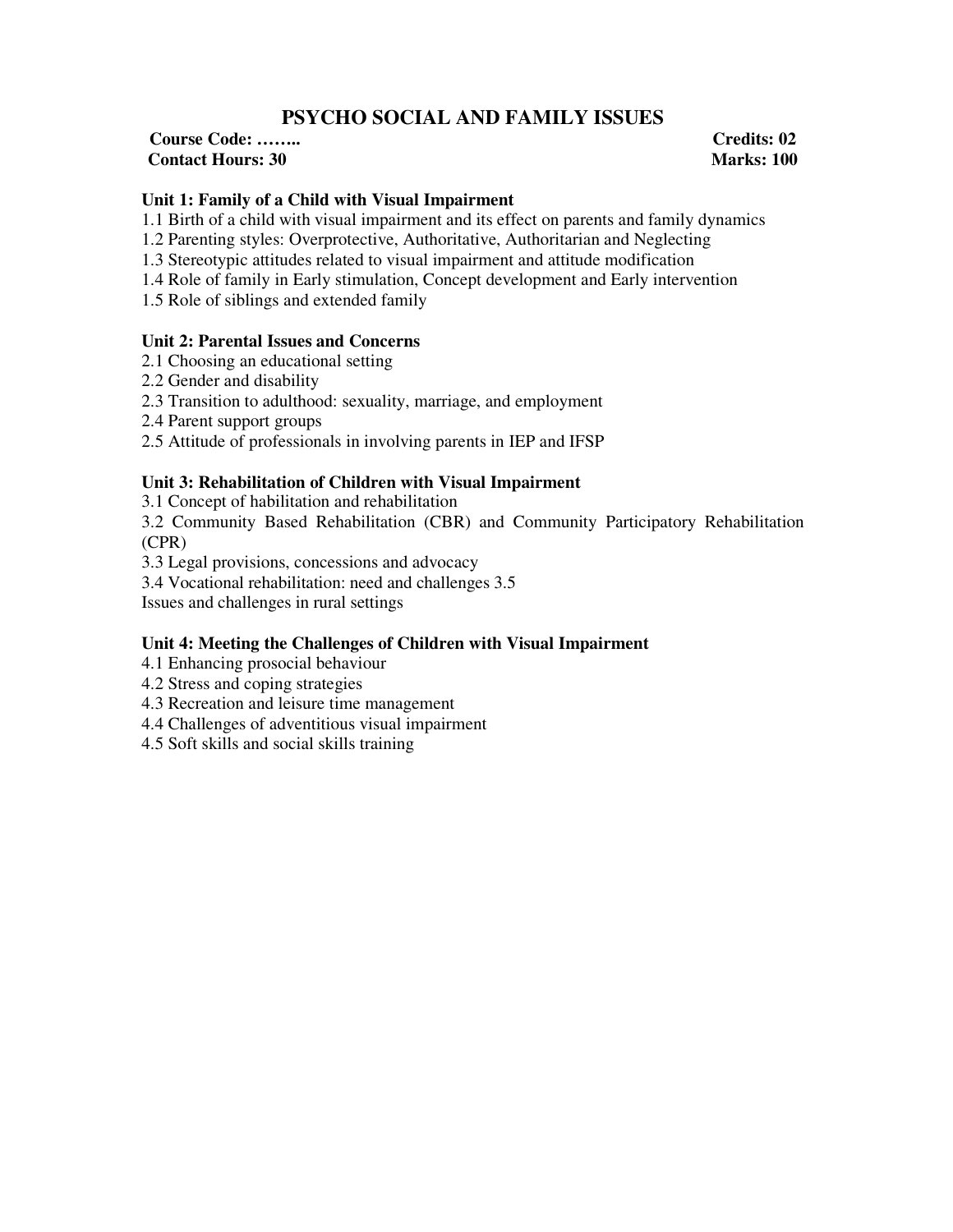# **READING AND REFLECTING ON TEXTS**

#### **Course code: BEDSE100207 Credits: 02 Contact Hours: 30 Marks: 100**

## **Unit 1: Reflections on Literacy**

1.1 Literacy and Current University Graduates: Status and Concerns

1.2 Role of Literacy in Education, Career and Social Life

1.3 Literacy, Thinking and Self Esteem

1.4 Literacy of Second Language/ English: Need and Strategies

1.5 Basic Braille Literacy

## **Unit 2: Reflections on Reading Comprehension**

2.6 Practicing Responses to Text: Personal, Creative and Critical

2.7 Meta Cognitive Awareness of Reading Processes and Strategies Applied for Meaning Making

2.8 Developing Good Reading Skills and Habits in Primary Level Students: Activities and Strategies

2.9 Basic Understanding of Reading Comprehension of Children with Disabilities

# **Unit 3: Skill Development in Responding to Text**

3.1 Indicators of Text Comprehension: Retelling, Summarizing, Answering, Predicting, Commenting and Discussing

3.2 Practicing Responding to Text (Using the Indicators) for Recreational Reading Material (Narrations) and School Textbooks (Description)

3.3 Practicing Responding to Text (Using the Indicators) for Reports, Policy Documents and News (Expositions) and Editorial, Academic Articles, Advertisement Copy, Resume (Argumentation)

3.4 Practicing Web Search, Rapid Reading and Comprehensive Reading

# **Unit 4: Reflecting Upon Writing as a Process and Product**

4.1 Understanding writing as a Process: Content (Intent, Audience and Organization) 4.2 Understanding writing as a Process: Language (Grammar, Vocabulary, Spelling) 4.3 Understanding writing as a Process: Surface Mechanics (Handwriting, Neatness,

Alignment and Spacing)

4.4 Practicing Self Editing and Peer Editing of Sample Texts

4.5 Practicing Evaluating Students Writing Using Parameters: Productivity, Correctness,

Complexity, Text Organization and Literary Richness

#### **Unit 5: Practicing Independent Writing**

5.4 practicing Writing: Picture Description/ Expansion of Ideas/ Essays/ Stories 5.5 Practicing Daily Leaving Writing: Applications/ Agenda - Minutes/ Note Taking 5.6 Practicing Converting Written Information into Graphical Representation 5.7 Practicing Filling up Surveys, Forms, Feedback Responses, Checklists 5.8 Reflections on the Course: From Theory to Practice to Initiating Process to Improve Self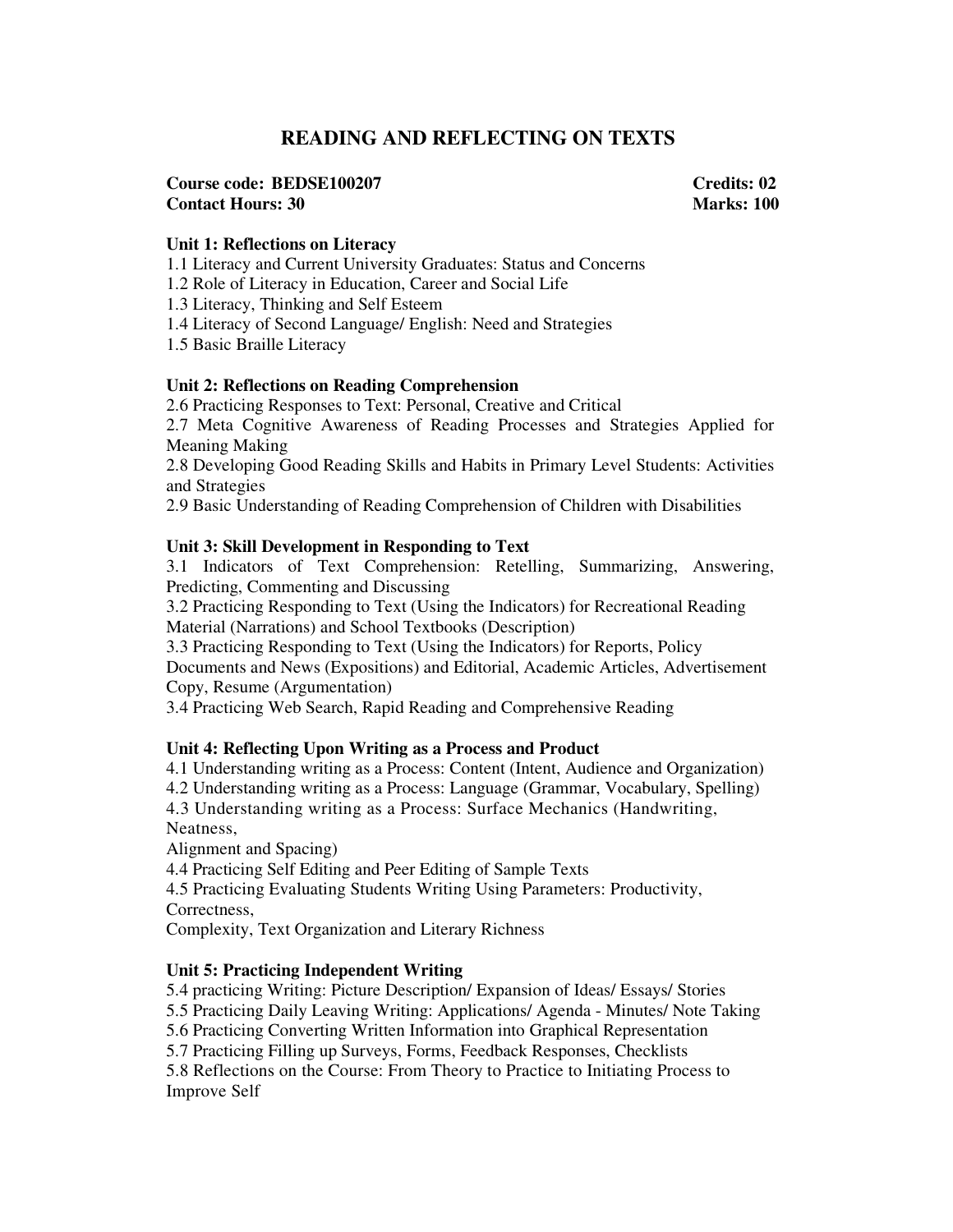# **PERFORMING AND VISUAL ARTS**

# **Course code: BEDSE100209 Credits: 02**

**Contact Hours: 30 Marks: 100** 

#### **Unit 1: Introduction to art Education**

1.1 Art and art education: Meaning, scope and difference

1.2 Artistic expression: Meaning and strategies to facilitate

1.3 Art therapy: Concept and application to students with and without disabilities

1.4 Linking Art Education with Multiple Intelligences

1.5 Understanding emerging expression of art by students

## **Unit 2: Performing Arts: Dance and Music**

2.1 Range of art activities related to dance and music

2.2 Experiencing, responding and appreciating dance and music

2.3 Exposure to selective basic skills required for dance and music

2.4 Dance and Music: Facilitating interest among students: planning and

implementing activities

2.5 Enhancing learning through dance and music for children with and without special needs: Strategies and Adaptations

# **Unit 3: Performing Arts: Drama**

3.1 Range of art activities in drama

3.2 Experiencing, responding and appreciating drama

3.3 Exposure to selective basic skills required for drama

3.4 Drama: Facilitating interest among students: planning and implementing activities

3.5 Enhancing learning through drama for children with and without special needs: strategies and adaptations

#### **Unit 4: Visual Arts**

5.6 Range of art activities in visual arts

5.7 Experiencing, responding and appreciating visual art

5.8 Exposure to selective basic skills in visual art

5.9 Art education: Facilitating interest among students: planning and implementing activities

5.10 Enhancing learning through visual art for children with and without special needs: strategies and adaptations

# **Unit 5: Media and Electronic Arts**

5.1 Range of art activities in media and electronic art forms

5.2 Experiencing, responding and appreciating media and electronic arts

5.3 Exposure to selective basic skills in media and electronic arts

5.4 Media and electronic arts: Facilitating interest among students: planning and implementing activities

5.5 Enhancing learning through media and electronic art for children with and without special needs: strategies and adaptations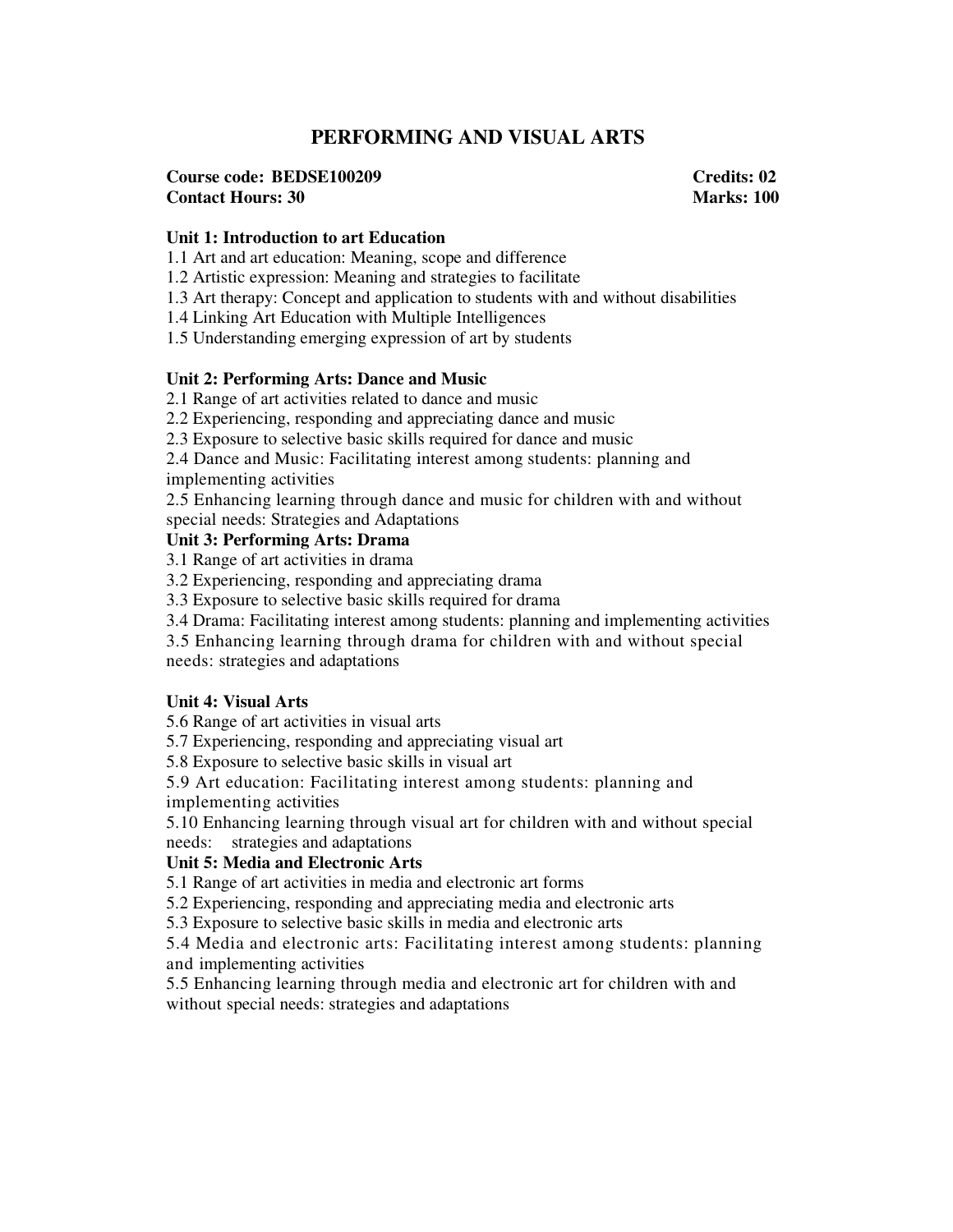# **BASIC RESEARCH AND STATISTICS**

**Course code: BEDSE100228 Credits: 02 Contact Hours: 30 Marks: 100** 

#### **Unit 1: Introduction to Research**

- 1.1 Scientific Method
- 1.2 Research: Concept and Definition
- 1.3 Application of Scientific Method In Research
- 1.4 Purpose of Research
- 1.5 Research in Education and Special Education

#### **Unit 2: Types and Process of Research**

- 2.1 Types of Research
- Basic/Fundamental
- Applied
- Action
- 2.2 Process of Research
- Selection of Problem
- Formulation of Hypothesis
- Collection of Data
- Analysis of Data & Conclusion
- 2.3 Tools of Research: Tests, Questionnaire, Checklist and Rating Scale
- 2.4 Action Research in Teaching Learning Environment
- 2.5 Professional Competencies for Research

#### **Unit 3: Measurement and Analysis of Data**

- 3.1 Scale for measurement: Nominal, Ordinal, Interval and Ratio
- 3.2 Organization of data: Array, Grouped distribution
- 3.3 Measures of central tendency and Dispersion: Mean, Median and Mode,
- Standard deviation and Quartile deviation
- 3.4 Correlation: Product Moment and Rank Order Correlation
- 3.5 Graphic representation of data